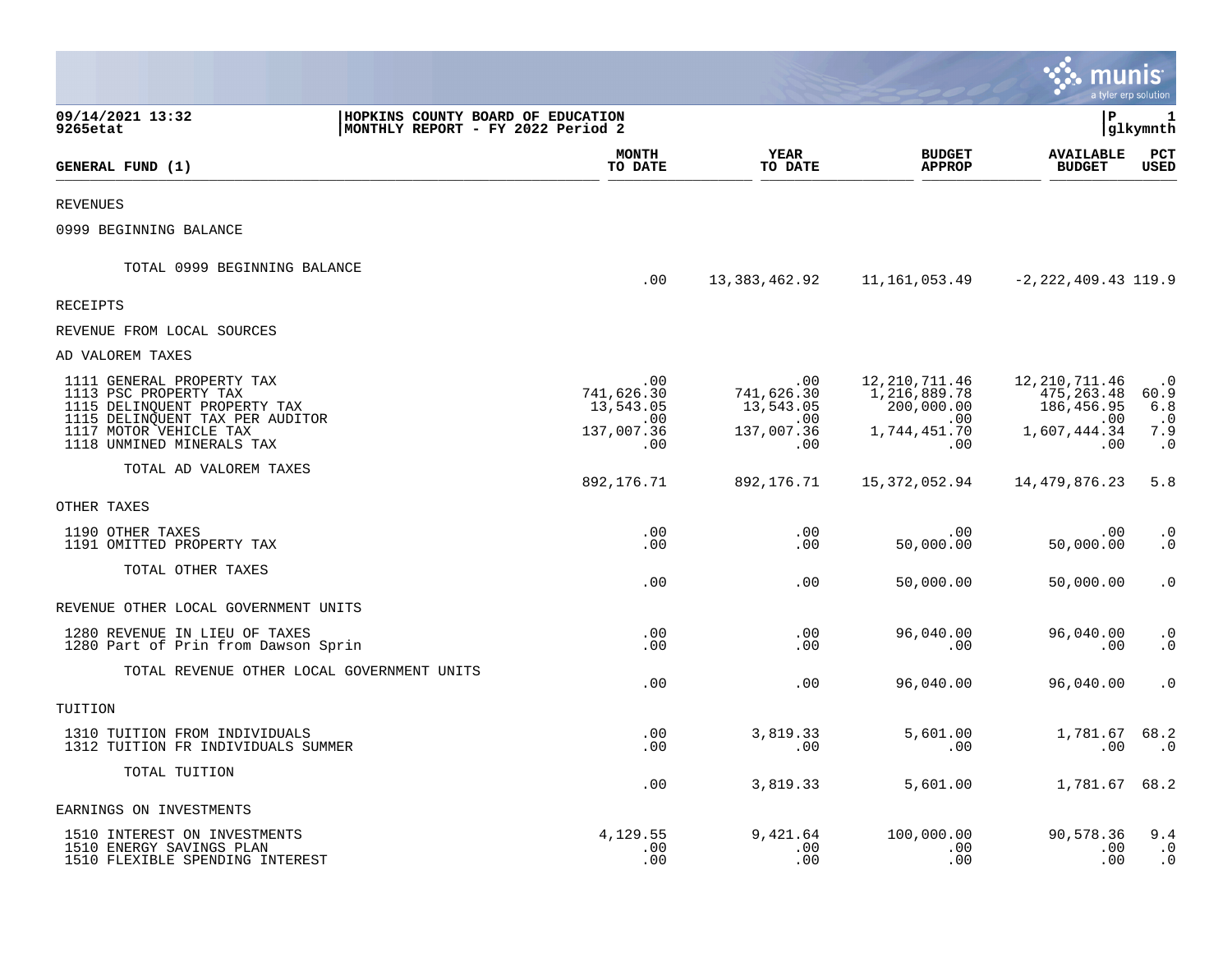

| 09/14/2021 13:32<br>9265etat                                                                                                                                                                                                                                                                                                                                                                    | HOPKINS COUNTY BOARD OF EDUCATION<br>MONTHLY REPORT - FY 2022 Period 2                                   |                                                                                                          |                                                                                                                  | $\mathbf{P}$                                                                                                    | $\overline{\mathbf{2}}$<br>glkymnth                                                                                                                                                   |
|-------------------------------------------------------------------------------------------------------------------------------------------------------------------------------------------------------------------------------------------------------------------------------------------------------------------------------------------------------------------------------------------------|----------------------------------------------------------------------------------------------------------|----------------------------------------------------------------------------------------------------------|------------------------------------------------------------------------------------------------------------------|-----------------------------------------------------------------------------------------------------------------|---------------------------------------------------------------------------------------------------------------------------------------------------------------------------------------|
| GENERAL FUND (1)                                                                                                                                                                                                                                                                                                                                                                                | <b>MONTH</b><br>TO DATE                                                                                  | YEAR<br>TO DATE                                                                                          | <b>BUDGET</b><br><b>APPROP</b>                                                                                   | <b>AVAILABLE</b><br><b>BUDGET</b>                                                                               | $_{\rm PCT}$<br><b>USED</b>                                                                                                                                                           |
| 1510 Interest on Escrow for SFCC<br>1510 INTEREST FROM TRAN                                                                                                                                                                                                                                                                                                                                     | .00<br>.00                                                                                               | .00<br>.00                                                                                               | .00<br>.00                                                                                                       | .00<br>.00                                                                                                      | $\cdot$ 0<br>$\cdot$ 0                                                                                                                                                                |
| TOTAL EARNINGS ON INVESTMENTS                                                                                                                                                                                                                                                                                                                                                                   | 4,129.55                                                                                                 | 9,421.64                                                                                                 | 100,000.00                                                                                                       | 90,578.36                                                                                                       | 9.4                                                                                                                                                                                   |
| STUDENT ACTIVITIES                                                                                                                                                                                                                                                                                                                                                                              |                                                                                                          |                                                                                                          |                                                                                                                  |                                                                                                                 |                                                                                                                                                                                       |
| 1750 REVENUE FROM ENTERPRISE ACTIVI                                                                                                                                                                                                                                                                                                                                                             | .00                                                                                                      | .00                                                                                                      | .00                                                                                                              | .00                                                                                                             | $\cdot$ 0                                                                                                                                                                             |
| TOTAL STUDENT ACTIVITIES                                                                                                                                                                                                                                                                                                                                                                        | .00                                                                                                      | .00                                                                                                      | .00                                                                                                              | .00                                                                                                             | $\cdot$ 0                                                                                                                                                                             |
| COMMUNITY SERVICE ACTIVITIES                                                                                                                                                                                                                                                                                                                                                                    |                                                                                                          |                                                                                                          |                                                                                                                  |                                                                                                                 |                                                                                                                                                                                       |
| 1819 OTHER FEES                                                                                                                                                                                                                                                                                                                                                                                 | .00                                                                                                      | .00                                                                                                      | .00                                                                                                              | .00                                                                                                             | $\cdot$ 0                                                                                                                                                                             |
| TOTAL COMMUNITY SERVICE ACTIVITIES                                                                                                                                                                                                                                                                                                                                                              | .00                                                                                                      | .00                                                                                                      | .00                                                                                                              | .00                                                                                                             | $\cdot$ 0                                                                                                                                                                             |
| OTHER REVENUE FROM LOCAL SOURCES                                                                                                                                                                                                                                                                                                                                                                |                                                                                                          |                                                                                                          |                                                                                                                  |                                                                                                                 |                                                                                                                                                                                       |
| 1911 BUILDING RENTAL<br>1911 BUILDING RENTAL<br>1912 BUS RENTAL<br>1919 OTHER RENTAL INCOME<br>1920 CONTRIBUTIONS DONATIONS<br>1941 TEXTBOOK SALES<br>1942 TEXTBOOK RENTALS<br>1980 REFUND OF PRIOR YR EXPENDITURE<br>1990 MISCELLANEOUS REVENUE<br>1990 FLU SHOT MONEY TO PAY HEALTH D<br>1997 OTHER REIMBURSEMENTS<br>1998 CRIMINAL CHECKS/FINGERPRINTING<br>1999 OTHER MISCELLANEOUS REVENUE | 425.00<br>.00<br>.00<br>.00<br>.00<br>.00<br>$.00 \,$<br>69,713.65<br>528.74<br>.00<br>.00<br>.00<br>.00 | 425.00<br>.00<br>.00<br>.00<br>.00<br>.00<br>$.00 \,$<br>69,713.65<br>528.74<br>.00<br>.00<br>.00<br>.00 | 4,500.00<br>$.00 \,$<br>.00<br>.00<br>.00<br>.00<br>$.00 \,$<br>$.00 \,$<br>2,500.00<br>.00<br>.00<br>.00<br>.00 | 4,075.00<br>.00<br>.00<br>$.00 \,$<br>.00<br>.00<br>.00<br>$-69,713.65$<br>1,971.26<br>.00<br>.00<br>.00<br>.00 | 9.4<br>$\cdot$ 0<br>$\cdot$ 0<br>$\cdot$ 0<br>$\ddot{\phantom{0}}$ .0<br>$\cdot$ 0<br>$\boldsymbol{\cdot}$ 0<br>$\cdot$ 0<br>21.2<br>$\cdot$ 0<br>$\cdot$ 0<br>$\cdot$ 0<br>$\cdot$ 0 |
| TOTAL OTHER REVENUE FROM LOCAL SOURCES                                                                                                                                                                                                                                                                                                                                                          | 70,667.39                                                                                                | 70,667.39                                                                                                | 7,000.00                                                                                                         | $-63,667.39******$                                                                                              |                                                                                                                                                                                       |
| TOTAL REVENUE FROM LOCAL SOURCES                                                                                                                                                                                                                                                                                                                                                                | 966,973.65                                                                                               | 976,085.07                                                                                               | 15,630,693.94                                                                                                    | 14,654,608.87 6.2                                                                                               |                                                                                                                                                                                       |
| REVENUE FROM STATE SOURCES                                                                                                                                                                                                                                                                                                                                                                      |                                                                                                          |                                                                                                          |                                                                                                                  |                                                                                                                 |                                                                                                                                                                                       |
| STATE PROGRAM                                                                                                                                                                                                                                                                                                                                                                                   |                                                                                                          |                                                                                                          |                                                                                                                  |                                                                                                                 |                                                                                                                                                                                       |
| 3111 SEEK PROGRAM                                                                                                                                                                                                                                                                                                                                                                               | 2,055,419.00                                                                                             | 4,110,838.00                                                                                             | 27,194,701.00                                                                                                    | 23,083,863.00 15.1                                                                                              |                                                                                                                                                                                       |
| TOTAL STATE PROGRAM                                                                                                                                                                                                                                                                                                                                                                             | 2,055,419.00                                                                                             | 4,110,838.00                                                                                             | 27, 194, 701.00                                                                                                  | 23,083,863.00 15.1                                                                                              |                                                                                                                                                                                       |

OTHER STATE FUNDING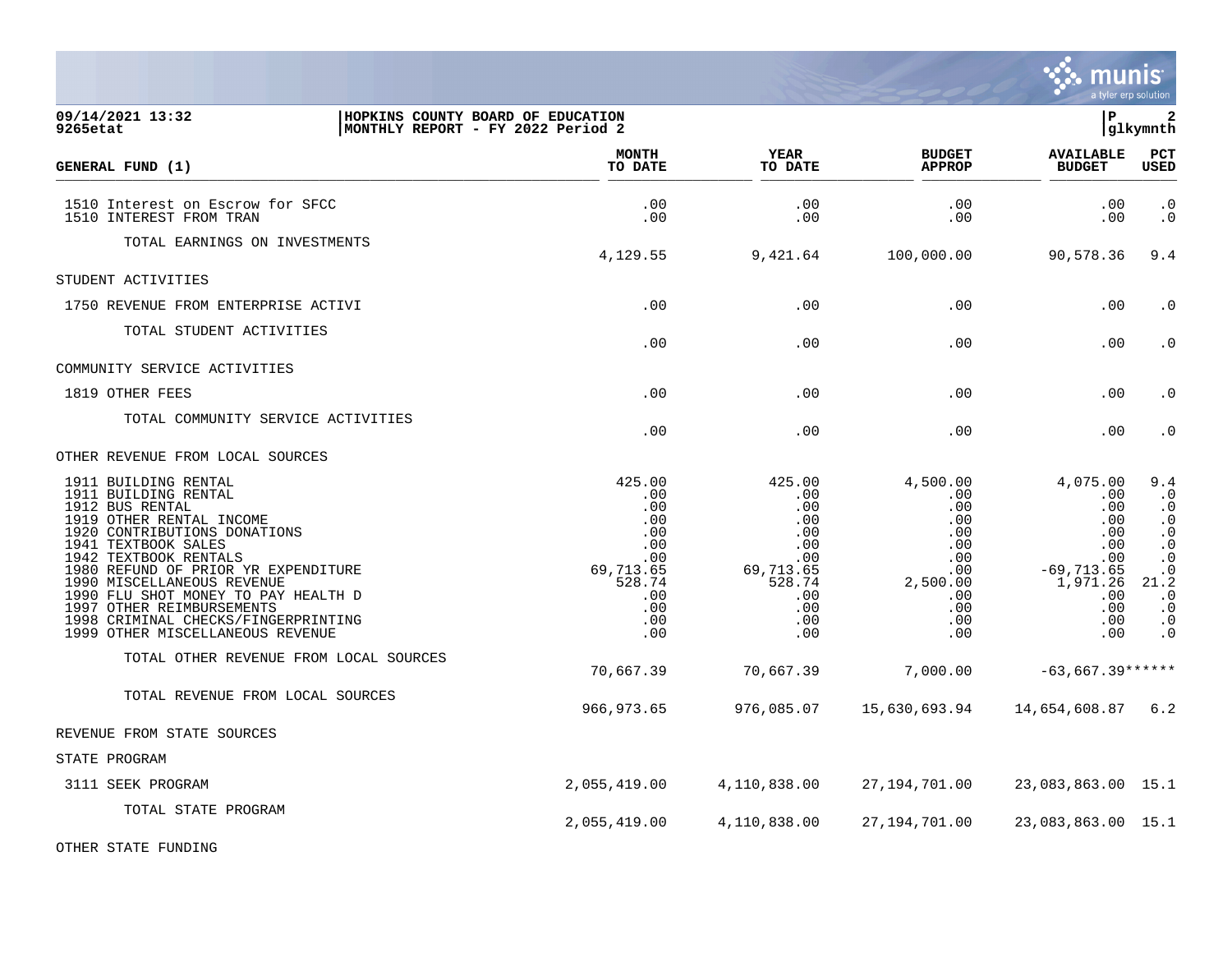

## **09/14/2021 13:32 |HOPKINS COUNTY BOARD OF EDUCATION |P 3 9265etat |MONTHLY REPORT - FY 2022 Period 2 |glkymnth**

| GENERAL FUND (1)                                                                                                                                                                                  | <b>MONTH</b><br>TO DATE                | <b>YEAR</b><br>TO DATE                 | <b>BUDGET</b><br><b>APPROP</b>         | <b>AVAILABLE</b><br><b>BUDGET</b>       | PCT<br>USED                                                                             |
|---------------------------------------------------------------------------------------------------------------------------------------------------------------------------------------------------|----------------------------------------|----------------------------------------|----------------------------------------|-----------------------------------------|-----------------------------------------------------------------------------------------|
| 3122 VOCATIONAL TRANSPORTATION<br>3125 BUS DRVR TRAINING REIMB<br>3126 SUB SALARY REIMB (STATE)<br>3127 FLEXIBLE SPENDING REFUND<br>3128 AUDIT REIMBURSEMENT<br>3129 KSB/KSD TRANSP REIMBURSEMENT | .00<br>.00<br>.00<br>.00<br>.00<br>.00 | .00<br>.00<br>.00<br>.00<br>.00<br>.00 | .00<br>.00<br>.00<br>.00<br>.00<br>.00 | .00<br>.00<br>.00<br>.00<br>.00<br>.00. | $\cdot$ 0<br>$\cdot$ 0<br>$\cdot$ 0<br>$\boldsymbol{\cdot}$ 0<br>$\cdot$ 0<br>$\cdot$ 0 |
| TOTAL OTHER STATE FUNDING                                                                                                                                                                         | .00                                    | .00                                    | .00                                    | .00                                     | $\cdot$ 0                                                                               |
| EXPENDITURE REIMBURSEMENTS                                                                                                                                                                        |                                        |                                        |                                        |                                         |                                                                                         |
| 3130 NATIONAL BOARD CERT. REIMB.<br>3131 STATE MISC REIMBURSEMENTS                                                                                                                                | .00<br>.00                             | .00<br>.00                             | 20,000.00<br>.00                       | 20,000.00<br>.00                        | $\cdot$ 0<br>$\cdot$ 0                                                                  |
| TOTAL EXPENDITURE REIMBURSEMENTS                                                                                                                                                                  | .00                                    | .00                                    | 20,000.00                              | 20,000.00                               | $\cdot$ 0                                                                               |
| RESTRICTED                                                                                                                                                                                        |                                        |                                        |                                        |                                         |                                                                                         |
| 3200 RESTRICTED STATE REVENUE                                                                                                                                                                     | .00                                    | .00                                    | .00                                    | .00                                     | $\cdot$ 0                                                                               |
| TOTAL RESTRICTED                                                                                                                                                                                  | .00                                    | .00                                    | .00                                    | .00                                     | $\cdot$ 0                                                                               |
| REVENUE IN LIEU OF TAXES/STATE                                                                                                                                                                    |                                        |                                        |                                        |                                         |                                                                                         |
| 3800 REV. IN LIEU OF TAXES/STATE SO                                                                                                                                                               | 12,703.19                              | 25,403.42                              | 146,350.00                             | 120,946.58 17.4                         |                                                                                         |
| TOTAL REVENUE IN LIEU OF TAXES/STATE                                                                                                                                                              | 12,703.19                              | 25,403.42                              | 146,350.00                             | 120,946.58 17.4                         |                                                                                         |
| REVENUE ON BEHALF PAYMENTS                                                                                                                                                                        |                                        |                                        |                                        |                                         |                                                                                         |
| 3900 ON BEHALF                                                                                                                                                                                    | .00                                    | .00                                    | 11,359,436.46                          | 11,359,436.46                           | $\cdot$ 0                                                                               |
| TOTAL REVENUE ON BEHALF PAYMENTS                                                                                                                                                                  | .00                                    | .00                                    | 11,359,436.46                          | 11,359,436.46                           | $\cdot$ 0                                                                               |
| TOTAL REVENUE FROM STATE SOURCES                                                                                                                                                                  | 2,068,122.19                           | 4, 136, 241.42                         | 38,720,487.46                          | 34, 584, 246.04 10.7                    |                                                                                         |
| REVENUE FROM FEDERAL SOURCES                                                                                                                                                                      |                                        |                                        |                                        |                                         |                                                                                         |
| FEDERAL REIMBURSEMENT                                                                                                                                                                             |                                        |                                        |                                        |                                         |                                                                                         |
| 4810 MEDICAID REIMBURSEMENT                                                                                                                                                                       | .00                                    | .00                                    | 100,000.00                             | 100,000.00                              | $\cdot$ 0                                                                               |
| TOTAL FEDERAL REIMBURSEMENT                                                                                                                                                                       | .00                                    | .00                                    | 100,000.00                             | 100,000.00                              | $\cdot$ 0                                                                               |
| TOTAL REVENUE FROM FEDERAL SOURCES                                                                                                                                                                | .00                                    | .00                                    | 100,000.00                             | 100,000.00                              | $\cdot$ 0                                                                               |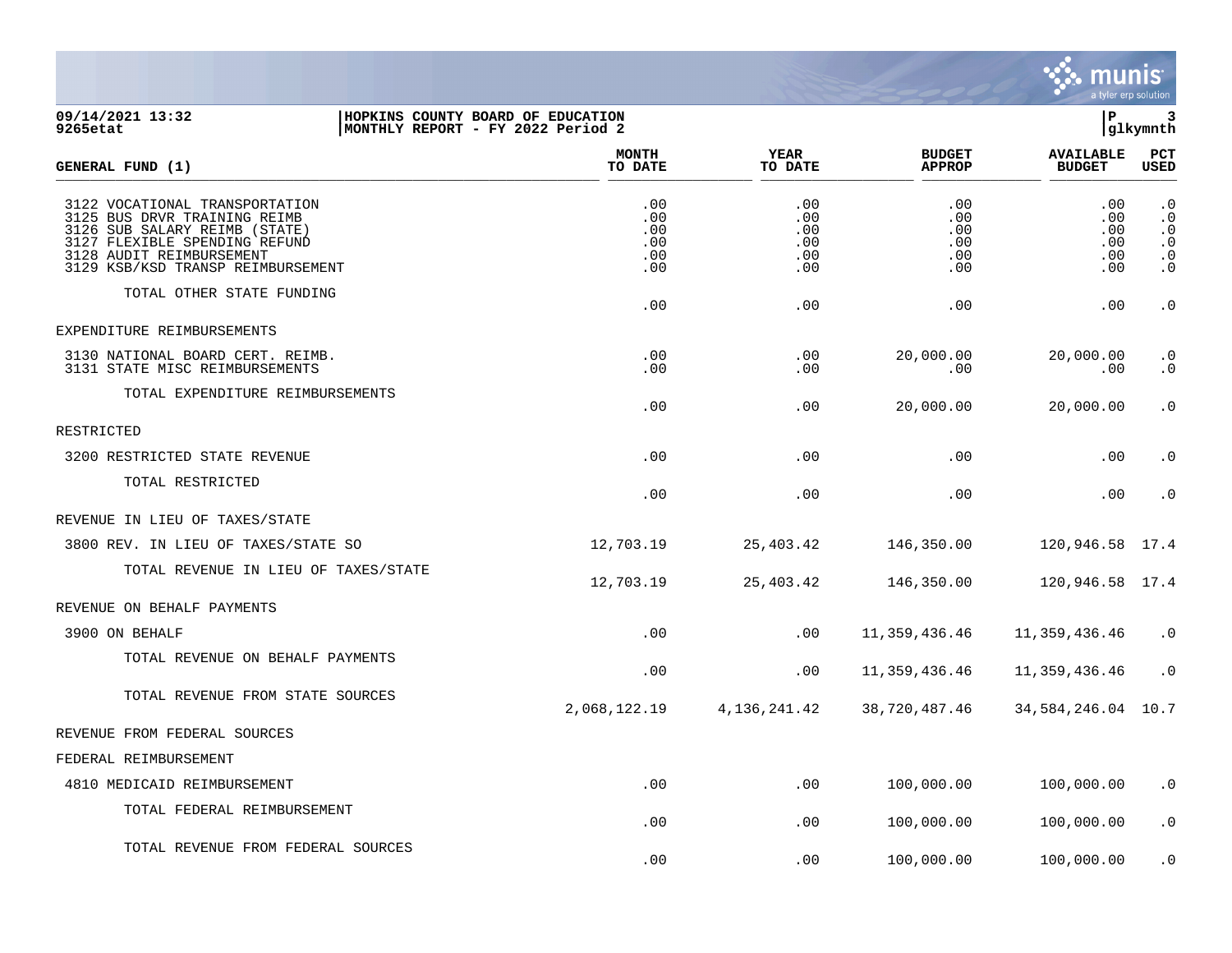|                                                                                                                                                                                    |                                                                        |                                             |                                        | munis                                           | a tyler erp solution                                                                    |
|------------------------------------------------------------------------------------------------------------------------------------------------------------------------------------|------------------------------------------------------------------------|---------------------------------------------|----------------------------------------|-------------------------------------------------|-----------------------------------------------------------------------------------------|
| 09/14/2021 13:32<br>9265etat                                                                                                                                                       | HOPKINS COUNTY BOARD OF EDUCATION<br>MONTHLY REPORT - FY 2022 Period 2 |                                             |                                        | ΙP                                              | glkymnth                                                                                |
| GENERAL FUND (1)                                                                                                                                                                   | <b>MONTH</b><br>TO DATE                                                | YEAR<br>TO DATE                             | <b>BUDGET</b><br><b>APPROP</b>         | <b>AVAILABLE</b><br><b>BUDGET</b>               | PCT<br><b>USED</b>                                                                      |
| OTHER RECEIPTS                                                                                                                                                                     |                                                                        |                                             |                                        |                                                 |                                                                                         |
| INTERFUND TRANSFERS                                                                                                                                                                |                                                                        |                                             |                                        |                                                 |                                                                                         |
| 5210 FUND TRANSFER<br>5220 INDIRECT COSTS TRANSFER                                                                                                                                 | .00<br>.00                                                             | .00<br>.00                                  | .00<br>3,450.00                        | .00<br>3,450.00                                 | $\cdot$ 0<br>$\cdot$ 0                                                                  |
| TOTAL INTERFUND TRANSFERS                                                                                                                                                          | .00                                                                    | .00                                         | 3,450.00                               | 3,450.00                                        | $\cdot$ 0                                                                               |
| SALE OR COMP FOR LOSS OF ASSETS                                                                                                                                                    |                                                                        |                                             |                                        |                                                 |                                                                                         |
| 5311 SALE OF LAND & IMPROVEMENTS<br>5312 LOSS COMPENSATION<br>5331 SALE OF BUILDINGS<br>5332 LOSS COMP - BUILDINGS<br>5341 SALE OF EQUIPMENT ETC<br>5342 LOSS COMP - EQUIPMENT ETC | .00<br>.00<br>.00<br>.00<br>4,105.50<br>.00                            | .00<br>.00<br>.00<br>.00<br>4,105.50<br>.00 | .00<br>.00<br>.00<br>.00<br>.00<br>.00 | .00<br>.00<br>.00<br>.00<br>$-4, 105.50$<br>.00 | $\cdot$ 0<br>$\cdot$ 0<br>$\cdot$ 0<br>$\boldsymbol{\cdot}$ 0<br>$\cdot$ 0<br>$\cdot$ 0 |
| TOTAL SALE OR COMP FOR LOSS OF ASSETS                                                                                                                                              | 4,105.50                                                               | 4,105.50                                    | .00                                    | $-4, 105.50$                                    | $\cdot$ 0                                                                               |
| CAPITAL LEASE PROCEEDS                                                                                                                                                             |                                                                        |                                             |                                        |                                                 |                                                                                         |
| 5500 CAPITAL LEASE PROCEEDS                                                                                                                                                        | .00                                                                    | .00                                         | .00                                    | .00                                             | $\boldsymbol{\cdot}$ 0                                                                  |
| TOTAL CAPITAL LEASE PROCEEDS                                                                                                                                                       | .00                                                                    | .00                                         | .00                                    | .00                                             | $\cdot$ 0                                                                               |
| TOTAL OTHER RECEIPTS                                                                                                                                                               | 4,105.50                                                               | 4,105.50                                    | 3,450.00                               | $-655.50$ 119.0                                 |                                                                                         |
| TOTAL RECEIPTS                                                                                                                                                                     | 3,039,201.34                                                           | 5, 116, 431.99                              | 54, 454, 631.40                        | 49, 338, 199.41                                 | 9.4                                                                                     |
| TOTAL REVENUE                                                                                                                                                                      | 3,039,201.34                                                           | 18,499,894.91                               | 65,615,684.89                          | 47, 115, 789.98                                 | 28.2                                                                                    |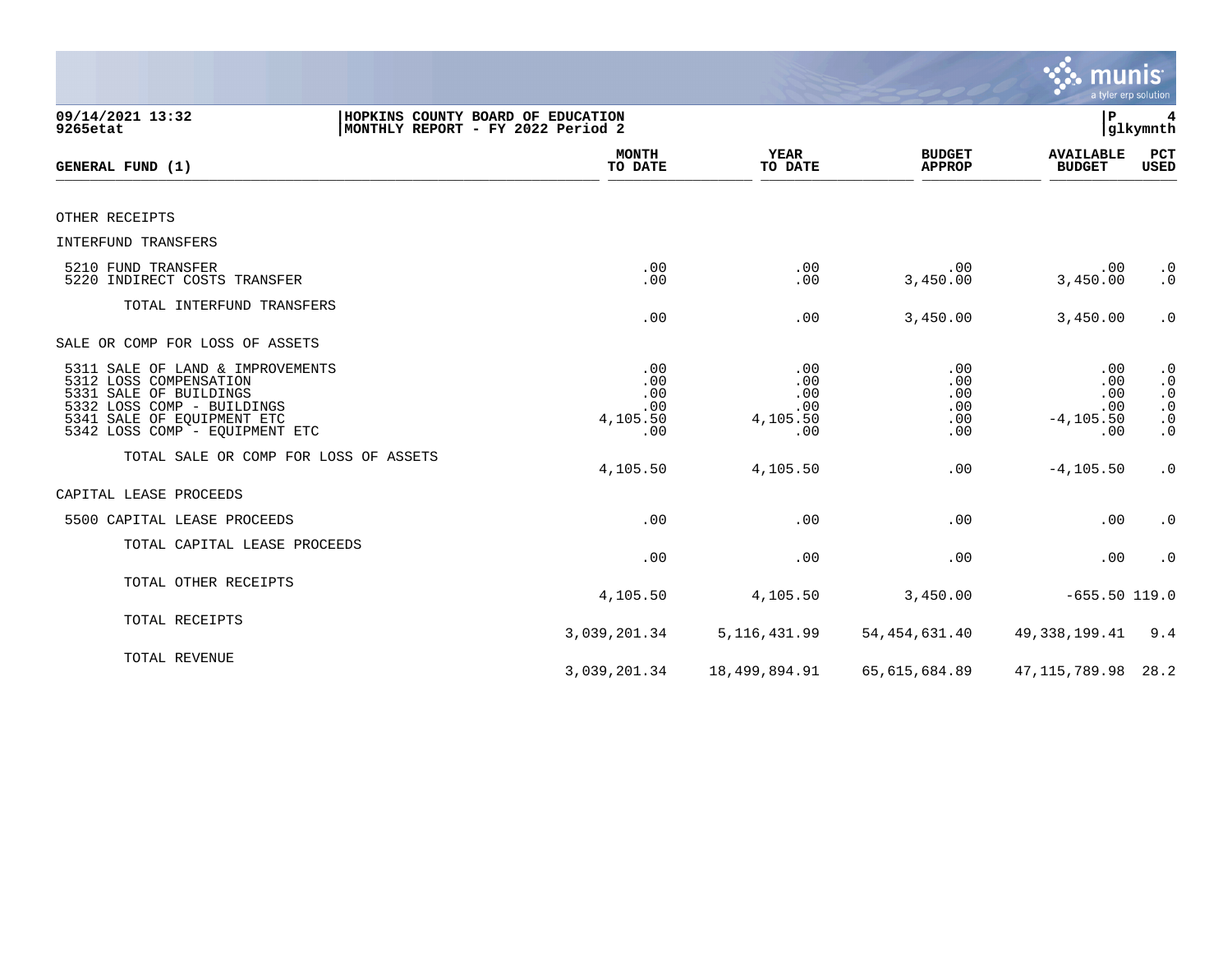

| 9265etat                                                                     | 09/14/2021 13:32<br>HOPKINS COUNTY BOARD OF EDUCATION<br>MONTHLY REPORT - FY 2022 Period 2                                                                                                                                        |                                                                                                          |                                                                                                         |                                                                                                                                 | l P                                                                                                                                | 5<br>glkymnth                                                                             |
|------------------------------------------------------------------------------|-----------------------------------------------------------------------------------------------------------------------------------------------------------------------------------------------------------------------------------|----------------------------------------------------------------------------------------------------------|---------------------------------------------------------------------------------------------------------|---------------------------------------------------------------------------------------------------------------------------------|------------------------------------------------------------------------------------------------------------------------------------|-------------------------------------------------------------------------------------------|
|                                                                              | GENERAL FUND (1)                                                                                                                                                                                                                  | <b>MONTH</b><br>TO DATE                                                                                  | <b>YEAR</b><br>TO DATE                                                                                  | <b>BUDGET</b><br><b>APPROP</b>                                                                                                  | <b>AVAILABLE</b><br><b>BUDGET</b>                                                                                                  | PCT<br><b>USED</b>                                                                        |
| <b>EXPENDITURES</b>                                                          |                                                                                                                                                                                                                                   |                                                                                                          |                                                                                                         |                                                                                                                                 |                                                                                                                                    |                                                                                           |
| 1000                                                                         | INSTRUCTION                                                                                                                                                                                                                       |                                                                                                          |                                                                                                         |                                                                                                                                 |                                                                                                                                    |                                                                                           |
| 0100<br>0200<br>0280<br>0300<br>0400<br>0500<br>0600<br>0700<br>0800<br>0900 | SALARIES PERSONNEL SERVICES<br>EMPLOYEE BENEFITS<br>ON-BEHALF<br>PURCHASED PROF AND TECH SERV<br>PURCHASED PROPERTY SERVICES<br>OTHER PURCHASED SERVICES<br>SUPPLIES<br>PROPERTY<br>DEBT SERVICE AND MISCELLANEOUS<br>OTHER ITEMS | 901,575.83<br>84, 146. 11<br>.00<br>2,000.00<br>13,987.82<br>210.86<br>39,051.69<br>.00<br>120.53<br>.00 | 940,757.13<br>108,145.01<br>.00<br>3,637.82<br>42,926.83<br>210.86<br>82,139.49<br>.00<br>200.48<br>.00 | 22,562,948.80<br>2,730,665.82<br>7,559,948.84<br>110,827.50<br>165,033.70<br>51,352.18<br>308,281.02<br>.00<br>23,950.00<br>.00 | 21,622,191.67<br>2,622,520.81<br>7,559,948.84<br>107,189.68<br>122,106.87<br>51, 141. 32<br>226, 141.53<br>.00<br>23,749.52<br>.00 | 4.2<br>4.0<br>$\cdot$ 0<br>3.3<br>26.0<br>. 4<br>26.6<br>$\cdot$ 0<br>.8<br>$\cdot$ 0     |
|                                                                              | TOTAL 1000<br>INSTRUCTION                                                                                                                                                                                                         | 1,041,092.84                                                                                             | 1,178,017.62                                                                                            | 33, 513, 007.86                                                                                                                 | 32, 334, 990. 24                                                                                                                   | 3.5                                                                                       |
| 2100                                                                         | STUDENT SUPPORT SERVICES                                                                                                                                                                                                          |                                                                                                          |                                                                                                         |                                                                                                                                 |                                                                                                                                    |                                                                                           |
| 0100<br>0200<br>0280<br>0300<br>0400<br>0500<br>0600<br>0700<br>0800         | SALARIES PERSONNEL SERVICES<br>EMPLOYEE BENEFITS<br>ON-BEHALF<br>PURCHASED PROF AND TECH SERV<br>PURCHASED PROPERTY SERVICES<br>OTHER PURCHASED SERVICES<br>SUPPLIES<br>PROPERTY<br>DEBT SERVICE AND MISCELLANEOUS                | 61,795.28<br>5,438.49<br>.00<br>800.00<br>.00<br>1,210.70<br>3,367.75<br>.00<br>.00                      | 76,127.26<br>8,251.75<br>.00<br>43,510.00<br>.00<br>1,305.70<br>3,420.70<br>.00<br>.00                  | 1,403,190.92<br>108,299.01<br>389,154.86<br>182,399.00<br>.00<br>15,050.00<br>6,990.41<br>.00<br>.00                            | 1,327,063.66<br>100,047.26<br>389,154.86<br>138,889.00<br>.00<br>13,744.30<br>3,569.71<br>.00<br>.00                               | 5.4<br>7.6<br>$\cdot$ 0<br>23.9<br>$\cdot$ 0<br>8.7<br>48.9<br>$\cdot$ 0<br>$\cdot$ 0     |
|                                                                              | TOTAL 2100<br>STUDENT SUPPORT SERVICES                                                                                                                                                                                            | 72,612.22                                                                                                | 132,615.41                                                                                              | 2,105,084.20                                                                                                                    | 1,972,468.79                                                                                                                       | 6.3                                                                                       |
| 2200                                                                         | INSTRUCTIONAL STAFF SUPP SERV                                                                                                                                                                                                     |                                                                                                          |                                                                                                         |                                                                                                                                 |                                                                                                                                    |                                                                                           |
| 0100<br>0200<br>0280<br>0300<br>0400<br>0500<br>0600<br>0700<br>0800         | SALARIES PERSONNEL SERVICES<br>EMPLOYEE BENEFITS<br>ON-BEHALF<br>PURCHASED PROF AND TECH SERV<br>PURCHASED PROPERTY SERVICES<br>OTHER PURCHASED SERVICES<br>SUPPLIES<br>PROPERTY<br>DEBT SERVICE AND MISCELLANEOUS                | 71,065.88<br>6,649.97<br>.00<br>1,710.05<br>180.00<br>972.23<br>28,866.91<br>.00<br>.00                  | 113,900.10<br>11,752.39<br>.00<br>1,710.05<br>180.00<br>1,023.27<br>38,330.84<br>.00<br>10.00           | 1,259,005.03<br>105, 475. 23<br>425,024.54<br>30,578.00<br>.00<br>29,400.00<br>217,559.10<br>.00<br>17,200.00                   | 1, 145, 104.93<br>93,722.84<br>425,024.54<br>28,867.95<br>$-180.00$<br>28, 376.73<br>179, 228. 26<br>.00<br>17,190.00              | 9.1<br>11.1<br>$\cdot$ . 0<br>5.6<br>$\cdot$ 0<br>$3.5$<br>17.6<br>$\cdot$ 0<br>$\cdot$ 1 |
|                                                                              | INSTRUCTIONAL STAFF SUPP SERV<br>TOTAL 2200                                                                                                                                                                                       | 109,445.04                                                                                               | 166,906.65                                                                                              | 2,084,241.90                                                                                                                    | 1,917,335.25                                                                                                                       | 8.0                                                                                       |
|                                                                              | 2300 DISTRICT ADMIN SUPPORT                                                                                                                                                                                                       |                                                                                                          |                                                                                                         |                                                                                                                                 |                                                                                                                                    |                                                                                           |
| 0100<br>0200<br>0280                                                         | SALARIES PERSONNEL SERVICES<br>EMPLOYEE BENEFITS<br>ON-BEHALF                                                                                                                                                                     | 25,532.05<br>$-15,786.96$<br>.00                                                                         | 48,415.99<br>$-12,627.48$<br>.00                                                                        | 298,422.57<br>2,842,741.78<br>146,905.50                                                                                        | 250,006.58<br>2,855,369.26<br>146,905.50                                                                                           | 16.2<br>$- .4$<br>$\cdot$ 0                                                               |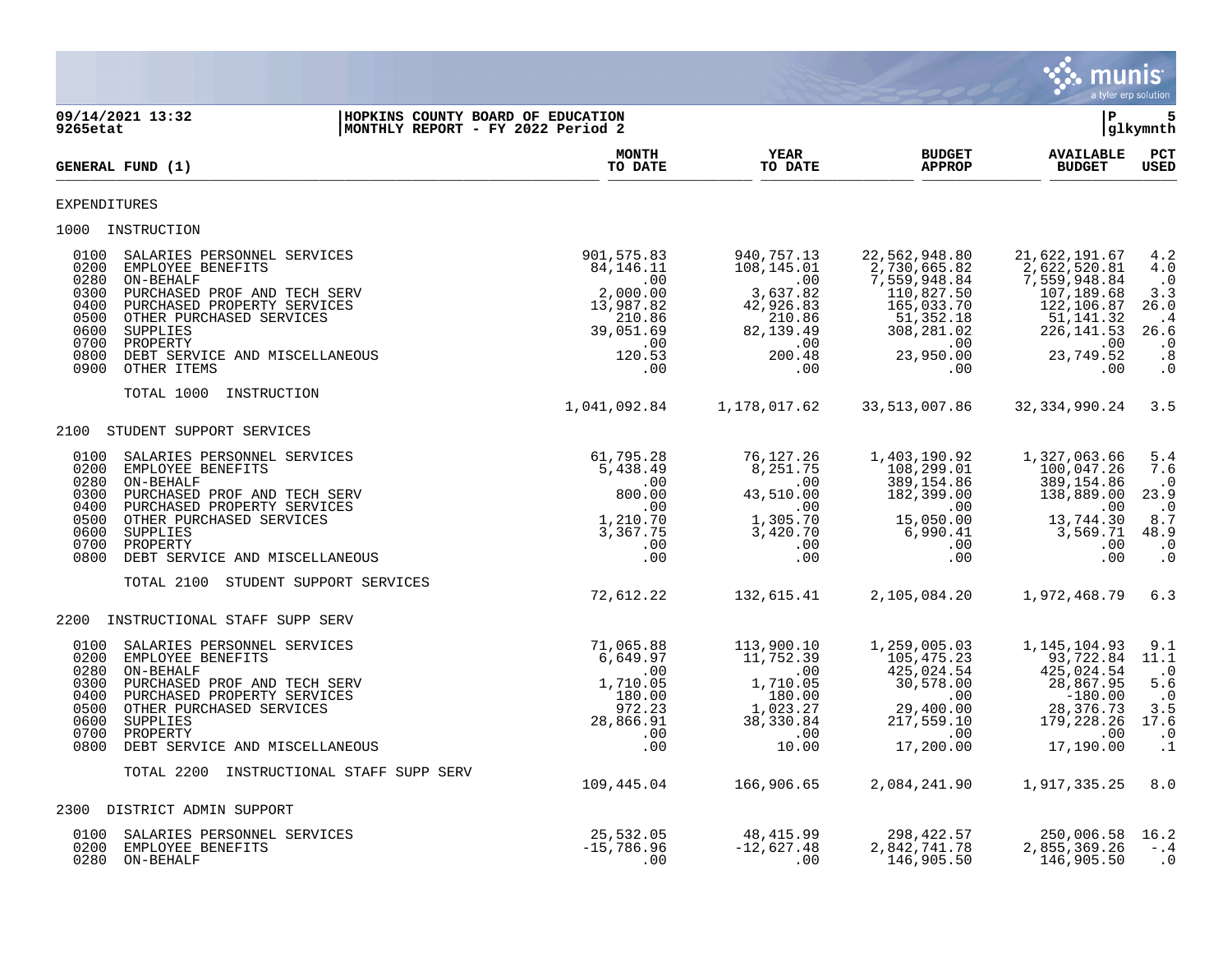

## **09/14/2021 13:32 |HOPKINS COUNTY BOARD OF EDUCATION |P 6 9265etat |MONTHLY REPORT - FY 2022 Period 2 |glkymnth**

|                                                                              | <b>GENERAL FUND (1)</b>                                                                                                                                                                                                           | <b>MONTH</b><br>TO DATE                                                                              | <b>YEAR</b><br>TO DATE                                                                                         | <b>BUDGET</b><br><b>APPROP</b>                                                                                                 | <b>AVAILABLE</b><br><b>BUDGET</b>                                                                                              | PCT<br><b>USED</b>                                                                                 |
|------------------------------------------------------------------------------|-----------------------------------------------------------------------------------------------------------------------------------------------------------------------------------------------------------------------------------|------------------------------------------------------------------------------------------------------|----------------------------------------------------------------------------------------------------------------|--------------------------------------------------------------------------------------------------------------------------------|--------------------------------------------------------------------------------------------------------------------------------|----------------------------------------------------------------------------------------------------|
| 0300<br>0400<br>0500<br>0600<br>0700<br>0800                                 | PURCHASED PROF AND TECH SERV<br>PURCHASED PROPERTY SERVICES<br>OTHER PURCHASED SERVICES<br>SUPPLIES<br>PROPERTY<br>DEBT SERVICE AND MISCELLANEOUS                                                                                 | 1,340.00<br>253.33<br>$-215.77$<br>449.68<br>.00<br>.00                                              | 17,578.85<br>666.93<br>536,582.83<br>708.98<br>.00<br>11,276.25                                                | 145, 313.93<br>51,000.00<br>618,097.40<br>215,692.00<br>.00<br>35,000.00                                                       | 127,735.08<br>50,333.07<br>81,514.57<br>214,983.02<br>.00<br>23,723.75                                                         | 12.1<br>1.3<br>86.8<br>$\cdot$ 3<br>$\cdot$ 0<br>32.2                                              |
|                                                                              | TOTAL 2300<br>DISTRICT ADMIN SUPPORT                                                                                                                                                                                              | 11,572.33                                                                                            | 602,602.35                                                                                                     | 4,353,173.18                                                                                                                   | 3,750,570.83 13.8                                                                                                              |                                                                                                    |
| 2400                                                                         | SCHOOL ADMIN SUPPORT                                                                                                                                                                                                              |                                                                                                      |                                                                                                                |                                                                                                                                |                                                                                                                                |                                                                                                    |
| 0100<br>0200<br>0280<br>0300<br>0400<br>0500<br>0600<br>0700<br>0800<br>0840 | SALARIES PERSONNEL SERVICES<br>EMPLOYEE BENEFITS<br>ON-BEHALF<br>PURCHASED PROF AND TECH SERV<br>PURCHASED PROPERTY SERVICES<br>OTHER PURCHASED SERVICES<br>SUPPLIES<br>PROPERTY<br>DEBT SERVICE AND MISCELLANEOUS<br>CONTINGENCY | 170,809.06<br>21,652.63<br>.00<br>520.00<br>.00<br>3,527.99<br>6,643.04<br>.00<br>576.04<br>.00      | 282, 379. 79<br>30,856.65<br>$\,.\,00$<br>615.00<br>.00<br>5,515.98<br>7,408.68<br>.00<br>576.04<br>.00        | 2,619,944.63<br>393, 286.64<br>880,734.66<br>1,755.00<br>4,500.00<br>25,636.67<br>52,094.31<br>.00<br>8,550.00<br>451,391.25   | 2,337,564.84<br>362,429.99<br>880,734.66<br>1,140.00<br>4,500.00<br>20,120.69<br>44,685.63<br>.00<br>7,973.96<br>451, 391.25   | 10.8<br>7.9<br>$\cdot$ 0<br>35.0<br>$\cdot$ 0<br>21.5<br>14.2<br>$\cdot$ . 0<br>$6.7$<br>$\cdot$ 0 |
|                                                                              | TOTAL 2400<br>SCHOOL ADMIN SUPPORT                                                                                                                                                                                                | 203,728.76                                                                                           | 327,352.14                                                                                                     | 4,437,893.16                                                                                                                   | 4,110,541.02                                                                                                                   | 7.4                                                                                                |
| 2500                                                                         | BUSINESS SUPPORT SERVICES                                                                                                                                                                                                         |                                                                                                      |                                                                                                                |                                                                                                                                |                                                                                                                                |                                                                                                    |
| 0100<br>0200<br>0280<br>0300<br>0400<br>0500<br>0600<br>0700<br>0800         | SALARIES PERSONNEL SERVICES<br>EMPLOYEE BENEFITS<br>ON-BEHALF<br>PURCHASED PROF AND TECH SERV<br>PURCHASED PROPERTY SERVICES<br>OTHER PURCHASED SERVICES<br>SUPPLIES<br>PROPERTY<br>DEBT SERVICE AND MISCELLANEOUS                | 91,947.27<br>18,042.70<br>.00<br>16,756.52<br>.00<br>14,899.36<br>52,139.55<br>.00<br>130.41         | 176,747.18<br>35,046.10<br>.00<br>16,756.76<br>.00<br>20,646.29<br>78,548.47<br>17,895.00<br>1,053.84          | 1,022,912.84<br>203,880.02<br>352,763.64<br>407,900.00<br>65,377.00<br>164,454.86<br>470,086.91<br>20,000.00<br>10,650.00      | 846,165.66<br>168,833.92<br>352,763.64<br>391, 143. 24<br>65,377.00<br>143,808.57<br>391,538.44<br>2,105.00<br>9,596.16        | 17.3<br>17.2<br>$\cdot$ 0<br>4.1<br>$\cdot$ 0<br>12.6<br>16.7<br>89.5<br>9.9                       |
|                                                                              | TOTAL 2500 BUSINESS SUPPORT SERVICES                                                                                                                                                                                              | 193,915.81                                                                                           | 346,693.64                                                                                                     | 2,718,025.27                                                                                                                   | 2, 371, 331.63 12.8                                                                                                            |                                                                                                    |
| 2600                                                                         | PLANT OPERATIONS AND MAINTENANCE                                                                                                                                                                                                  |                                                                                                      |                                                                                                                |                                                                                                                                |                                                                                                                                |                                                                                                    |
| 0100<br>0200<br>0280<br>0300<br>0400<br>0500<br>0600<br>0700<br>0800         | SALARIES PERSONNEL SERVICES<br>EMPLOYEE BENEFITS<br>ON-BEHALF<br>PURCHASED PROF AND TECH SERV<br>PURCHASED PROPERTY SERVICES<br>OTHER PURCHASED SERVICES<br>SUPPLIES<br>PROPERTY<br>DEBT SERVICE AND MISCELLANEOUS                | 181,722.76<br>63,330.88<br>.00<br>13,010.83<br>33,289.72<br>5,310.24<br>167, 192.85<br>.00<br>717.74 | 293,975.25<br>101,848.30<br>$\sim 00$<br>19,965.58<br>58,459.14<br>10,618.10<br>341, 312.04<br>.00<br>1,621.09 | 2,011,602.63<br>665,086.63<br>796,055.30<br>483,500.00<br>1,207,100.00<br>69,950.00<br>1,921,375.00<br>135,000.00<br>10,000.00 | 1,717,627.38<br>563, 238.33<br>796,055.30<br>463,534.42<br>1,148,640.86<br>59,331.90<br>1,580,062.96<br>135,000.00<br>8,378.91 | 14.6<br>15.3<br>$\cdot$ 0<br>4.1<br>4.8<br>15.2<br>17.8<br>$\cdot$ 0<br>16.2                       |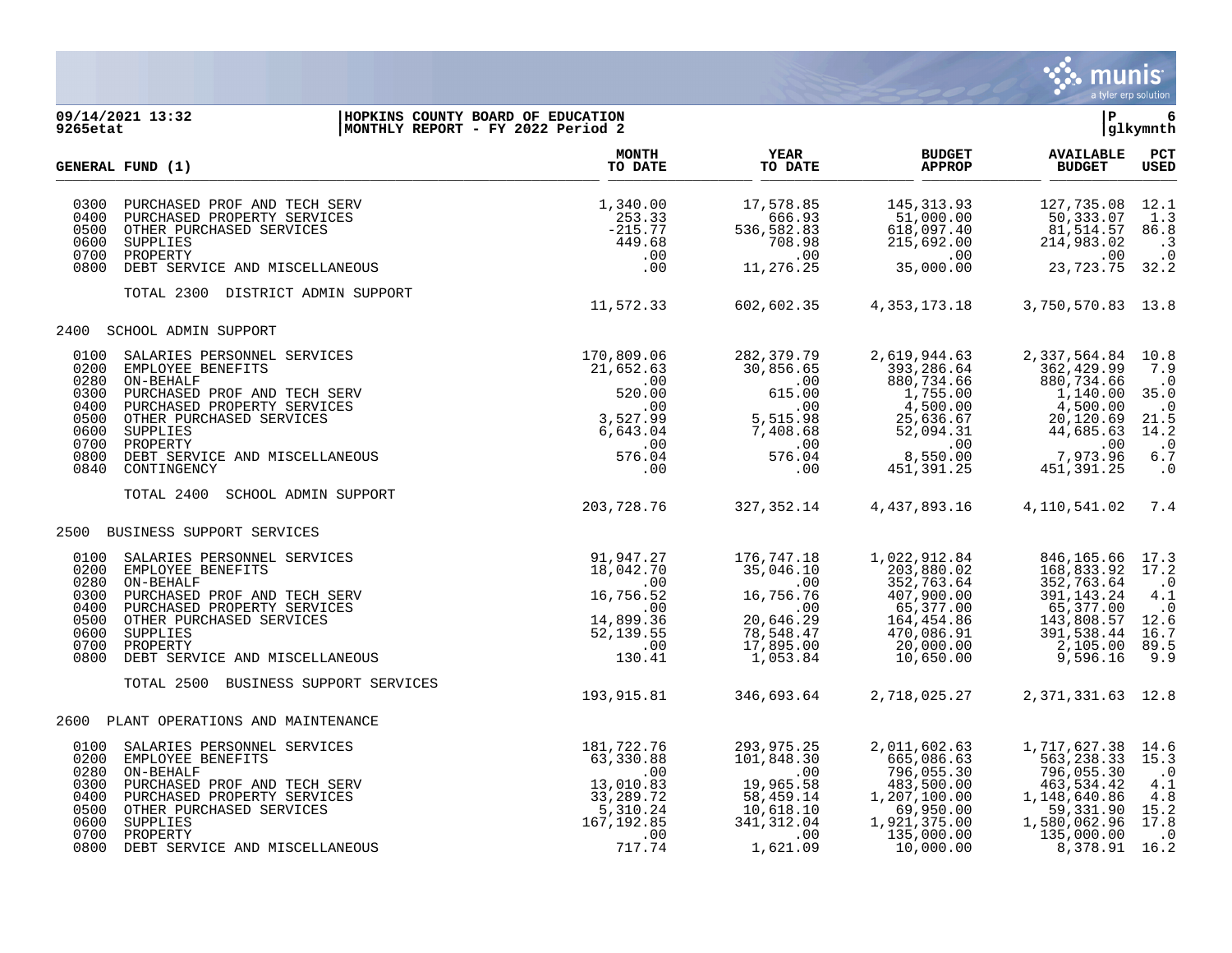

| 09/14/2021 13:32<br>HOPKINS COUNTY BOARD OF EDUCATION<br>MONTHLY REPORT - FY 2022 Period 2<br>9265etat                                                                                                                                                                                     |                                                                                             |                                                                                                |                                                                                                                        | l P                                                                                                                     | 7<br> glkymnth                                                           |
|--------------------------------------------------------------------------------------------------------------------------------------------------------------------------------------------------------------------------------------------------------------------------------------------|---------------------------------------------------------------------------------------------|------------------------------------------------------------------------------------------------|------------------------------------------------------------------------------------------------------------------------|-------------------------------------------------------------------------------------------------------------------------|--------------------------------------------------------------------------|
| GENERAL FUND (1)                                                                                                                                                                                                                                                                           | <b>MONTH</b><br>TO DATE                                                                     | <b>YEAR</b><br>TO DATE                                                                         | <b>BUDGET</b><br><b>APPROP</b>                                                                                         | <b>AVAILABLE</b><br><b>BUDGET</b>                                                                                       | $_{\rm PCT}$<br><b>USED</b>                                              |
| PLANT OPERATIONS AND MAINTENANCE<br>TOTAL 2600                                                                                                                                                                                                                                             | 464,575.02                                                                                  | 827,799.50                                                                                     | 7,299,669.56                                                                                                           | 6,471,870.06                                                                                                            | 11.3                                                                     |
| 2700 STUDENT TRANSPORTATION                                                                                                                                                                                                                                                                |                                                                                             |                                                                                                |                                                                                                                        |                                                                                                                         |                                                                          |
| 0100<br>SALARIES PERSONNEL SERVICES<br>0200<br>EMPLOYEE BENEFITS<br>0280<br>ON-BEHALF<br>0300<br>PURCHASED PROF AND TECH SERV<br>0400<br>PURCHASED PROPERTY SERVICES<br>0500<br>OTHER PURCHASED SERVICES<br>0600<br>SUPPLIES<br>0700<br>PROPERTY<br>0800<br>DEBT SERVICE AND MISCELLANEOUS | 94,130.31<br>32, 236.55<br>.00<br>1,612.50<br>673.06<br>88.99<br>34,531.12<br>.00<br>885.20 | 126,660.56<br>42,705.63<br>.00<br>1,612.50<br>748.06<br>177.98<br>43,483.80<br>.00<br>1,323.32 | 1,773,502.32<br>574,700.53<br>711,999.52<br>16,350.00<br>9,000.00<br>13,350.00<br>565,550.00<br>420,000.00<br>7,000.00 | 1,646,841.76<br>531,994.90<br>711,999.52<br>14,737.50<br>8,251.94<br>13, 172.02<br>522,066.20<br>420,000.00<br>5,676.68 | 7.1<br>7.4<br>$\cdot$ 0<br>9.9<br>8.3<br>1.3<br>7.7<br>$\cdot$ 0<br>18.9 |
| TOTAL 2700 STUDENT TRANSPORTATION                                                                                                                                                                                                                                                          | 164,157.73                                                                                  | 216,711.85                                                                                     | 4,091,452.37                                                                                                           | 3,874,740.52                                                                                                            | 5.3                                                                      |
| 2900<br>OTHER INSTRUCTIONAL                                                                                                                                                                                                                                                                |                                                                                             |                                                                                                |                                                                                                                        |                                                                                                                         |                                                                          |
| SUPPLIES<br>0600                                                                                                                                                                                                                                                                           | .00                                                                                         | .00                                                                                            | .00                                                                                                                    | .00                                                                                                                     | $\cdot$ 0                                                                |
| TOTAL 2900<br>OTHER INSTRUCTIONAL                                                                                                                                                                                                                                                          | .00                                                                                         | .00                                                                                            | .00                                                                                                                    | .00                                                                                                                     | $\cdot$ 0                                                                |
| 3100<br>FOOD SERVICE OPERATION                                                                                                                                                                                                                                                             |                                                                                             |                                                                                                |                                                                                                                        |                                                                                                                         |                                                                          |
| 0280<br>ON-BEHALF                                                                                                                                                                                                                                                                          | .00                                                                                         | .00.                                                                                           | .00                                                                                                                    | .00                                                                                                                     | $\cdot$ 0                                                                |
| TOTAL 3100<br>FOOD SERVICE OPERATION                                                                                                                                                                                                                                                       | .00                                                                                         | .00                                                                                            | .00                                                                                                                    | .00                                                                                                                     | $\cdot$ 0                                                                |
| COMMUNITY SERVICES<br>3300                                                                                                                                                                                                                                                                 |                                                                                             |                                                                                                |                                                                                                                        |                                                                                                                         |                                                                          |
| 0100<br>SALARIES PERSONNEL SERVICES<br>0200<br>EMPLOYEE BENEFITS<br>0500<br>OTHER PURCHASED SERVICES<br>0600<br>SUPPLIES<br>0700<br>PROPERTY                                                                                                                                               | .00<br>.00<br>.00<br>.00<br>.00                                                             | .00<br>.00<br>.00<br>.00<br>.00                                                                | $.00 \ \rm$<br>.00<br>$.00 \ \rm$<br>.00<br>.00                                                                        | .00<br>.00<br>.00<br>.00<br>.00                                                                                         | $\cdot$ 0<br>$\cdot$ 0<br>$\cdot$ 0<br>$\cdot$ 0<br>$\cdot$ 0            |
| TOTAL 3300<br>COMMUNITY SERVICES                                                                                                                                                                                                                                                           | .00                                                                                         | .00                                                                                            | .00                                                                                                                    | .00                                                                                                                     | . $\boldsymbol{0}$                                                       |
| 5100<br>DEBT SERVICE                                                                                                                                                                                                                                                                       |                                                                                             |                                                                                                |                                                                                                                        |                                                                                                                         |                                                                          |
| 0800<br>DEBT SERVICE AND MISCELLANEOUS<br>0900<br>OTHER ITEMS                                                                                                                                                                                                                              | 2,869.76<br>.00                                                                             | 2,869.76<br>.00                                                                                | 42,948.76<br>$.00 \,$                                                                                                  | 40,079.00<br>.00                                                                                                        | $6.7$<br>. 0                                                             |
| TOTAL 5100<br>DEBT SERVICE                                                                                                                                                                                                                                                                 | 2,869.76                                                                                    | 2,869.76                                                                                       | 42,948.76                                                                                                              | 40,079.00                                                                                                               | 6.7                                                                      |

5200 FUND TRANSFERS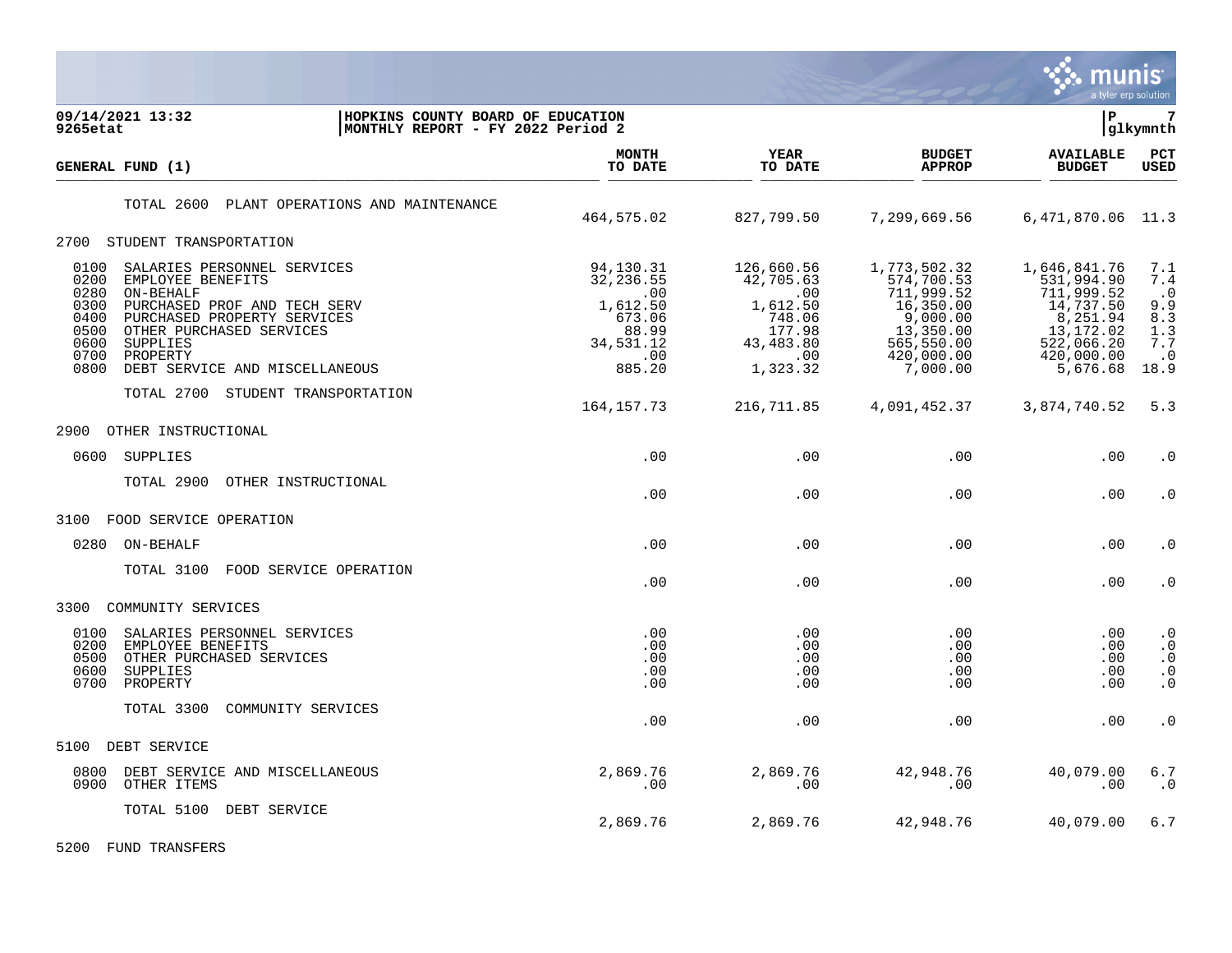

| 9265etat | 09/14/2021 13:32                | HOPKINS COUNTY BOARD OF EDUCATION<br> MONTHLY REPORT - FY 2022 Period 2 |                 |                                | P                                 | 8<br> glkymnth |
|----------|---------------------------------|-------------------------------------------------------------------------|-----------------|--------------------------------|-----------------------------------|----------------|
|          | GENERAL FUND (1)                | <b>MONTH</b><br>TO DATE                                                 | YEAR<br>TO DATE | <b>BUDGET</b><br><b>APPROP</b> | <b>AVAILABLE</b><br><b>BUDGET</b> | PCT<br>USED    |
| 0900     | OTHER ITEMS                     | 25,000.00                                                               | 25,000.00       | 151,500.00                     | 126,500.00 16.5                   |                |
|          | TOTAL 5200<br>TRANSFERS<br>FUND | 25,000.00                                                               | 25,000.00       | 151,500.00                     | 126,500.00                        | 16.5           |
|          | 5300 CONTINGENCY                |                                                                         |                 |                                |                                   |                |
| 0840     | CONTINGENCY                     | .00                                                                     | .00             | 4,818,688.63                   | 4,818,688.63                      | $\cdot$ 0      |
|          | TOTAL 5300 CONTINGENCY          | .00                                                                     | .00             | 4,818,688.63                   | 4,818,688.63                      | .0             |
|          | TOTAL EXPENDITURES              | 2,288,969.51                                                            | 3,826,568.92    | 65,615,684.89                  | 61,789,115.97                     | 5.8            |
|          | TOTAL FOR GENERAL FUND (1)      | 750,231.83                                                              | 14,673,325.99   | .00                            | $-14,673,325.99$                  | $\cdot$ 0      |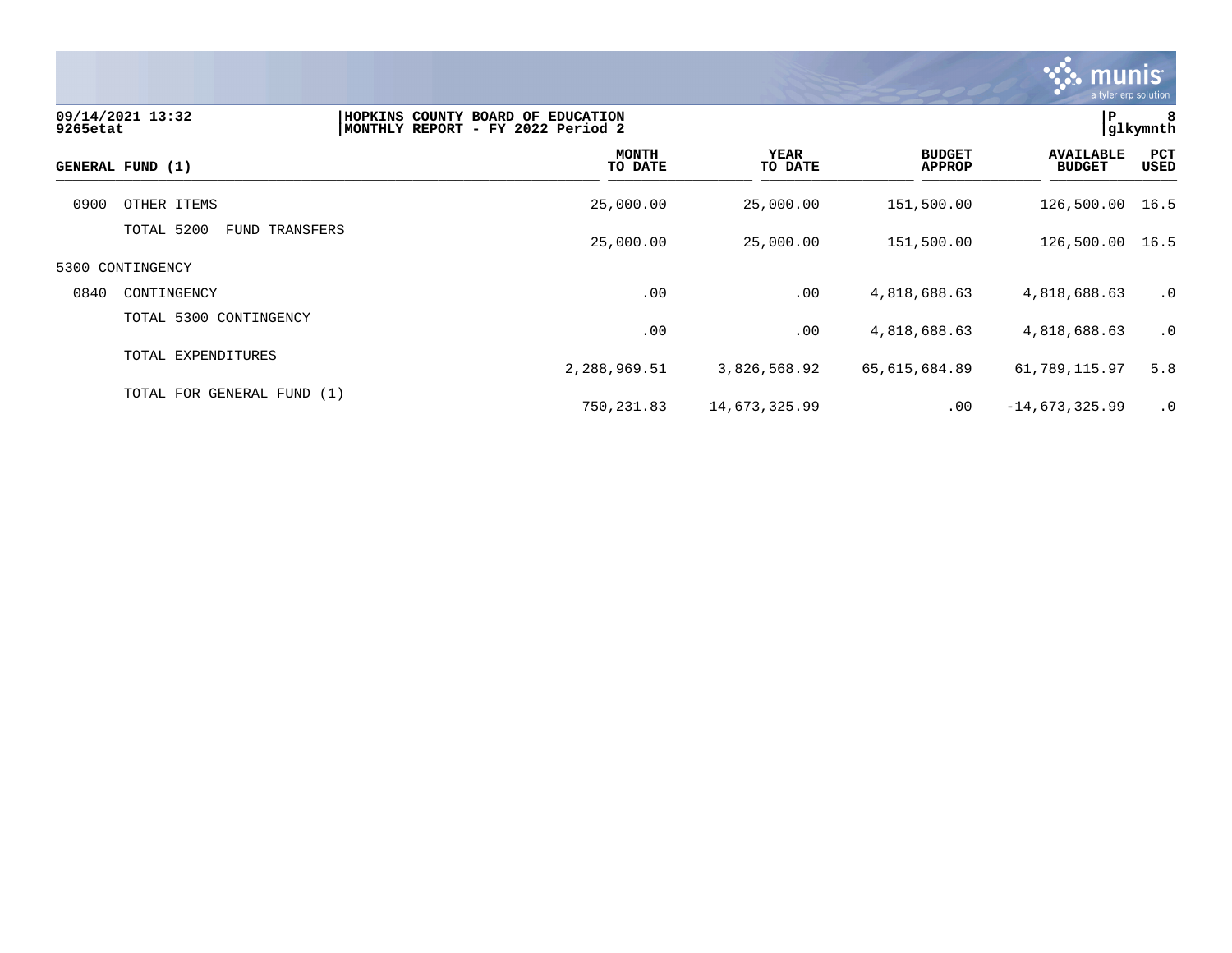|                                                                                                        |                         |                               |                                |                                        | munis <sup>.</sup><br>a tyler erp solution |
|--------------------------------------------------------------------------------------------------------|-------------------------|-------------------------------|--------------------------------|----------------------------------------|--------------------------------------------|
| 09/14/2021 13:32<br>HOPKINS COUNTY BOARD OF EDUCATION<br>MONTHLY REPORT - FY 2022 Period 2<br>9265etat |                         |                               |                                | ΙP                                     | 9<br>glkymnth                              |
| SPECIAL REVENUE (2)                                                                                    | <b>MONTH</b><br>TO DATE | <b>YEAR</b><br>TO DATE        | <b>BUDGET</b><br><b>APPROP</b> | <b>AVAILABLE</b><br><b>BUDGET</b>      | PCT<br>USED                                |
| <b>REVENUES</b>                                                                                        |                         |                               |                                |                                        |                                            |
| 0999 BEGINNING BALANCE                                                                                 |                         |                               |                                |                                        |                                            |
| TOTAL 0999 BEGINNING BALANCE                                                                           | .00                     | .00                           | .00                            | .00                                    | $\cdot$ 0                                  |
| RECEIPTS                                                                                               |                         |                               |                                |                                        |                                            |
| REVENUE FROM LOCAL SOURCES                                                                             |                         |                               |                                |                                        |                                            |
| EARNINGS ON INVESTMENTS                                                                                |                         |                               |                                |                                        |                                            |
| 1510 INTEREST ON INVESTMENTS                                                                           | 139.94                  | 304.78                        | $.00 \,$                       | $-304.78$                              | $\cdot$ 0                                  |
| TOTAL EARNINGS ON INVESTMENTS                                                                          | 139.94                  | 304.78                        | .00                            | $-304.78$                              | $\cdot$ 0                                  |
| STUDENT ACTIVITIES                                                                                     |                         |                               |                                |                                        |                                            |
| 1750 REVENUE FROM ENTERPRISE ACTIVI<br>1790 OTHER STUD INCOME DIST ACT FUN                             | .00<br>.00              | $.00 \,$<br>820.05            | $.00 \,$<br>$.00 \,$           | $.00 \,$<br>$-820.05$                  | $\cdot$ 0<br>$\cdot$ 0                     |
| TOTAL STUDENT ACTIVITIES                                                                               | .00                     | 820.05                        | .00                            | $-820.05$                              | $\cdot$ 0                                  |
| OTHER REVENUE FROM LOCAL SOURCES                                                                       |                         |                               |                                |                                        |                                            |
| 1920 CONTRIBUTIONS DONATIONS<br>1990 MISCELLANEOUS REVENUE<br>1999 FUND TRANSFER                       | 73,625.00<br>.00<br>.00 | 150,016.94<br>$.00 \,$<br>.00 | 25,000.00<br>.00<br>.00        | $-125,016.94$ 600.1<br>$.00 \,$<br>.00 | $\cdot$ 0<br>$\cdot$ 0                     |
| TOTAL OTHER REVENUE FROM LOCAL SOURCES                                                                 | 73,625.00               | 150,016.94                    | 25,000.00                      | $-125,016.94$ 600.1                    |                                            |
| TOTAL REVENUE FROM LOCAL SOURCES                                                                       | 73,764.94               | 151,141.77                    | 25,000.00                      | $-126, 141.77604.6$                    |                                            |
| REVENUE FROM STATE SOURCES                                                                             |                         |                               |                                |                                        |                                            |
| STATE PROGRAM                                                                                          |                         |                               |                                |                                        |                                            |
| 3111 SEEK PROGRAM                                                                                      | .00                     | .00                           | $.00\,$                        |                                        | $.00 \qquad .0$                            |
| TOTAL STATE PROGRAM                                                                                    | .00                     | .00                           | .00                            | .00                                    | $\boldsymbol{\cdot}$ 0                     |
| EXPENDITURE REIMBURSEMENTS                                                                             |                         |                               |                                |                                        |                                            |
| 3131 STATE MISC REIMBURSEMENTS                                                                         | .00                     | .00                           | .00                            | .00                                    | $\cdot$ 0                                  |
| TOTAL EXPENDITURE REIMBURSEMENTS                                                                       |                         |                               |                                |                                        |                                            |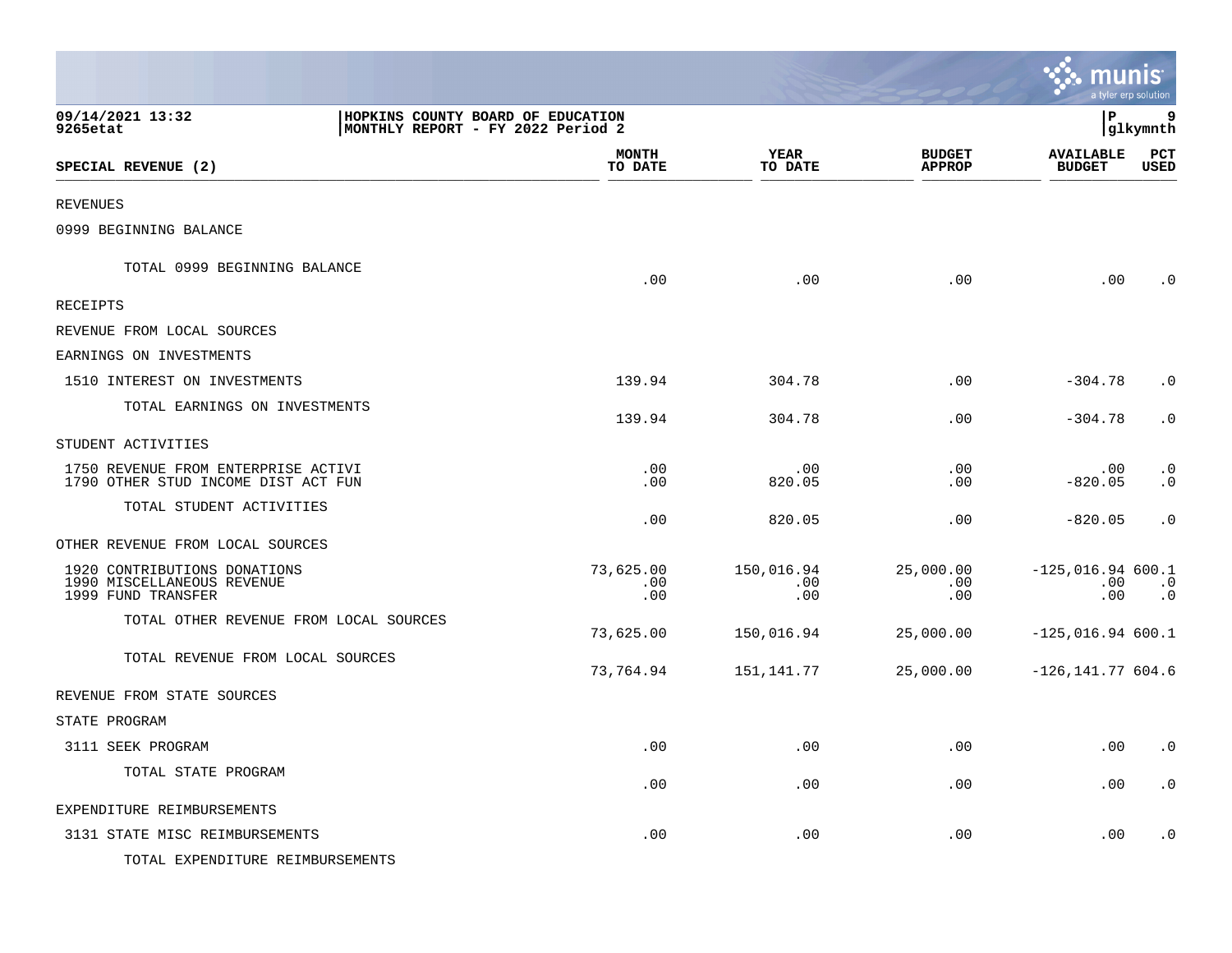

| 09/14/2021 13:32<br>9265etat                                                                                                           | HOPKINS COUNTY BOARD OF EDUCATION<br> MONTHLY REPORT - FY 2022 Period 2 |                               |                                    | P.                                         | 10<br>glkymnth                                                |
|----------------------------------------------------------------------------------------------------------------------------------------|-------------------------------------------------------------------------|-------------------------------|------------------------------------|--------------------------------------------|---------------------------------------------------------------|
| SPECIAL REVENUE (2)                                                                                                                    | <b>MONTH</b><br>TO DATE                                                 | YEAR<br>TO DATE               | <b>BUDGET</b><br><b>APPROP</b>     | <b>AVAILABLE</b><br><b>BUDGET</b>          | PCT<br><b>USED</b>                                            |
|                                                                                                                                        | .00                                                                     | .00                           | .00                                | .00                                        | $\cdot$ 0                                                     |
| RESTRICTED                                                                                                                             |                                                                         |                               |                                    |                                            |                                                               |
| 3200 RESTRICTED STATE REVENUE<br>3200 REVENUE HIGH SCHOOL                                                                              | 323,975.25<br>$.00 \,$                                                  | 1,945,690.89<br>.00           | 816,586.60<br>.00                  | $-1, 129, 104.29$ 238.3<br>$.00 \,$        | $\cdot$ 0                                                     |
| TOTAL RESTRICTED                                                                                                                       | 323,975.25                                                              | 1,945,690.89                  | 816,586.60                         | $-1, 129, 104.29$ 238.3                    |                                                               |
| REVENUE ON BEHALF PAYMENTS                                                                                                             |                                                                         |                               |                                    |                                            |                                                               |
| 3900 ON BEHALF                                                                                                                         | $.00 \,$                                                                | .00                           | .00                                | .00                                        | $\cdot$ 0                                                     |
| TOTAL REVENUE ON BEHALF PAYMENTS                                                                                                       | .00                                                                     | .00                           | .00                                | .00                                        | $\cdot$ 0                                                     |
| TOTAL REVENUE FROM STATE SOURCES                                                                                                       | 323,975.25                                                              | 1,945,690.89                  | 816,586.60                         | $-1, 129, 104.29$ 238.3                    |                                                               |
| REVENUE FROM FEDERAL SOURCES                                                                                                           |                                                                         |                               |                                    |                                            |                                                               |
| RESTRICTED DIRECT                                                                                                                      |                                                                         |                               |                                    |                                            |                                                               |
| 4300 RESTRICTED DIRECT FEDERAL<br>4300 EARLINGTON CHILD CARE RECT<br>4300 GVINE CHILD CARE RECEIPT<br>4300 SSIDE RECEIPT FOR CHILDCARE | 21,339.11<br>$.00 \,$<br>.00<br>.00                                     | 3,431.09<br>.00<br>.00<br>.00 | .00<br>$.00 \,$<br>$.00 \,$<br>.00 | $-3,431.09$<br>$.00 \,$<br>$.00 \,$<br>.00 | $\cdot$ 0<br>$\cdot$ 0<br>$\cdot$ 0<br>$\boldsymbol{\cdot}$ 0 |
| TOTAL RESTRICTED DIRECT                                                                                                                | 21,339.11                                                               | 3,431.09                      | .00                                | $-3,431.09$                                | $\cdot$ 0                                                     |
| RESTRICTED THROUGH THE STATE                                                                                                           |                                                                         |                               |                                    |                                            |                                                               |
| 4500 RESTRICTED FED THRU STATE                                                                                                         | 766,073.19                                                              | $-783, 117.03$                | 118,226.00                         | 901, 343.03-662.4                          |                                                               |
| TOTAL RESTRICTED THROUGH THE STATE                                                                                                     | 766,073.19                                                              | $-783, 117.03$                | 118,226.00                         | 901, 343.03-662.4                          |                                                               |
| THROUGH INTERMEDIATE AGENCIES                                                                                                          |                                                                         |                               |                                    |                                            |                                                               |
| 4700 FEDERAL REV THRU INTERMED SRC                                                                                                     | .00                                                                     | .00                           | .00                                | .00                                        | $\cdot$ 0                                                     |
| TOTAL THROUGH INTERMEDIATE AGENCIES                                                                                                    | .00                                                                     | .00                           | .00                                | $.00 \,$                                   | $\cdot$ 0                                                     |
| TOTAL REVENUE FROM FEDERAL SOURCES                                                                                                     | 787,412.30                                                              | $-779,685.94$                 | 118,226.00                         | 897, 911. 94 - 659. 5                      |                                                               |

OTHER RECEIPTS

INTERFUND TRANSFERS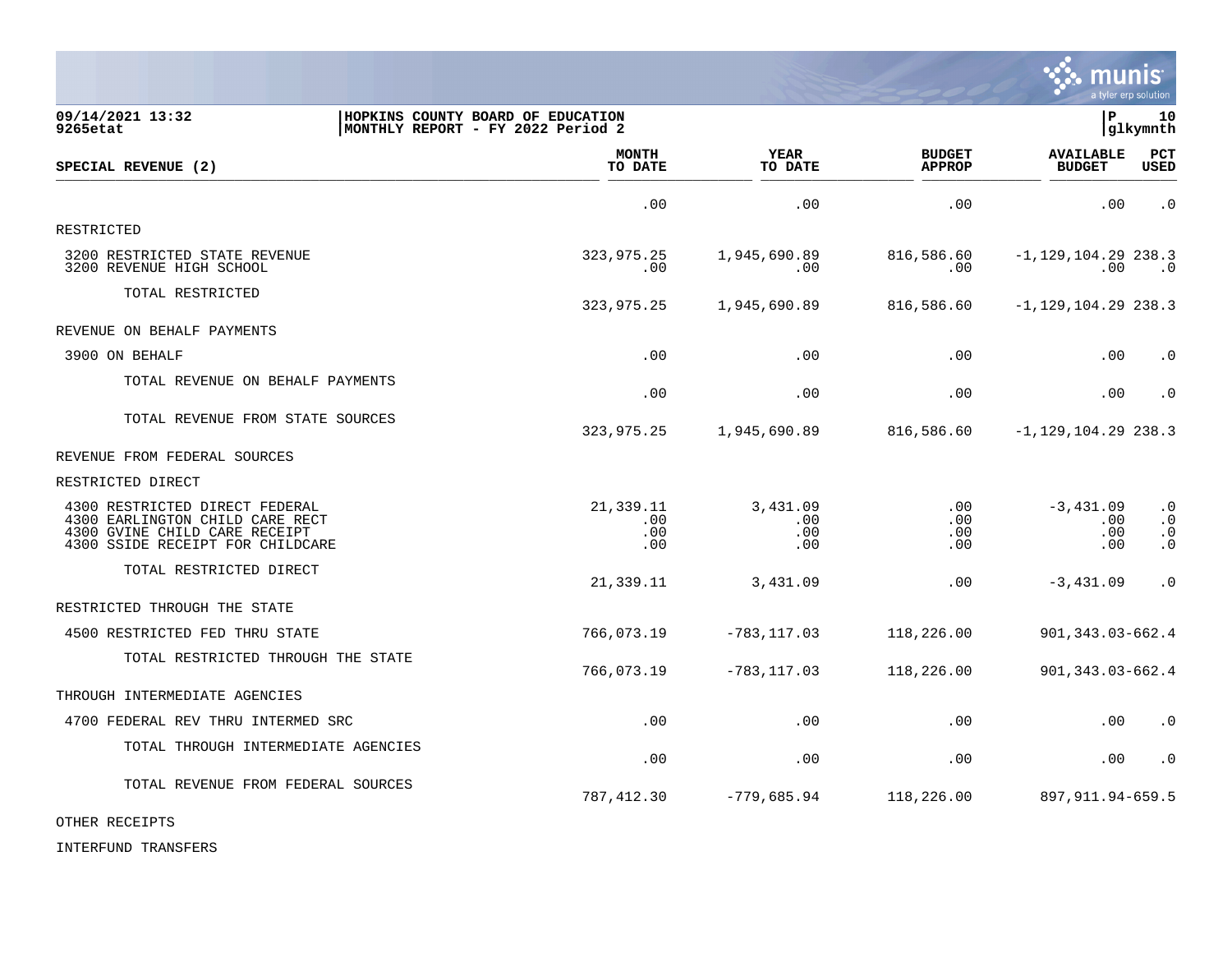

| 09/14/2021 13:32<br>9265etat                       | HOPKINS COUNTY BOARD OF EDUCATION<br>11<br>P<br>glkymnth<br>MONTHLY REPORT - FY 2022 Period 2 |                        |                                |                                   |                                          |  |  |
|----------------------------------------------------|-----------------------------------------------------------------------------------------------|------------------------|--------------------------------|-----------------------------------|------------------------------------------|--|--|
| SPECIAL REVENUE (2)                                | <b>MONTH</b><br>TO DATE                                                                       | <b>YEAR</b><br>TO DATE | <b>BUDGET</b><br><b>APPROP</b> | <b>AVAILABLE</b><br><b>BUDGET</b> | PCT<br>USED                              |  |  |
| 5210 FUND TRANSFER<br>5220 INDIRECT COSTS TRANSFER | 25,000.00<br>.00                                                                              | 25,000.00<br>.00       | 25,000.00<br>.00               | $.00 \ \,$                        | .00 100.0<br>$\overline{\phantom{0}}$ .0 |  |  |
| TOTAL INTERFUND TRANSFERS                          | 25,000.00                                                                                     | 25,000.00              | 25,000.00                      |                                   | .00 100.0                                |  |  |
| SALE OR COMP FOR LOSS OF ASSETS                    |                                                                                               |                        |                                |                                   |                                          |  |  |
| 5341 SALE OF EQUIPMENT ETC                         | .00                                                                                           | .00                    | .00                            | .00                               | $\cdot$ 0                                |  |  |
| TOTAL SALE OR COMP FOR LOSS OF ASSETS              | .00                                                                                           | .00                    | .00                            | .00                               | $\cdot$ 0                                |  |  |
| TOTAL OTHER RECEIPTS                               | 25,000.00                                                                                     | 25,000.00              | 25,000.00                      |                                   | .00 100.0                                |  |  |
| TOTAL RECEIPTS                                     | 1,210,152.49                                                                                  | 1,342,146.72           | 984,812.60                     | $-357, 334.12$ 136.3              |                                          |  |  |
| TOTAL REVENUE                                      | 1,210,152.49                                                                                  | 1,342,146.72           | 984,812.60                     | $-357, 334.12$ 136.3              |                                          |  |  |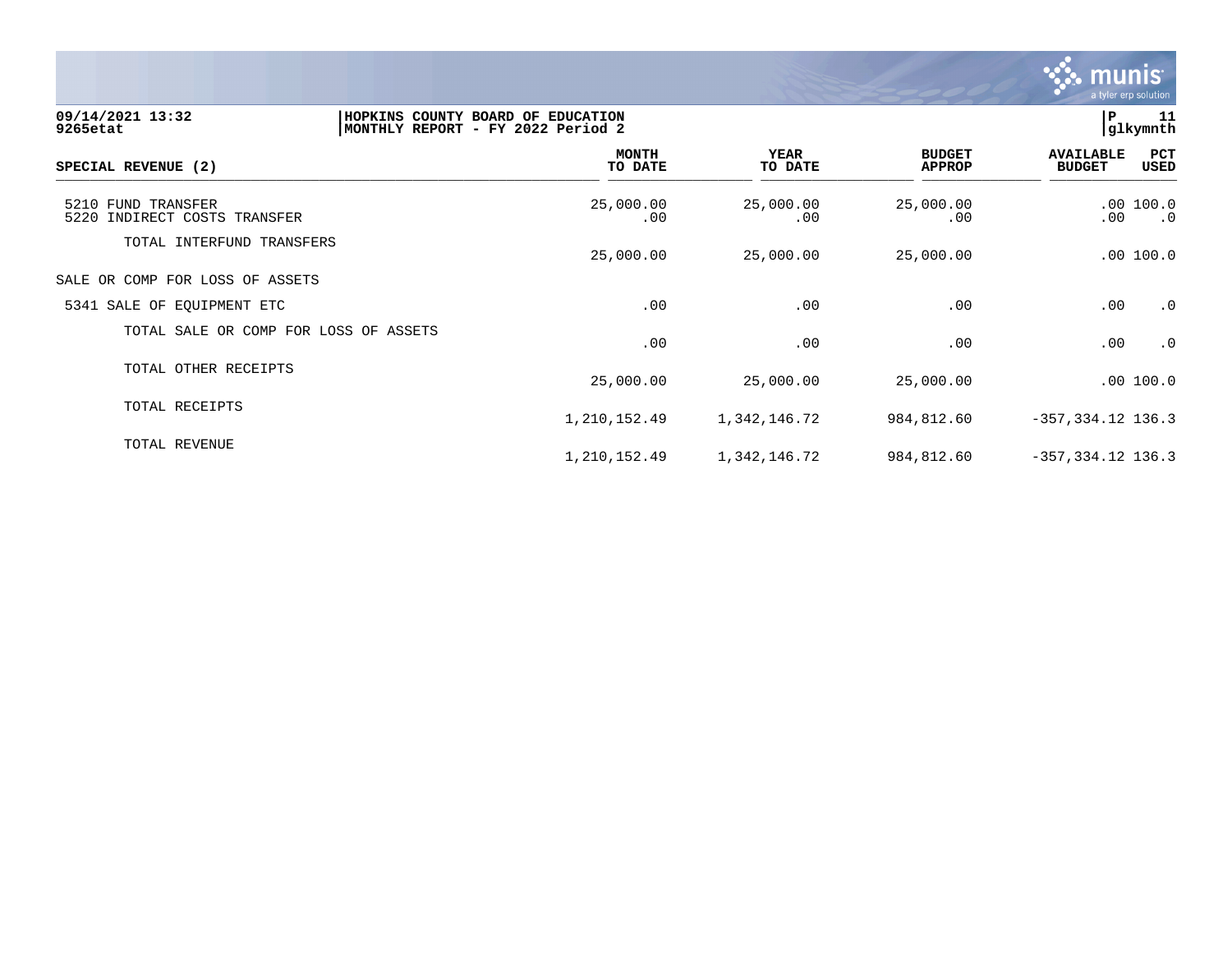

| 9265etat                                                     | 09/14/2021 13:32                                                                                                                                                                                      | HOPKINS COUNTY BOARD OF EDUCATION<br>MONTHLY REPORT - FY 2022 Period 2 |                                                                        |                                                                           |                                                                          | lР                                                                                                | 12<br> glkymnth                                                                         |
|--------------------------------------------------------------|-------------------------------------------------------------------------------------------------------------------------------------------------------------------------------------------------------|------------------------------------------------------------------------|------------------------------------------------------------------------|---------------------------------------------------------------------------|--------------------------------------------------------------------------|---------------------------------------------------------------------------------------------------|-----------------------------------------------------------------------------------------|
|                                                              | SPECIAL REVENUE (2)                                                                                                                                                                                   |                                                                        | <b>MONTH</b><br>TO DATE                                                | YEAR<br>TO DATE                                                           | <b>BUDGET</b><br><b>APPROP</b>                                           | <b>AVAILABLE</b><br><b>BUDGET</b>                                                                 | $_{\rm PCT}$<br><b>USED</b>                                                             |
| EXPENDITURES                                                 |                                                                                                                                                                                                       |                                                                        |                                                                        |                                                                           |                                                                          |                                                                                                   |                                                                                         |
|                                                              | 0000 RESTRICT TO REV & BAL SHT ONLY                                                                                                                                                                   |                                                                        |                                                                        |                                                                           |                                                                          |                                                                                                   |                                                                                         |
| 0100<br>0200                                                 | SALARIES PERSONNEL SERVICES<br>EMPLOYEE BENEFITS                                                                                                                                                      |                                                                        | .00<br>.00                                                             | .00<br>$.00 \,$                                                           | .00<br>.00                                                               | .00<br>.00                                                                                        | $\cdot$ 0<br>$\cdot$ 0                                                                  |
|                                                              | TOTAL 0000 RESTRICT TO REV & BAL SHT ONLY                                                                                                                                                             |                                                                        | .00                                                                    | .00                                                                       | .00                                                                      | .00                                                                                               | . 0                                                                                     |
| 1000                                                         | INSTRUCTION                                                                                                                                                                                           |                                                                        |                                                                        |                                                                           |                                                                          |                                                                                                   |                                                                                         |
| 0100<br>0200<br>0300<br>0400<br>0500<br>0600                 | SALARIES PERSONNEL SERVICES<br>EMPLOYEE BENEFITS<br>PURCHASED PROF AND TECH SERV<br>PURCHASED PROPERTY SERVICES<br>OTHER PURCHASED SERVICES<br>SUPPLIES                                               |                                                                        | 154,766.14<br>39,466.85<br>3,626.34<br>.00<br>9,519.83<br>1,236,403.84 | 180,351.60<br>41,578.34<br>6,204.34<br>.00<br>11,710.59<br>3,013,774.73   | 106,488.74<br>11,611.74<br>7,093.69<br>.00<br>11,947.00<br>63,262.83     | $-73,862.86$ 169.4<br>$-29,966.60$ 358.1<br>889.35 87.5<br>.00<br>236.41<br>$-2,950,511.90******$ | $\cdot$ .0<br>98.0                                                                      |
| 0700<br>0800<br>0900                                         | PROPERTY<br>DEBT SERVICE AND MISCELLANEOUS<br>OTHER ITEMS                                                                                                                                             |                                                                        | .00<br>361.67<br>.00                                                   | .00<br>913.40<br>.00                                                      | .00<br>.00<br>.00                                                        | .00<br>$-913.40$<br>.00                                                                           | $\cdot$ 0<br>$\cdot$ 0<br>$\cdot$ 0                                                     |
|                                                              | TOTAL 1000<br>INSTRUCTION                                                                                                                                                                             |                                                                        | 1,444,144.67                                                           | 3, 254, 533.00                                                            | 200,404.00                                                               | $-3,054,129.00******$                                                                             |                                                                                         |
| 2100                                                         | STUDENT SUPPORT SERVICES                                                                                                                                                                              |                                                                        |                                                                        |                                                                           |                                                                          |                                                                                                   |                                                                                         |
| 0100<br>0200<br>0300<br>0400<br>0500<br>0600<br>0700<br>0800 | SALARIES PERSONNEL SERVICES<br>EMPLOYEE BENEFITS<br>PURCHASED PROF AND TECH SERV<br>PURCHASED PROPERTY SERVICES<br>OTHER PURCHASED SERVICES<br>SUPPLIES<br>PROPERTY<br>DEBT SERVICE AND MISCELLANEOUS |                                                                        | 4,577.93<br>587.79<br>.00<br>.00<br>107.80<br>.00<br>.00<br>.00        | 4,577.93<br>587.79<br>.00<br>$.00\,$<br>107.80<br>17,779.02<br>.00<br>.00 | 39,000.00<br>2,166.00<br>.00<br>$.00\,$<br>1,929.00<br>.00<br>.00<br>.00 | 34,422.07<br>1,578.21<br>.00<br>.00<br>1,821.20<br>$-17,779.02$<br>.00<br>.00                     | 11.7<br>27.1<br>$\cdot$ 0<br>$\cdot$ 0<br>5.6<br>$\cdot$ 0<br>$\cdot$ 0<br>$\cdot$ 0    |
|                                                              | TOTAL 2100<br>STUDENT SUPPORT SERVICES                                                                                                                                                                |                                                                        | 5, 273.52                                                              | 23,052.54                                                                 | 43,095.00                                                                | 20,042.46 53.5                                                                                    |                                                                                         |
| 2200                                                         | INSTRUCTIONAL STAFF SUPP SERV                                                                                                                                                                         |                                                                        |                                                                        |                                                                           |                                                                          |                                                                                                   |                                                                                         |
| 0100<br>0200<br>0280<br>0300<br>0500<br>0600<br>0700         | SALARIES PERSONNEL SERVICES<br>EMPLOYEE BENEFITS<br>ON-BEHALF<br>PURCHASED PROF AND TECH SERV<br>OTHER PURCHASED SERVICES<br>SUPPLIES<br>PROPERTY                                                     |                                                                        | .00<br>.00<br>.00<br>.00<br>.00<br>83, 343.62<br>.00                   | .00<br>.00<br>.00<br>.00<br>.00<br>83,343.62<br>.00                       | .00<br>.00<br>.00<br>$.00 \,$<br>.00<br>.00<br>.00                       | .00<br>.00<br>.00<br>.00<br>.00<br>$-83, 343.62$<br>.00                                           | $\cdot$ 0<br>$\cdot$ 0<br>$\cdot$ 0<br>$\cdot$ 0<br>$\cdot$ 0<br>$\cdot$ 0<br>$\cdot$ 0 |
|                                                              | TOTAL 2200<br>INSTRUCTIONAL STAFF SUPP SERV                                                                                                                                                           |                                                                        | 83, 343.62                                                             | 83, 343.62                                                                | .00                                                                      | $-83, 343.62$                                                                                     | $\cdot$ 0                                                                               |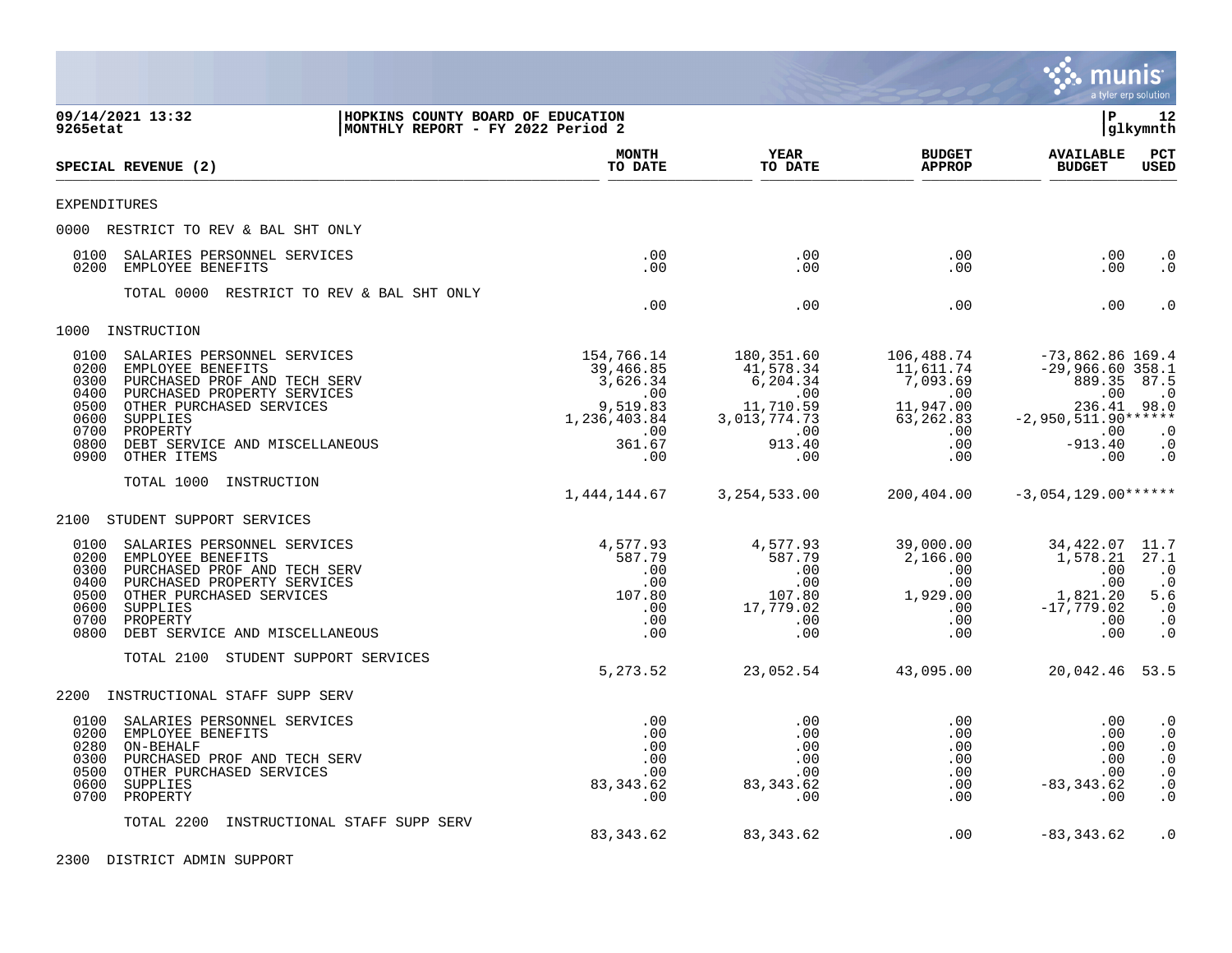

| 9265etat                                             | 09/14/2021 13:32<br>HOPKINS COUNTY BOARD OF EDUCATION<br>MONTHLY REPORT - FY 2022 Period 2                                                                             |                                                               |                                                                     |                                                          | ΙP                                                                                   | 13<br>glkymnth                                                                                              |
|------------------------------------------------------|------------------------------------------------------------------------------------------------------------------------------------------------------------------------|---------------------------------------------------------------|---------------------------------------------------------------------|----------------------------------------------------------|--------------------------------------------------------------------------------------|-------------------------------------------------------------------------------------------------------------|
|                                                      | SPECIAL REVENUE (2)                                                                                                                                                    | <b>MONTH</b><br>TO DATE                                       | <b>YEAR</b><br>TO DATE                                              | <b>BUDGET</b><br><b>APPROP</b>                           | <b>AVAILABLE</b><br><b>BUDGET</b>                                                    | PCT<br><b>USED</b>                                                                                          |
|                                                      |                                                                                                                                                                        |                                                               |                                                                     |                                                          |                                                                                      |                                                                                                             |
|                                                      | 0500 OTHER PURCHASED SERVICES                                                                                                                                          | .00                                                           | .00                                                                 | .00                                                      | .00                                                                                  | $\cdot$ 0                                                                                                   |
|                                                      | TOTAL 2300 DISTRICT ADMIN SUPPORT                                                                                                                                      | .00                                                           | .00                                                                 | .00                                                      | .00                                                                                  | $\cdot$ 0                                                                                                   |
|                                                      | 2400 SCHOOL ADMIN SUPPORT                                                                                                                                              |                                                               |                                                                     |                                                          |                                                                                      |                                                                                                             |
| 0100<br>0200                                         | SALARIES PERSONNEL SERVICES<br>EMPLOYEE BENEFITS                                                                                                                       | .00<br>.00                                                    | .00<br>.00                                                          | .00<br>.00                                               | .00<br>$.00 \,$                                                                      | $\cdot$ 0<br>$\cdot$ 0                                                                                      |
|                                                      | TOTAL 2400 SCHOOL ADMIN SUPPORT                                                                                                                                        | .00                                                           | .00                                                                 | .00                                                      | .00                                                                                  | $\cdot$ 0                                                                                                   |
| 2500                                                 | BUSINESS SUPPORT SERVICES                                                                                                                                              |                                                               |                                                                     |                                                          |                                                                                      |                                                                                                             |
| 0100<br>0200<br>0300<br>0500<br>0600<br>0700<br>0800 | SALARIES PERSONNEL SERVICES<br>EMPLOYEE BENEFITS<br>PURCHASED PROF AND TECH SERV<br>OTHER PURCHASED SERVICES<br>SUPPLIES<br>PROPERTY<br>DEBT SERVICE AND MISCELLANEOUS | .00<br>.00<br>.00<br>.00<br>.00<br>.00<br>.00                 | .00<br>.00<br>.00<br>.00<br>.00<br>.00<br>.00                       | .00<br>.00<br>.00<br>.00<br>.00<br>.00<br>.00            | $.00 \,$<br>$.00 \,$<br>$.00 \,$<br>$.00 \,$<br>$.00 \,$<br>.00<br>.00               | $\cdot$ 0<br>$\cdot$ 0<br>$\ddot{0}$<br>$\cdot$ 0<br>$\ddot{\theta}$<br>$\boldsymbol{\cdot}$ 0<br>$\cdot$ 0 |
|                                                      | TOTAL 2500 BUSINESS SUPPORT SERVICES                                                                                                                                   | .00                                                           | .00                                                                 | .00                                                      | .00                                                                                  | $\cdot$ 0                                                                                                   |
| 2600                                                 | PLANT OPERATIONS AND MAINTENANCE                                                                                                                                       |                                                               |                                                                     |                                                          |                                                                                      |                                                                                                             |
| 0100<br>0200<br>0300<br>0400<br>0500<br>0600<br>0700 | SALARIES PERSONNEL SERVICES<br>EMPLOYEE BENEFITS<br>PURCHASED PROF AND TECH SERV<br>PURCHASED PROPERTY SERVICES<br>OTHER PURCHASED SERVICES<br>SUPPLIES<br>PROPERTY    | .00<br>.00<br>.00<br>9,000.00<br>.00<br>11,900.32<br>1,701.51 | .00<br>$.00 \,$<br>.00<br>18,000.00<br>.00<br>33,480.13<br>1,701.51 | .00<br>$.00 \,$<br>.00<br>.00<br>.00<br>.00<br>50,000.00 | $.00 \,$<br>$.00 \,$<br>$.00 \,$<br>$-18,000.00$<br>.00<br>$-33,480.13$<br>48,298.49 | $\cdot$ 0<br>$\cdot$ 0<br>$\ddot{0}$<br>$\begin{array}{c} . & 0 \\ . & 0 \end{array}$<br>$\cdot$ 0<br>3.4   |
|                                                      | TOTAL 2600<br>PLANT OPERATIONS AND MAINTENANCE                                                                                                                         | 22,601.83                                                     | 53,181.64                                                           | 50,000.00                                                | $-3,181.64$ 106.4                                                                    |                                                                                                             |
|                                                      | 2700 STUDENT TRANSPORTATION                                                                                                                                            |                                                               |                                                                     |                                                          |                                                                                      |                                                                                                             |
| 0100<br>0200<br>0600<br>0800                         | SALARIES PERSONNEL SERVICES<br>EMPLOYEE BENEFITS<br>SUPPLIES<br>DEBT SERVICE AND MISCELLANEOUS                                                                         | 2,970.46<br>1,053.02<br>.00<br>.00                            | 2,970.46<br>1,053.02<br>.00<br>.00                                  | .00<br>.00<br>.00<br>.00                                 | $-2,970.46$<br>$-1,053.02$<br>$.00 \,$<br>.00                                        | $\cdot$ 0<br>$\cdot$ 0<br>$\boldsymbol{\cdot}$ 0<br>$\boldsymbol{\cdot}$ 0                                  |
|                                                      | TOTAL 2700 STUDENT TRANSPORTATION                                                                                                                                      | 4,023.48                                                      | 4,023.48                                                            | .00                                                      | $-4,023.48$                                                                          | $\cdot$ 0                                                                                                   |
| 2900                                                 | OTHER INSTRUCTIONAL                                                                                                                                                    |                                                               |                                                                     |                                                          |                                                                                      |                                                                                                             |
|                                                      | 0600 SUPPLIES                                                                                                                                                          | .00                                                           | .00                                                                 | .00                                                      | .00                                                                                  | $\cdot$ 0                                                                                                   |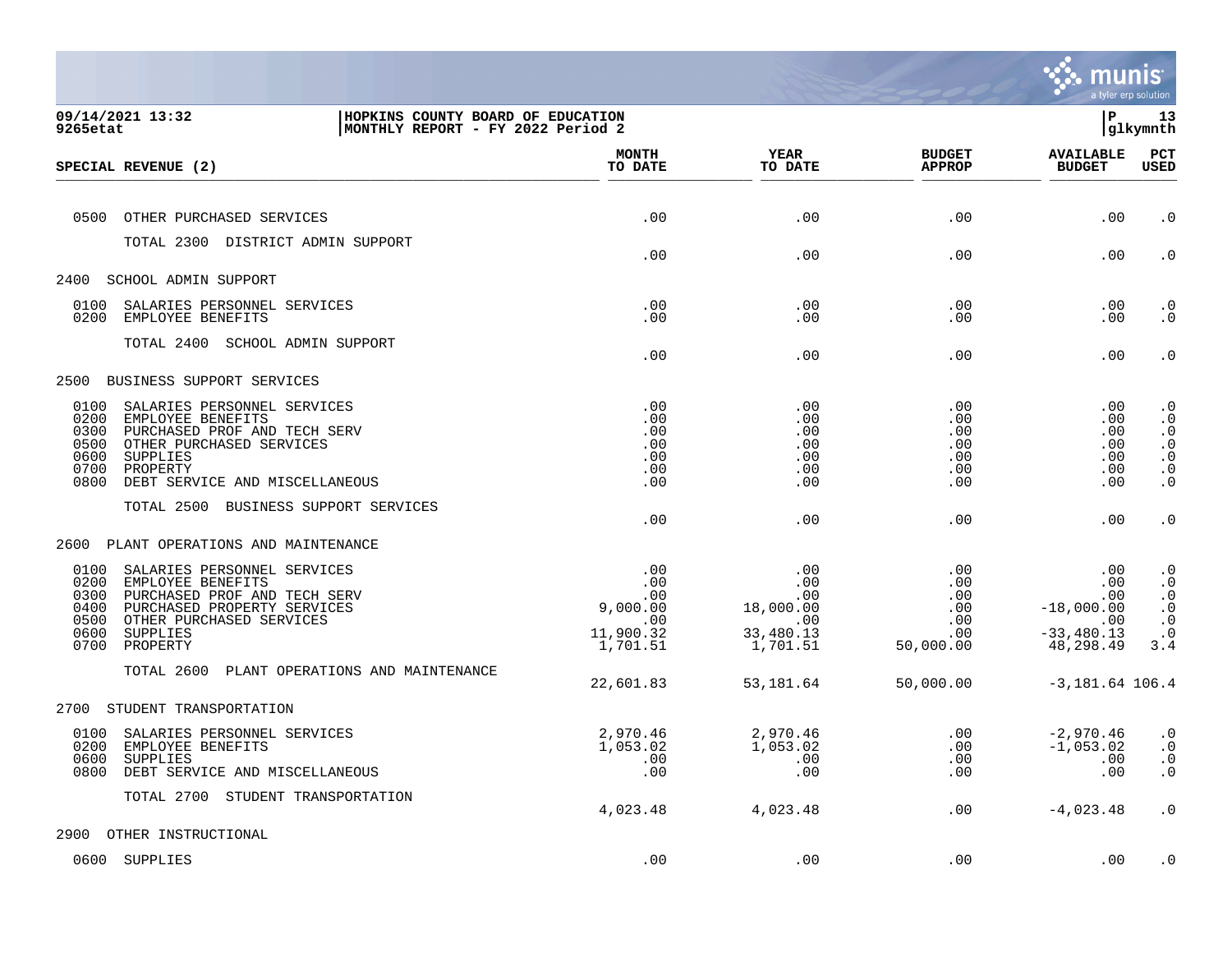

| 9265etat     | 09/14/2021 13:32<br>HOPKINS COUNTY BOARD OF EDUCATION<br> MONTHLY REPORT - FY 2022 Period 2 |                         |                        |                                | l P                               | 14<br>glkymnth         |
|--------------|---------------------------------------------------------------------------------------------|-------------------------|------------------------|--------------------------------|-----------------------------------|------------------------|
|              | SPECIAL REVENUE (2)                                                                         | <b>MONTH</b><br>TO DATE | <b>YEAR</b><br>TO DATE | <b>BUDGET</b><br><b>APPROP</b> | <b>AVAILABLE</b><br><b>BUDGET</b> | PCT<br><b>USED</b>     |
| 0800         | DEBT SERVICE AND MISCELLANEOUS                                                              | .00                     | .00                    | .00                            | .00                               | $\cdot$ 0              |
|              | TOTAL 2900 OTHER INSTRUCTIONAL                                                              |                         |                        |                                |                                   |                        |
|              |                                                                                             | .00                     | .00                    | .00                            | .00                               | $\cdot$ 0              |
|              | 3100 FOOD SERVICE OPERATION                                                                 |                         |                        |                                |                                   |                        |
| 0100         | SALARIES PERSONNEL SERVICES                                                                 | .00                     | .00                    | .00                            | .00                               | $\cdot$ 0              |
| 0200<br>0600 | EMPLOYEE BENEFITS<br>SUPPLIES                                                               | .00<br>.00              | .00<br>.00             | .00<br>.00                     | $.00 \,$<br>.00                   | $\cdot$ 0<br>$\cdot$ 0 |
|              |                                                                                             |                         |                        |                                |                                   |                        |
|              | TOTAL 3100 FOOD SERVICE OPERATION                                                           |                         |                        |                                |                                   |                        |
|              |                                                                                             | .00                     | .00                    | .00                            | .00                               | $\cdot$ 0              |
|              | 3200 DAY CARE OPERATIONS                                                                    |                         |                        |                                |                                   |                        |
| 0100         | SALARIES PERSONNEL SERVICES                                                                 | 2,227.09                | 2,227.09               | .00                            | $-2, 227.09$                      | $\cdot$ 0              |
| 0200         | EMPLOYEE BENEFITS                                                                           | 2,274.65                | 2,274.65               | .00                            | $-2, 274.65$                      | $\cdot$ 0              |
|              |                                                                                             |                         |                        |                                |                                   |                        |
|              | TOTAL 3200 DAY CARE OPERATIONS                                                              | 4,501.74                | 4,501.74               | .00                            | $-4,501.74$                       | $\cdot$ 0              |
|              |                                                                                             |                         |                        |                                |                                   |                        |
| 3300         | COMMUNITY SERVICES                                                                          |                         |                        |                                |                                   |                        |
| 0100         | SALARIES PERSONNEL SERVICES                                                                 | 22, 203. 27             | 22, 203. 27            | 492,671.00                     | 470,467.73                        | 4.5                    |
| 0200         | EMPLOYEE BENEFITS                                                                           | 7,900.52                | 7,900.52               | 181, 131.97                    | 173, 231.45                       | 4.4                    |
| 0300         | PURCHASED PROF AND TECH SERV                                                                | .00                     | .00                    | 600.00                         | 600.00                            | $\cdot$ 0              |
| 0400<br>0500 | PURCHASED PROPERTY SERVICES<br>OTHER PURCHASED SERVICES                                     | .00<br>.00              | .00<br>.00             | .00<br>2,503.00                | .00<br>2,503.00                   | $\cdot$ 0<br>$\cdot$ 0 |
| 0600         | SUPPLIES                                                                                    | 672.44                  | 672.44                 | 14,287.63                      | 13,615.19                         | $4\,.7$                |
| 0700         | PROPERTY                                                                                    | .00                     | .00                    | .00                            | .00                               | $\cdot$ 0              |
| 0800         | DEBT SERVICE AND MISCELLANEOUS                                                              | .00                     | .00                    | 120.00                         | 120.00                            | $\overline{0}$         |
|              | TOTAL 3300 COMMUNITY SERVICES                                                               |                         |                        |                                |                                   |                        |
|              |                                                                                             | 30,776.23               | 30,776.23              | 691,313.60                     | 660,537.37                        | 4.5                    |
| 5100         | DEBT SERVICE                                                                                |                         |                        |                                |                                   |                        |
|              | 0800 DEBT SERVICE AND MISCELLANEOUS                                                         | .00                     | .00                    | .00                            | .00                               | $\cdot$ 0              |
|              | TOTAL 5100 DEBT SERVICE                                                                     |                         |                        |                                |                                   |                        |
|              |                                                                                             | .00                     | .00                    | .00                            | .00                               | $\cdot$ 0              |
| 5200         | FUND TRANSFERS                                                                              |                         |                        |                                |                                   |                        |
| 0800         | DEBT SERVICE AND MISCELLANEOUS                                                              | .00                     | .00                    | .00                            | .00                               | $\cdot$ 0              |
| 0900         | OTHER ITEMS                                                                                 | .00                     | .00                    | .00                            | .00                               | $\cdot$ 0              |
|              | TOTAL 5200<br>FUND TRANSFERS                                                                |                         |                        |                                |                                   |                        |
|              |                                                                                             | .00                     | .00                    | .00                            | .00                               | $\cdot$ 0              |
|              | TOTAL EXPENDITURES                                                                          |                         |                        |                                |                                   |                        |
|              |                                                                                             | 1,594,665.09            | 3, 453, 412. 25        | 984,812.60                     | $-2,468,599.65$ 350.7             |                        |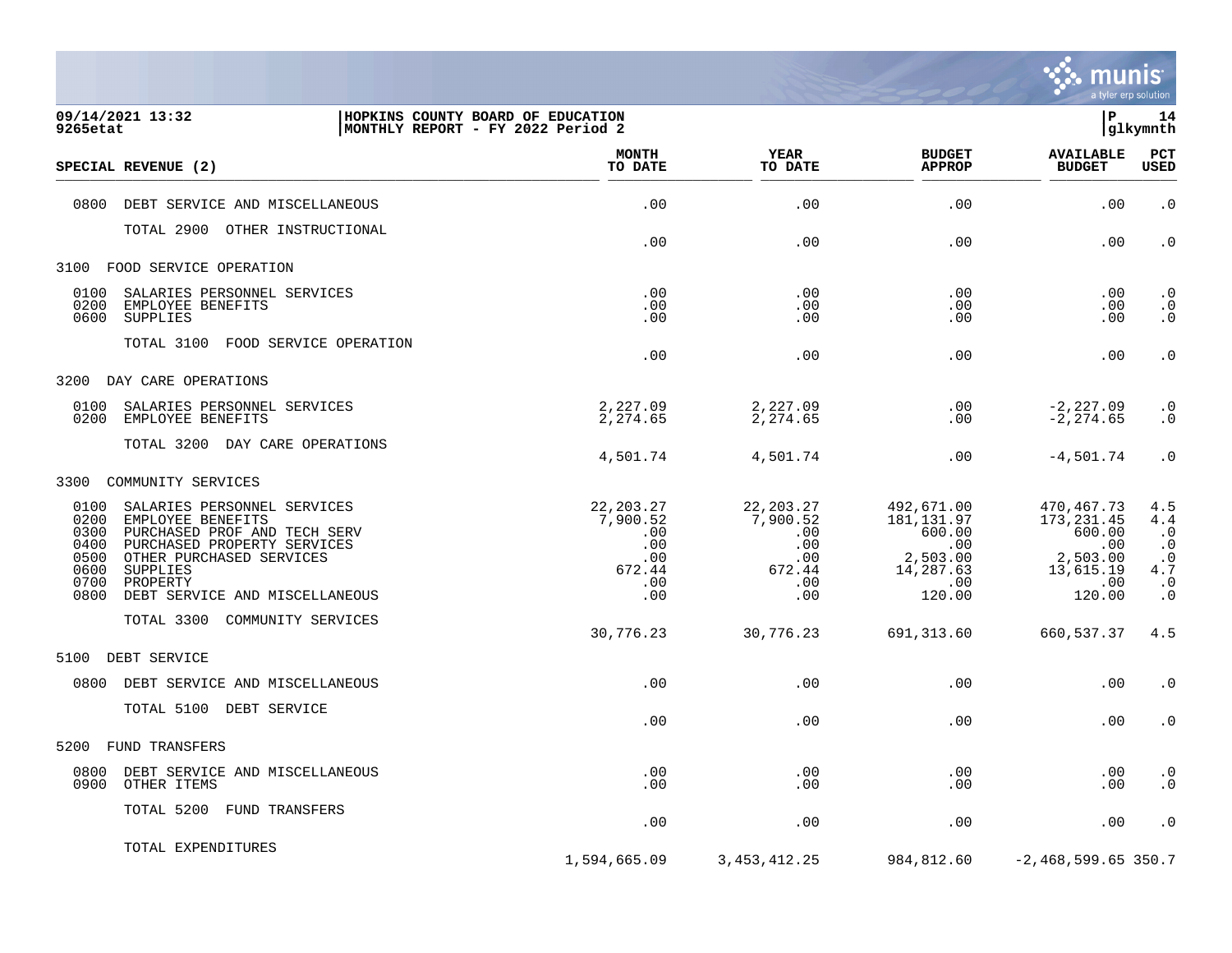|                               |                                                                        |                         |                        |                         | munis<br>a tyler erp solution     |                 |
|-------------------------------|------------------------------------------------------------------------|-------------------------|------------------------|-------------------------|-----------------------------------|-----------------|
| 09/14/2021 13:32<br>9265etat  | HOPKINS COUNTY BOARD OF EDUCATION<br>MONTHLY REPORT - FY 2022 Period 2 |                         |                        |                         | P                                 | 15<br> glkymnth |
| SPECIAL REVENUE (2)           |                                                                        | <b>MONTH</b><br>TO DATE | <b>YEAR</b><br>TO DATE | <b>BUDGET</b><br>APPROP | <b>AVAILABLE</b><br><b>BUDGET</b> | PCT<br>USED     |
| TOTAL FOR SPECIAL REVENUE (2) |                                                                        | $-384,512.60$           | $-2, 111, 265.53$      | .00                     | 2, 111, 265.53                    | $\cdot$ 0       |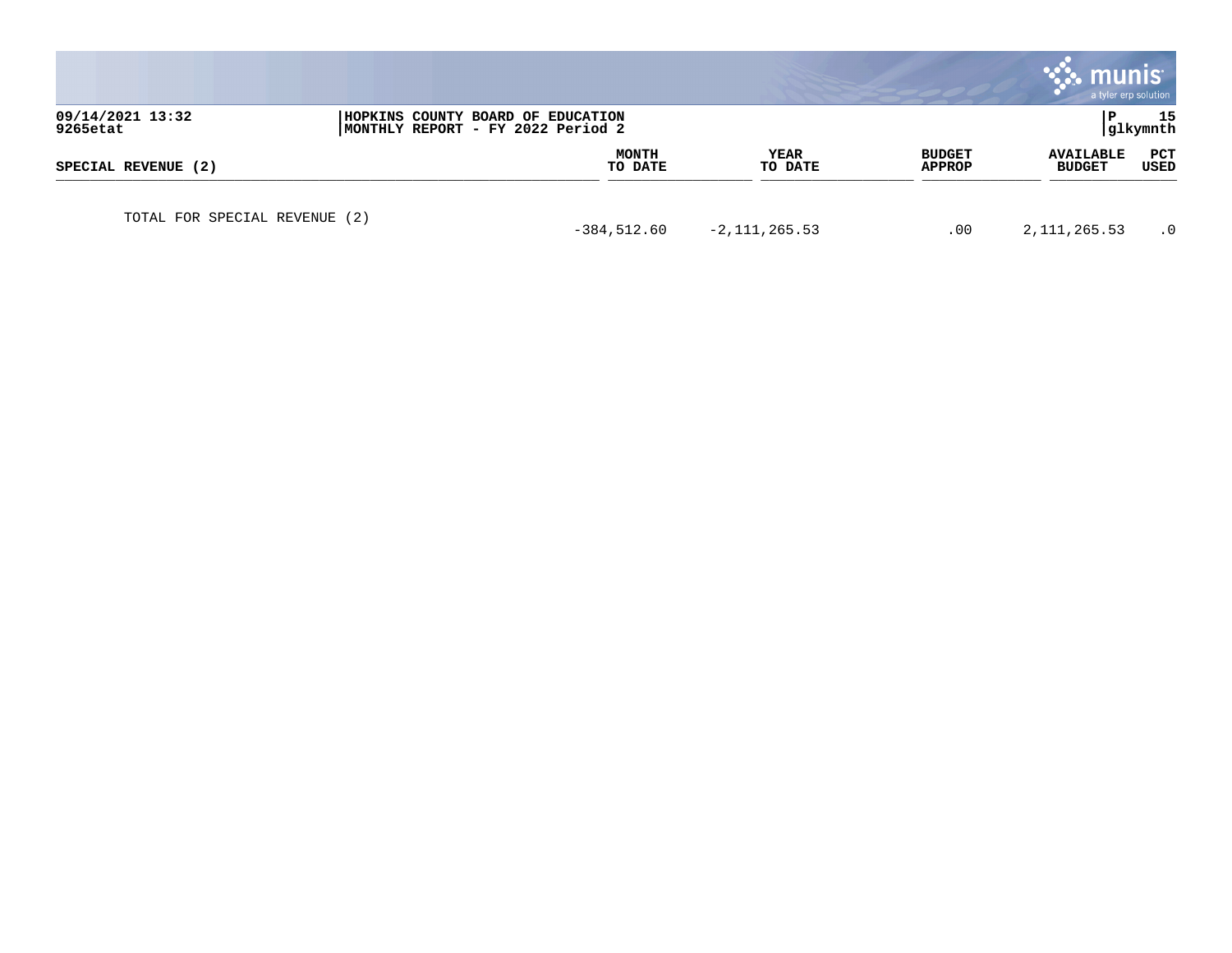|                                                            |                                                                        |                        |                                | munis                             | a tyler erp solution   |
|------------------------------------------------------------|------------------------------------------------------------------------|------------------------|--------------------------------|-----------------------------------|------------------------|
| 09/14/2021 13:32<br>9265etat                               | HOPKINS COUNTY BOARD OF EDUCATION<br>MONTHLY REPORT - FY 2022 Period 2 |                        |                                |                                   | 16<br>glkymnth         |
| DIST ACTIVITY (SPEC REV ANN) (                             | <b>MONTH</b><br>TO DATE                                                | <b>YEAR</b><br>TO DATE | <b>BUDGET</b><br><b>APPROP</b> | <b>AVAILABLE</b><br><b>BUDGET</b> | PCT<br>USED            |
| <b>REVENUES</b>                                            |                                                                        |                        |                                |                                   |                        |
| 0999 BEGINNING BALANCE                                     |                                                                        |                        |                                |                                   |                        |
| TOTAL 0999 BEGINNING BALANCE                               | .00                                                                    | 461,627.79             | 459,358.79                     | $-2, 269.00 100.5$                |                        |
| RECEIPTS                                                   |                                                                        |                        |                                |                                   |                        |
| REVENUE FROM LOCAL SOURCES                                 |                                                                        |                        |                                |                                   |                        |
| STUDENT ACTIVITIES                                         |                                                                        |                        |                                |                                   |                        |
| 1790 OTHER STUD INCOME DIST ACT FUN                        | 13,237.97                                                              | 13,237.97              | 13,237.97                      |                                   | .00 100.0              |
| TOTAL STUDENT ACTIVITIES                                   | 13,237.97                                                              | 13,237.97              | 13,237.97                      |                                   | .00 100.0              |
| OTHER REVENUE FROM LOCAL SOURCES                           |                                                                        |                        |                                |                                   |                        |
| 1920 CONTRIBUTIONS DONATIONS<br>1990 MISCELLANEOUS REVENUE | .00<br>.00                                                             | .00<br>.00             | .00<br>.00                     | .00<br>.00                        | $\cdot$ 0<br>$\cdot$ 0 |
| TOTAL OTHER REVENUE FROM LOCAL SOURCES                     | .00                                                                    | .00                    | .00                            | .00                               | $\cdot$ 0              |
| TOTAL REVENUE FROM LOCAL SOURCES                           | 13,237.97                                                              | 13,237.97              | 13,237.97                      |                                   | .00100.0               |
| OTHER RECEIPTS                                             |                                                                        |                        |                                |                                   |                        |
| INTERFUND TRANSFERS                                        |                                                                        |                        |                                |                                   |                        |
| 5210 FUND TRANSFER                                         | .00                                                                    | .00                    | .00                            | .00                               | $\cdot$ 0              |
| TOTAL INTERFUND TRANSFERS                                  | .00                                                                    | .00                    | .00                            | .00                               | $\cdot$ 0              |
| TOTAL OTHER RECEIPTS                                       | .00                                                                    | .00                    | .00                            | .00                               | $\cdot$ 0              |
| TOTAL RECEIPTS                                             | 13,237.97                                                              | 13,237.97              | 13,237.97                      |                                   | .00100.0               |
| TOTAL REVENUE                                              | 13,237.97                                                              | 474,865.76             | 472,596.76                     | $-2, 269.00 100.5$                |                        |

 $\mathcal{L}^{\text{max}}$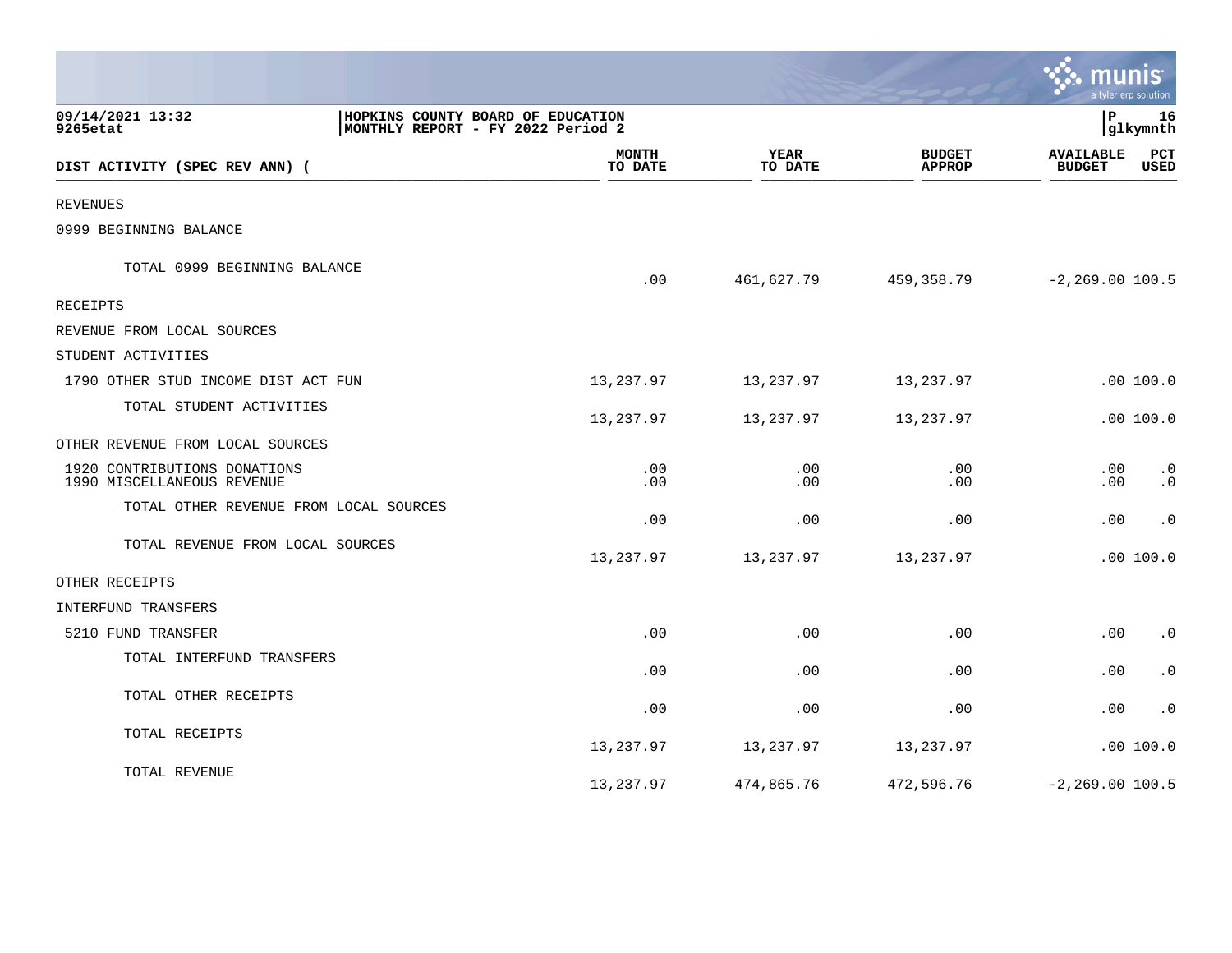

**09/14/2021 13:32 |HOPKINS COUNTY BOARD OF EDUCATION |P 17 MONTHLY REPORT - FY 2022 Period 2 MONTH YEAR BUDGET AVAILABLE PCT**<br>TO DATE TO DATE APPROP BUDGET USED **DIST ACTIVITY (SPEC REV ANN) (**  $\frac{10 \text{ Bhe}}{10 \text{ Bhe}}$   $\frac{10 \text{ Bhe}}{10 \text{ Bhe}}$   $\frac{10 \text{ Bhe}}{10 \text{ Bhe}}$   $\frac{10 \text{ Bhe}}{10 \text{ Bhe}}$   $\frac{10 \text{ Bhe}}{10 \text{ Bhe}}$   $\frac{10 \text{ Bhe}}{10 \text{ Bhe}}$   $\frac{10 \text{ Bhe}}{10 \text{ Bhe}}$ EXPENDITURES 1000 INSTRUCTION 0300 PURCHASED PROF AND TECH SERV .00 .00 3,085.05 3,085.05 .0 0400 PURCHASED PROPERTY SERVICES .00 .00 1,978.89 1,978.89 .0 0500 OTHER PURCHASED SERVICES .00 .00 2,979.99 2,979.99 .0 0600 SUPPLIES 9,061.31 9,606.25 412,019.19 402,412.94 2.3 0700 PROPERTY .00 .00 27,964.81 27,964.81 .0 0800 DEBT SERVICE AND MISCELLANEOUS .00 .00 1,253.75 1,253.75 .0 0840 CONTINGENCY .00 2,015.51 .00 -2,015.51 .0 TOTAL 1000 INSTRUCTION 9,061.31 11,621.76 449,281.68 437,659.92 2.6 2200 INSTRUCTIONAL STAFF SUPP SERV 0300 PURCHASED PROF AND TECH SERV .00 .00 .00 .00 .0 0500 OTHER PURCHASED SERVICES ... وَالْكَلَّاثَ بِيَا وَالْكَلَّاثَ بِيَا وَالْكَلَّابِيَّةِ وَالْكَلَّابِيَّةِ وَالْكَلَّابِيَّةِ وَالْكَلَّابِيَّةِ وَالْكَلَّابِيَّةِ وَالْكَلَّابِيَّةِ وَالْكَلَّابِيَّةِ وَالْكَلَّابِيَ 0600 SUPPLIES 306.71 306.71 5,870.24 5,563.53 5.2 TOTAL 2200 INSTRUCTIONAL STAFF SUPP SERV 306.71 399.11 6,590.12 6,191.01 6.1 2600 PLANT OPERATIONS AND MAINTENANCE 0400 PURCHASED PROPERTY SERVICES .00 151.00 4,263.15 4,112.15 3.5 0600 SUPPLIES .00 .00 4,381.81 4,381.81 .0 0700 PROPERTY .00 .00 .00 .00 .0 TOTAL 2600 PLANT OPERATIONS AND MAINTENANCE .00 151.00 8,644.96 8,493.96 1.8 2700 STUDENT TRANSPORTATION 0300 PURCHASED PROF AND TECH SERV .00 .00 .00 .00 .0 0800 DEBT SERVICE AND MISCELLANEOUS TOTAL 2700 STUDENT TRANSPORTATION  $.00$   $.00$   $.00$   $.00$   $.00$   $.00$   $.00$   $.00$   $.00$   $.00$   $.00$   $.00$   $.00$   $.00$   $.00$   $.00$   $.00$   $.00$   $.00$   $.00$   $.00$   $.00$   $.00$   $.00$   $.00$   $.00$   $.00$   $.00$   $.00$   $.00$   $.00$   $.00$   $.00$   $.00$   $.00$   $.00$   $.00$ TOTAL EXPENDITURES 9,368.02 12,171.87 472,596.76 460,424.89 2.6 TOTAL FOR DIST ACTIVITY (SPEC REV ANN) (21) 3,869.95 462,693.89 .00 -462,693.89 .0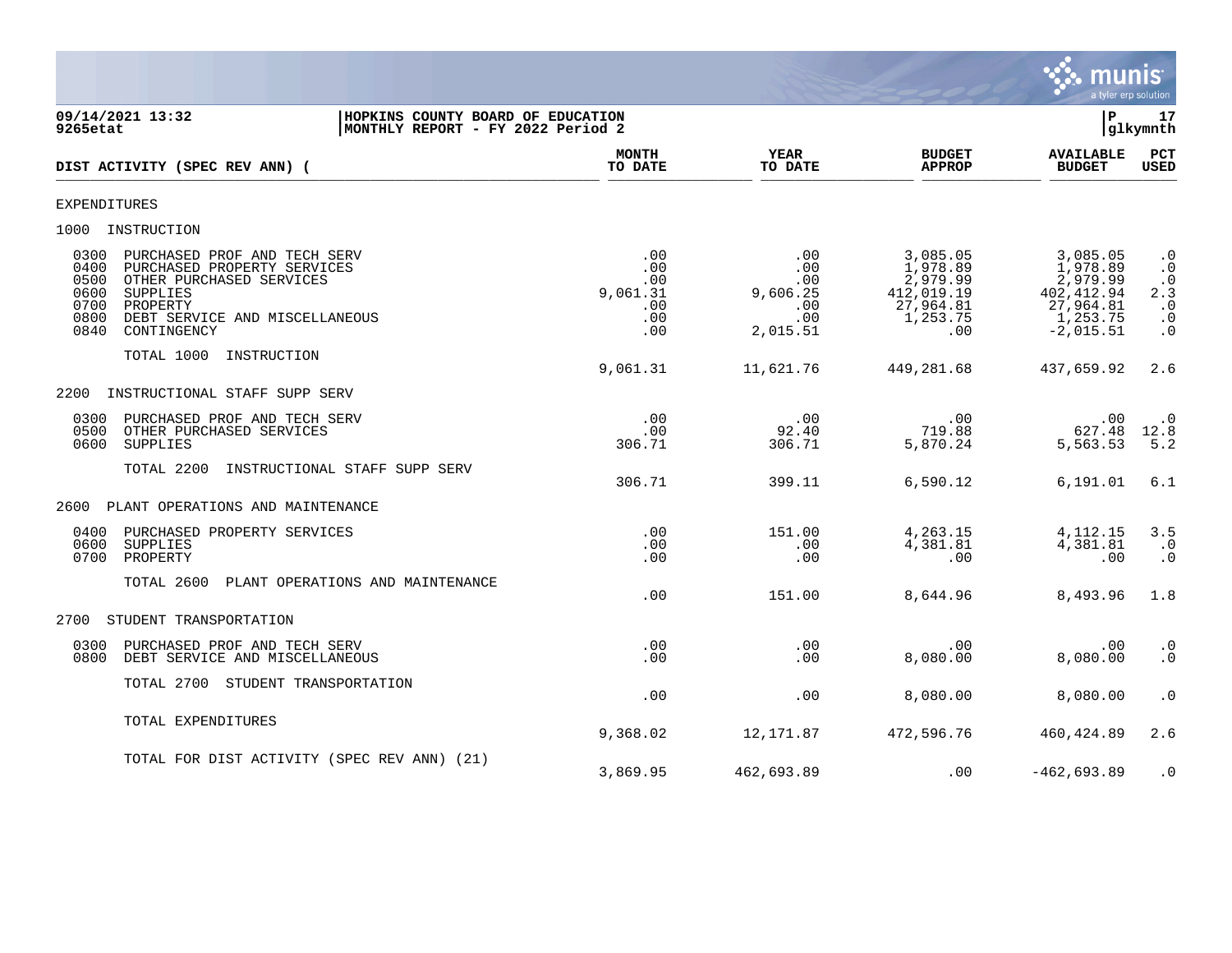|                                     |                                                                        |                 |                                | $\sim$ munis<br>a tyler erp solution |                |
|-------------------------------------|------------------------------------------------------------------------|-----------------|--------------------------------|--------------------------------------|----------------|
| 09/14/2021 13:32<br>9265etat        | HOPKINS COUNTY BOARD OF EDUCATION<br>MONTHLY REPORT - FY 2022 Period 2 |                 |                                | Р                                    | 18<br>glkymnth |
| STUDENT ACTIVITY (SPEC REV ANN)     | <b>MONTH</b><br>TO DATE                                                | YEAR<br>TO DATE | <b>BUDGET</b><br><b>APPROP</b> | <b>AVAILABLE</b><br><b>BUDGET</b>    | PCT<br>USED    |
| REVENUES                            |                                                                        |                 |                                |                                      |                |
| RECEIPTS                            |                                                                        |                 |                                |                                      |                |
| REVENUE FROM LOCAL SOURCES          |                                                                        |                 |                                |                                      |                |
| STUDENT ACTIVITIES                  |                                                                        |                 |                                |                                      |                |
| 1790 OTHER STUD INCOME DIST ACT FUN | .00                                                                    | .00             | .00                            | .00                                  | $\cdot$ 0      |
| TOTAL STUDENT ACTIVITIES            | .00                                                                    | .00             | .00                            | .00                                  | $\cdot$ 0      |
| TOTAL REVENUE FROM LOCAL SOURCES    | .00                                                                    | .00             | .00                            | .00                                  | $\cdot$ 0      |
| TOTAL RECEIPTS                      | .00                                                                    | .00             | .00                            | .00                                  | $\cdot$ 0      |
| TOTAL REVENUE                       | .00                                                                    | .00             | .00                            | .00                                  | $\cdot$ 0      |

 $\sim$   $\sim$   $\sim$   $\sim$   $\sim$   $\sim$   $\sim$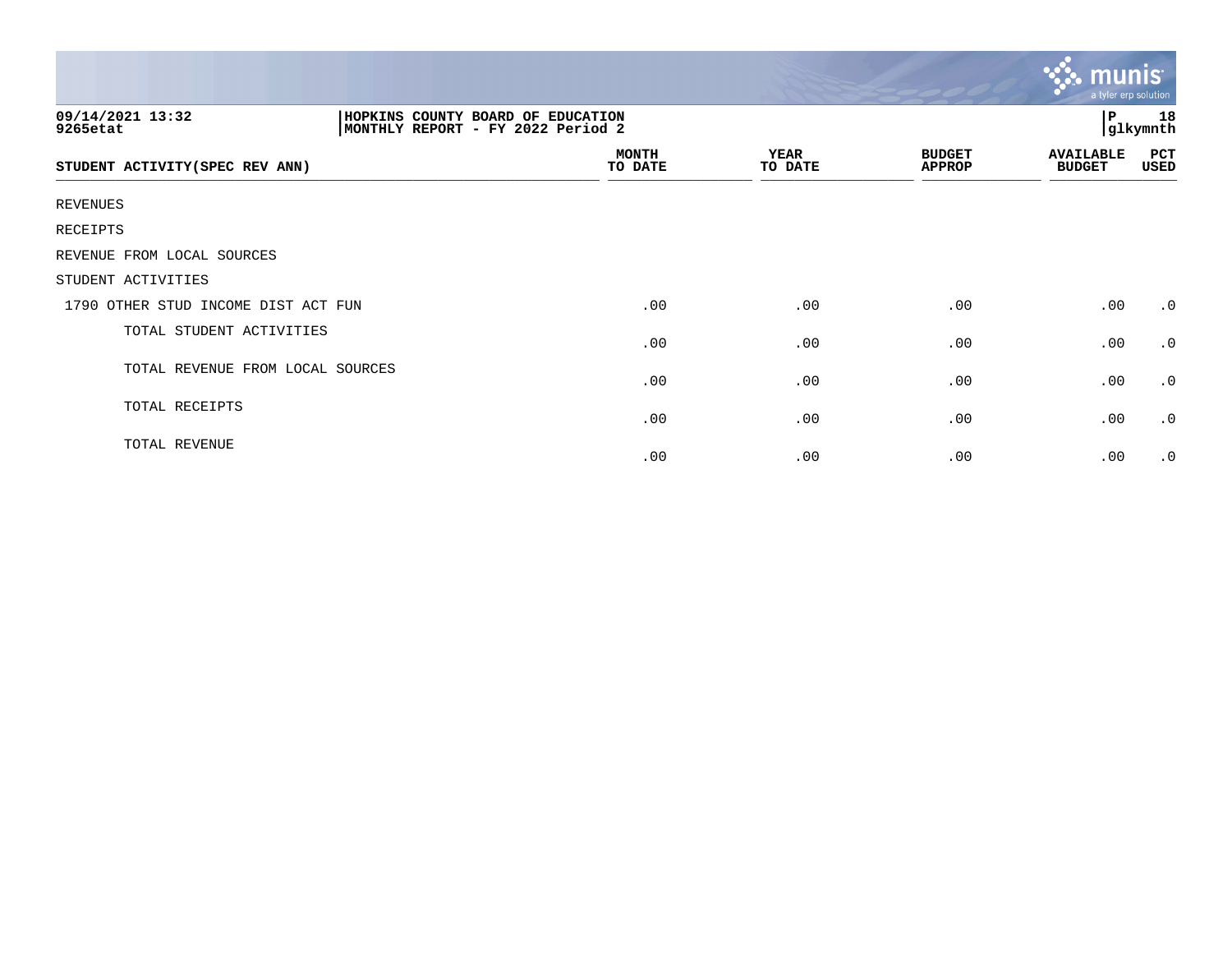

| 09/14/2021 13:32<br>HOPKINS COUNTY BOARD OF EDUCATION<br>MONTHLY REPORT - FY 2022 Period 2<br>9265etat                                                                        |                                 |                                      |                                      | l P                                  | 19<br> glkymnth                                               |
|-------------------------------------------------------------------------------------------------------------------------------------------------------------------------------|---------------------------------|--------------------------------------|--------------------------------------|--------------------------------------|---------------------------------------------------------------|
| STUDENT ACTIVITY (SPEC REV ANN)                                                                                                                                               | <b>MONTH</b><br>TO DATE         | YEAR<br>TO DATE                      | <b>BUDGET</b><br><b>APPROP</b>       | <b>AVAILABLE</b><br><b>BUDGET</b>    | PCT<br><b>USED</b>                                            |
| <b>EXPENDITURES</b>                                                                                                                                                           |                                 |                                      |                                      |                                      |                                                               |
| 1000 INSTRUCTION                                                                                                                                                              |                                 |                                      |                                      |                                      |                                                               |
| SALARIES PERSONNEL SERVICES<br>0100<br>0300<br>PURCHASED PROF AND TECH SERV<br>0500<br>OTHER PURCHASED SERVICES<br>0600<br>SUPPLIES<br>DEBT SERVICE AND MISCELLANEOUS<br>0800 | .00<br>.00<br>.00<br>.00<br>.00 | .00<br>$.00 \,$<br>.00<br>.00<br>.00 | .00<br>$.00 \,$<br>.00<br>.00<br>.00 | .00<br>.00<br>.00<br>.00<br>.00      | $\cdot$ 0<br>$\cdot$ 0<br>$\cdot$ 0<br>$\cdot$ 0<br>$\cdot$ 0 |
| TOTAL 1000 INSTRUCTION                                                                                                                                                        | .00                             | .00                                  | .00                                  | .00                                  | $\boldsymbol{\cdot}$ 0                                        |
| INSTRUCTIONAL STAFF SUPP SERV<br>2200                                                                                                                                         |                                 |                                      |                                      |                                      |                                                               |
| 0100<br>SALARIES PERSONNEL SERVICES<br>0300<br>PURCHASED PROF AND TECH SERV<br>0500<br>OTHER PURCHASED SERVICES<br>0600<br>SUPPLIES<br>0800<br>DEBT SERVICE AND MISCELLANEOUS | .00<br>.00<br>.00<br>.00<br>.00 | .00<br>.00<br>.00<br>.00<br>.00      | .00<br>.00<br>.00<br>.00<br>.00      | .00<br>.00<br>.00<br>.00<br>.00      | $\cdot$ 0<br>$\cdot$ 0<br>$\cdot$ 0<br>$\cdot$ 0<br>$\cdot$ 0 |
| TOTAL 2200 INSTRUCTIONAL STAFF SUPP SERV                                                                                                                                      | .00                             | .00                                  | .00                                  | .00                                  | $\cdot$ 0                                                     |
| 2700<br>STUDENT TRANSPORTATION                                                                                                                                                |                                 |                                      |                                      |                                      |                                                               |
| 0100<br>SALARIES PERSONNEL SERVICES<br>0300<br>PURCHASED PROF AND TECH SERV<br>0500<br>OTHER PURCHASED SERVICES<br>0600<br>SUPPLIES<br>DEBT SERVICE AND MISCELLANEOUS<br>0800 | .00<br>.00<br>.00<br>.00<br>.00 | .00<br>.00<br>.00<br>.00<br>.00      | .00<br>.00<br>.00<br>.00<br>.00      | $.00 \,$<br>.00<br>.00<br>.00<br>.00 | $\cdot$ 0<br>$\cdot$ 0<br>$\cdot$ 0<br>$\cdot$ 0<br>$\cdot$ 0 |
| TOTAL 2700 STUDENT TRANSPORTATION                                                                                                                                             | .00                             | .00                                  | .00                                  | .00                                  | $\cdot$ 0                                                     |
| 5200<br>FUND TRANSFERS                                                                                                                                                        |                                 |                                      |                                      |                                      |                                                               |
| 0900<br>OTHER ITEMS                                                                                                                                                           | .00                             | .00                                  | .00                                  | .00                                  | $\cdot$ 0                                                     |
| TOTAL 5200 FUND TRANSFERS                                                                                                                                                     | .00                             | .00                                  | .00                                  | .00                                  | $\cdot$ 0                                                     |
| TOTAL EXPENDITURES                                                                                                                                                            | .00                             | .00                                  | .00                                  | .00                                  | $\cdot$ 0                                                     |
| TOTAL FOR STUDENT ACTIVITY (SPEC REV ANN) (25)                                                                                                                                | .00                             | .00                                  | .00                                  | .00                                  | $\cdot$ 0                                                     |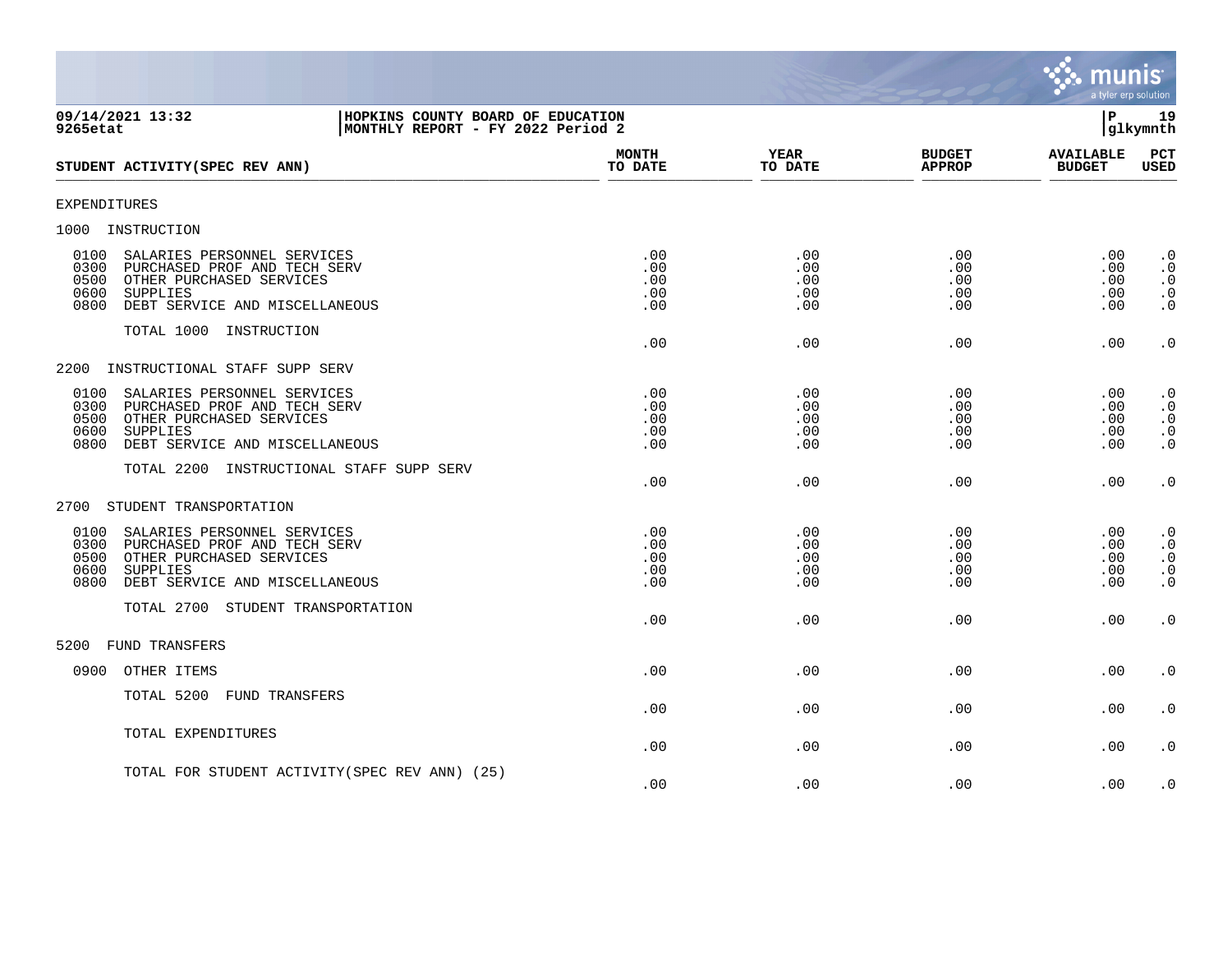|                                                                  |                                                                        |                         |                 |                                | munis<br>a tyler erp solution     |                        |
|------------------------------------------------------------------|------------------------------------------------------------------------|-------------------------|-----------------|--------------------------------|-----------------------------------|------------------------|
| 09/14/2021 13:32<br>9265etat                                     | HOPKINS COUNTY BOARD OF EDUCATION<br>MONTHLY REPORT - FY 2022 Period 2 |                         |                 |                                | ΙP                                | 20<br> glkymnth        |
| CAPITAL OUTLAY FUND (310)                                        |                                                                        | <b>MONTH</b><br>TO DATE | YEAR<br>TO DATE | <b>BUDGET</b><br><b>APPROP</b> | <b>AVAILABLE</b><br><b>BUDGET</b> | PCT<br><b>USED</b>     |
| <b>REVENUES</b>                                                  |                                                                        |                         |                 |                                |                                   |                        |
| 0999 BEGINNING BALANCE                                           |                                                                        |                         |                 |                                |                                   |                        |
| TOTAL 0999 BEGINNING BALANCE                                     |                                                                        | .00                     | .00             | .00                            | .00                               | $\cdot$ 0              |
| RECEIPTS                                                         |                                                                        |                         |                 |                                |                                   |                        |
| REVENUE FROM LOCAL SOURCES                                       |                                                                        |                         |                 |                                |                                   |                        |
| EARNINGS ON INVESTMENTS                                          |                                                                        |                         |                 |                                |                                   |                        |
| 1510 INTEREST ON INVESTMENTS<br>1510 Interest on Escrow for SFCC |                                                                        | .00<br>.00              | .00<br>.00      | .00<br>.00                     | .00<br>$.00 \,$                   | $\cdot$ 0<br>$\cdot$ 0 |
| TOTAL EARNINGS ON INVESTMENTS                                    |                                                                        | .00                     | .00             | .00                            | .00                               | $\cdot$ 0              |
| TOTAL REVENUE FROM LOCAL SOURCES                                 |                                                                        | .00                     | .00             | .00                            | .00                               | $\cdot$ 0              |
| REVENUE FROM STATE SOURCES                                       |                                                                        |                         |                 |                                |                                   |                        |
| RESTRICTED                                                       |                                                                        |                         |                 |                                |                                   |                        |
| 3200 RESTRICTED STATE REVENUE                                    |                                                                        | .00                     | 308,170.00      | 594,712.00                     | 286,542.00                        | 51.8                   |
| TOTAL RESTRICTED                                                 |                                                                        | .00                     | 308,170.00      | 594,712.00                     | 286,542.00                        | 51.8                   |
| TOTAL REVENUE FROM STATE SOURCES                                 |                                                                        | .00                     | 308,170.00      | 594,712.00                     | 286,542.00 51.8                   |                        |
| OTHER RECEIPTS                                                   |                                                                        |                         |                 |                                |                                   |                        |
| INTERFUND TRANSFERS                                              |                                                                        |                         |                 |                                |                                   |                        |
| 5210 FUND TRANSFER                                               |                                                                        | .00                     | .00             | .00                            | .00                               | $\cdot$ 0              |
| TOTAL INTERFUND TRANSFERS                                        |                                                                        | .00                     | .00             | .00                            | .00                               | $\cdot$ 0              |
| TOTAL OTHER RECEIPTS                                             |                                                                        | .00                     | .00             | .00                            | $.00 \,$                          | $\cdot$ 0              |
| TOTAL RECEIPTS                                                   |                                                                        | .00                     | 308,170.00      | 594,712.00                     | 286,542.00                        | 51.8                   |
| TOTAL REVENUE                                                    |                                                                        | .00                     | 308,170.00      | 594,712.00                     | 286,542.00 51.8                   |                        |

**The State**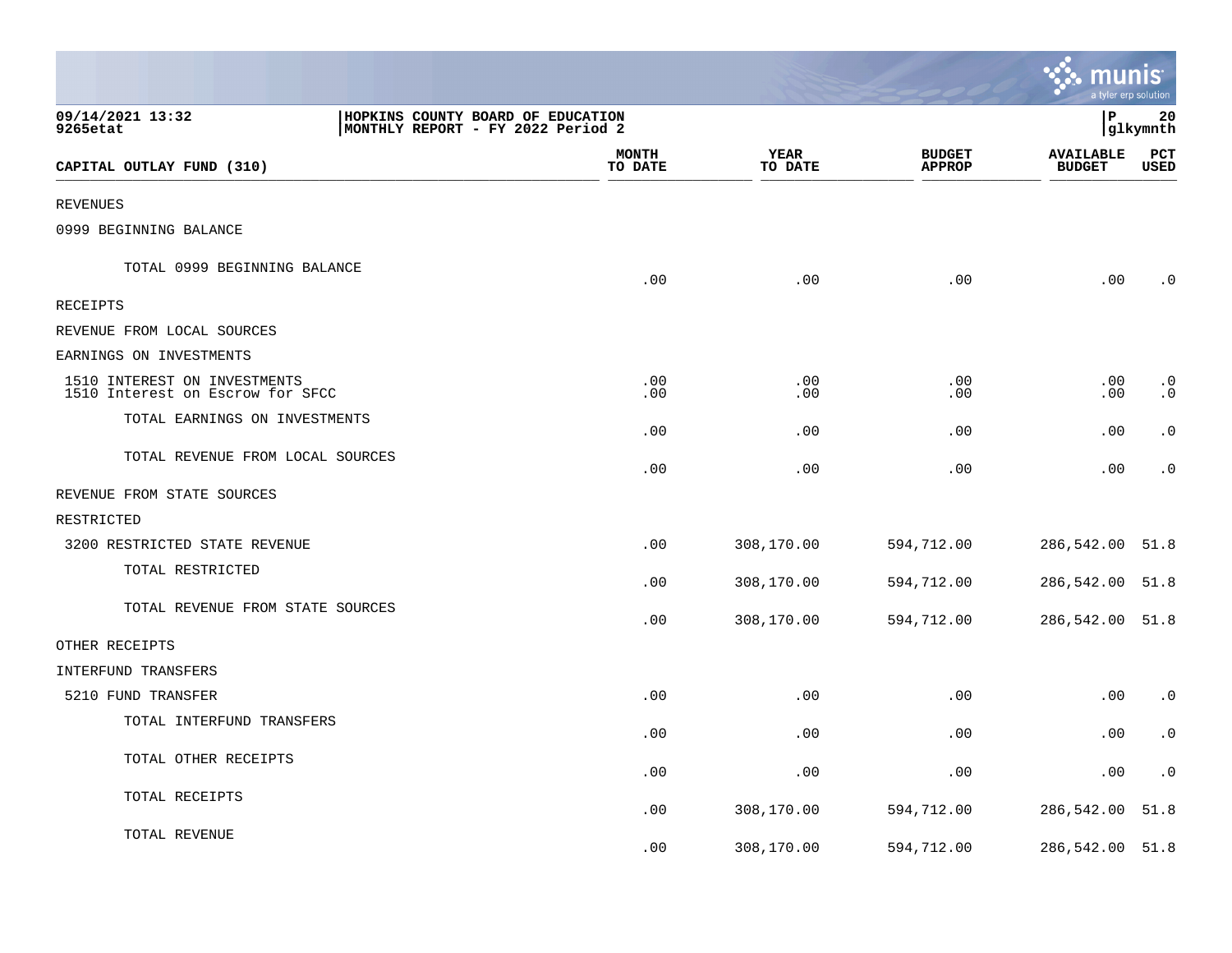|                                                                                                        |                         |                        |                                | n<br>a tyler erp solution         |                        |
|--------------------------------------------------------------------------------------------------------|-------------------------|------------------------|--------------------------------|-----------------------------------|------------------------|
| 09/14/2021 13:32<br>HOPKINS COUNTY BOARD OF EDUCATION<br>MONTHLY REPORT - FY 2022 Period 2<br>9265etat |                         |                        |                                | ΙP                                | 21<br>glkymnth         |
| CAPITAL OUTLAY FUND (310)                                                                              | <b>MONTH</b><br>TO DATE | <b>YEAR</b><br>TO DATE | <b>BUDGET</b><br><b>APPROP</b> | <b>AVAILABLE</b><br><b>BUDGET</b> | PCT<br>USED            |
| <b>EXPENDITURES</b>                                                                                    |                         |                        |                                |                                   |                        |
| ARCHITECTURAL/ENGIN<br>4300                                                                            |                         |                        |                                |                                   |                        |
| PURCHASED PROPERTY SERVICES<br>0400                                                                    | .00                     | .00                    | .00                            | .00                               | $\cdot$ 0              |
| TOTAL 4300<br>ARCHITECTURAL/ENGIN                                                                      | .00                     | .00                    | .00                            | .00                               | $\cdot$ 0              |
| 5100<br>DEBT SERVICE                                                                                   |                         |                        |                                |                                   |                        |
| 0800<br>DEBT SERVICE AND MISCELLANEOUS<br>0840<br>CONTINGENCY                                          | .00<br>.00              | .00<br>.00             | .00<br>.00                     | .00<br>.00                        | $\cdot$ 0<br>$\cdot$ 0 |
| TOTAL 5100<br>DEBT SERVICE                                                                             | .00                     | .00                    | .00                            | .00                               | $\cdot$ 0              |
| 5200<br><b>FUND TRANSFERS</b>                                                                          |                         |                        |                                |                                   |                        |
| 0900<br>OTHER ITEMS                                                                                    | .00                     | .00                    | 594,712.00                     | 594,712.00                        | $\cdot$ 0              |
| TOTAL 5200<br>FUND TRANSFERS                                                                           | .00                     | .00                    | 594,712.00                     | 594,712.00                        | $\cdot$ 0              |
| TOTAL EXPENDITURES                                                                                     | .00                     | .00                    | 594,712.00                     | 594,712.00                        | $\cdot$ 0              |
| TOTAL FOR CAPITAL OUTLAY FUND (310)                                                                    | .00                     | 308,170.00             | .00                            | $-308, 170.00$                    | $\cdot$ 0              |

 $\ddot{\mathbf{u}}$  munis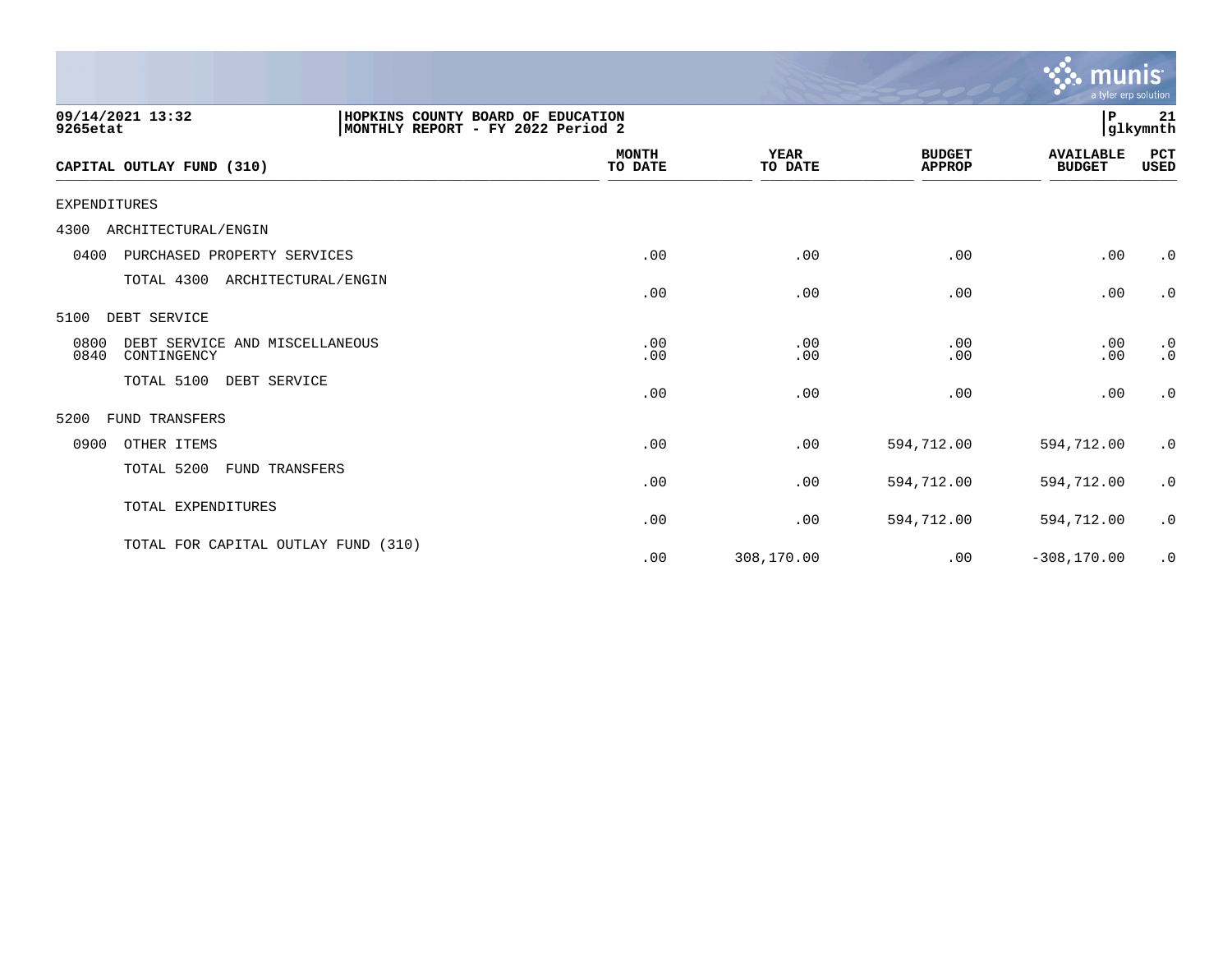|                                                                                                                                                                         |                                        |                                                  |                                                 | munis                                           | a tyler erp solution                                                       |
|-------------------------------------------------------------------------------------------------------------------------------------------------------------------------|----------------------------------------|--------------------------------------------------|-------------------------------------------------|-------------------------------------------------|----------------------------------------------------------------------------|
| 09/14/2021 13:32<br>HOPKINS COUNTY BOARD OF EDUCATION<br>9265etat<br>MONTHLY REPORT - FY 2022 Period 2                                                                  |                                        |                                                  |                                                 | l P                                             | 22<br> glkymnth                                                            |
| BUILDING FUND (5 CENT LEVY) (3                                                                                                                                          | <b>MONTH</b><br>TO DATE                | <b>YEAR</b><br>TO DATE                           | <b>BUDGET</b><br><b>APPROP</b>                  | <b>AVAILABLE</b><br><b>BUDGET</b>               | PCT<br><b>USED</b>                                                         |
| <b>REVENUES</b>                                                                                                                                                         |                                        |                                                  |                                                 |                                                 |                                                                            |
| 0999 BEGINNING BALANCE                                                                                                                                                  |                                        |                                                  |                                                 |                                                 |                                                                            |
| TOTAL 0999 BEGINNING BALANCE                                                                                                                                            | .00                                    | .00                                              | .00                                             | .00                                             | $\cdot$ 0                                                                  |
| RECEIPTS                                                                                                                                                                |                                        |                                                  |                                                 |                                                 |                                                                            |
| REVENUE FROM LOCAL SOURCES                                                                                                                                              |                                        |                                                  |                                                 |                                                 |                                                                            |
| AD VALOREM TAXES                                                                                                                                                        |                                        |                                                  |                                                 |                                                 |                                                                            |
| 1111 GENERAL PROPERTY TAX<br>1113 PSC PROPERTY TAX<br>1115 DELINQUENT PROPERTY TAX<br>1116 DISTILLED SPIRITS TAX<br>1117 MOTOR VEHICLE TAX<br>1118 UNMINED MINERALS TAX | .00<br>.00<br>.00<br>.00<br>.00<br>.00 | $.00 \,$<br>.00<br>.00<br>.00<br>$.00 \,$<br>.00 | 1,463,359.00<br>.00<br>.00<br>.00<br>.00<br>.00 | 1,463,359.00<br>.00<br>.00<br>.00<br>.00<br>.00 | $\cdot$ 0<br>$\cdot$ 0<br>$\cdot$ 0<br>$\cdot$ 0<br>$\cdot$ 0<br>$\cdot$ 0 |
| TOTAL AD VALOREM TAXES                                                                                                                                                  | .00                                    | .00                                              | 1,463,359.00                                    | 1,463,359.00                                    | $\cdot$ 0                                                                  |
| PENALTIES & INTEREST ON TAXES                                                                                                                                           |                                        |                                                  |                                                 |                                                 |                                                                            |
| 1140 PENALTIES & INTEREST ON TAXES                                                                                                                                      | .00                                    | .00                                              | .00                                             | .00                                             | $\cdot$ 0                                                                  |
| TOTAL PENALTIES & INTEREST ON TAXES                                                                                                                                     | .00                                    | $.00 \,$                                         | .00                                             | .00                                             | $\cdot$ 0                                                                  |
| OTHER TAXES                                                                                                                                                             |                                        |                                                  |                                                 |                                                 |                                                                            |
| 1191 OMITTED PROPERTY TAX<br>1192 EXCISE TAX                                                                                                                            | .00<br>.00                             | .00<br>.00                                       | .00<br>.00                                      | .00<br>.00                                      | $\cdot$ 0<br>$\cdot$ 0                                                     |
| TOTAL OTHER TAXES                                                                                                                                                       | .00                                    | .00                                              | .00                                             | .00                                             | $\cdot$ 0                                                                  |
| EARNINGS ON INVESTMENTS                                                                                                                                                 |                                        |                                                  |                                                 |                                                 |                                                                            |
| 1510 INTEREST ON INVESTMENTS<br>1510 Interest on Escrow for SFCC                                                                                                        | 481.85<br>.00                          | 481.85<br>.00                                    | .00<br>.00                                      | $-481.85$<br>.00                                | $\cdot$ 0<br>$\cdot$ 0                                                     |
| TOTAL EARNINGS ON INVESTMENTS                                                                                                                                           | 481.85                                 | 481.85                                           | .00                                             | $-481.85$                                       | $\cdot$ 0                                                                  |
| TOTAL REVENUE FROM LOCAL SOURCES                                                                                                                                        | 481.85                                 | 481.85                                           | 1,463,359.00                                    | 1,462,877.15                                    | $\cdot$ 0                                                                  |
| REVENUE FROM STATE SOURCES                                                                                                                                              |                                        |                                                  |                                                 |                                                 |                                                                            |

**COL** 

RESTRICTED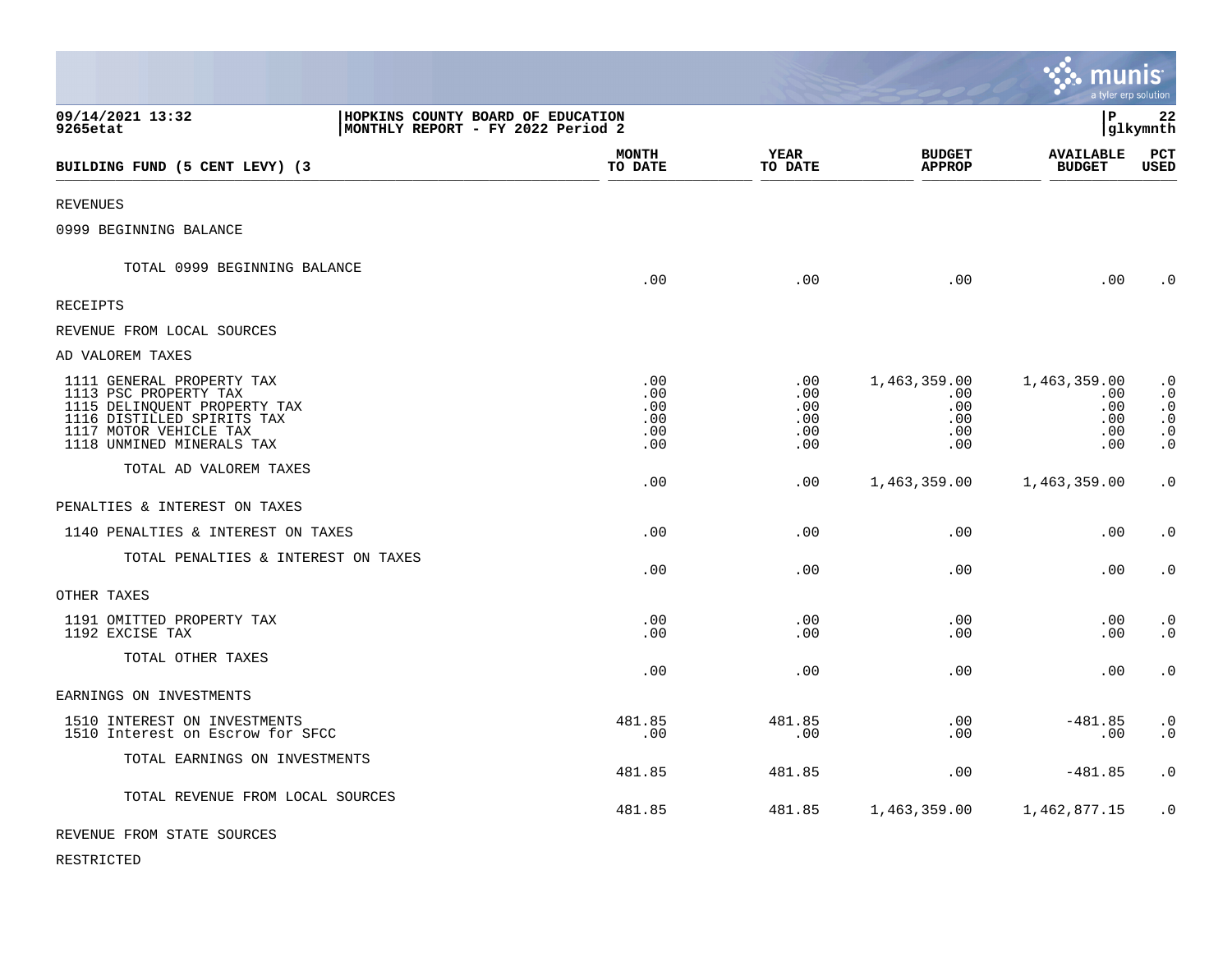

| 09/14/2021 13:32<br>9265etat                                                                                                                                                       | P)<br>HOPKINS COUNTY BOARD OF EDUCATION<br>23<br>glkymnth<br>MONTHLY REPORT - FY 2022 Period 2 |                                        |                                        |                                        |                                                                            |  |
|------------------------------------------------------------------------------------------------------------------------------------------------------------------------------------|------------------------------------------------------------------------------------------------|----------------------------------------|----------------------------------------|----------------------------------------|----------------------------------------------------------------------------|--|
| BUILDING FUND (5 CENT LEVY) (3                                                                                                                                                     | <b>MONTH</b><br>TO DATE                                                                        | <b>YEAR</b><br>TO DATE                 | <b>BUDGET</b><br><b>APPROP</b>         | <b>AVAILABLE</b><br><b>BUDGET</b>      | PCT<br><b>USED</b>                                                         |  |
| 3200 RESTRICTED STATE REVENUE                                                                                                                                                      | .00                                                                                            | 447,382.00                             | 1,260,423.00                           | 813,041.00                             | 35.5                                                                       |  |
| TOTAL RESTRICTED                                                                                                                                                                   |                                                                                                |                                        |                                        |                                        |                                                                            |  |
|                                                                                                                                                                                    | .00                                                                                            | 447,382.00                             | 1,260,423.00                           | 813,041.00                             | 35.5                                                                       |  |
| TOTAL REVENUE FROM STATE SOURCES                                                                                                                                                   | .00                                                                                            | 447,382.00                             | 1,260,423.00                           | 813,041.00 35.5                        |                                                                            |  |
| OTHER RECEIPTS                                                                                                                                                                     |                                                                                                |                                        |                                        |                                        |                                                                            |  |
| INTERFUND TRANSFERS                                                                                                                                                                |                                                                                                |                                        |                                        |                                        |                                                                            |  |
| 5210 FUND TRANSFER                                                                                                                                                                 | .00                                                                                            | .00                                    | .00                                    | .00                                    | $\cdot$ 0                                                                  |  |
| TOTAL INTERFUND TRANSFERS                                                                                                                                                          | .00                                                                                            | .00                                    | .00                                    | .00                                    | $\cdot$ 0                                                                  |  |
| SALE OR COMP FOR LOSS OF ASSETS                                                                                                                                                    |                                                                                                |                                        |                                        |                                        |                                                                            |  |
| 5311 SALE OF LAND & IMPROVEMENTS<br>5312 LOSS COMPENSATION<br>5331 SALE OF BUILDINGS<br>5332 LOSS COMP - BUILDINGS<br>5341 SALE OF EQUIPMENT ETC<br>5342 LOSS COMP - EQUIPMENT ETC | .00<br>.00<br>.00<br>.00<br>.00<br>.00                                                         | .00<br>.00<br>.00<br>.00<br>.00<br>.00 | .00<br>.00<br>.00<br>.00<br>.00<br>.00 | .00<br>.00<br>.00<br>.00<br>.00<br>.00 | $\cdot$ 0<br>$\cdot$ 0<br>$\cdot$ 0<br>$\cdot$ 0<br>$\cdot$ 0<br>$\cdot$ 0 |  |
| TOTAL SALE OR COMP FOR LOSS OF ASSETS                                                                                                                                              | .00                                                                                            | .00                                    | .00                                    | .00                                    | $\cdot$ 0                                                                  |  |
| SPECIAL ITEMS                                                                                                                                                                      |                                                                                                |                                        |                                        |                                        |                                                                            |  |
| 5630 SPECIAL ITEMS                                                                                                                                                                 | .00                                                                                            | .00                                    | .00                                    | .00                                    | $\cdot$ 0                                                                  |  |
| TOTAL SPECIAL ITEMS                                                                                                                                                                | .00                                                                                            | .00                                    | .00                                    | .00                                    | $\cdot$ 0                                                                  |  |
| TOTAL OTHER RECEIPTS                                                                                                                                                               | .00                                                                                            | .00                                    | .00                                    | .00                                    | $\boldsymbol{\cdot}$ 0                                                     |  |
| TOTAL RECEIPTS                                                                                                                                                                     | 481.85                                                                                         | 447,863.85                             | 2,723,782.00                           | 2, 275, 918.15                         | 16.4                                                                       |  |
| TOTAL REVENUE                                                                                                                                                                      | 481.85                                                                                         | 447,863.85                             | 2,723,782.00                           | 2, 275, 918.15 16.4                    |                                                                            |  |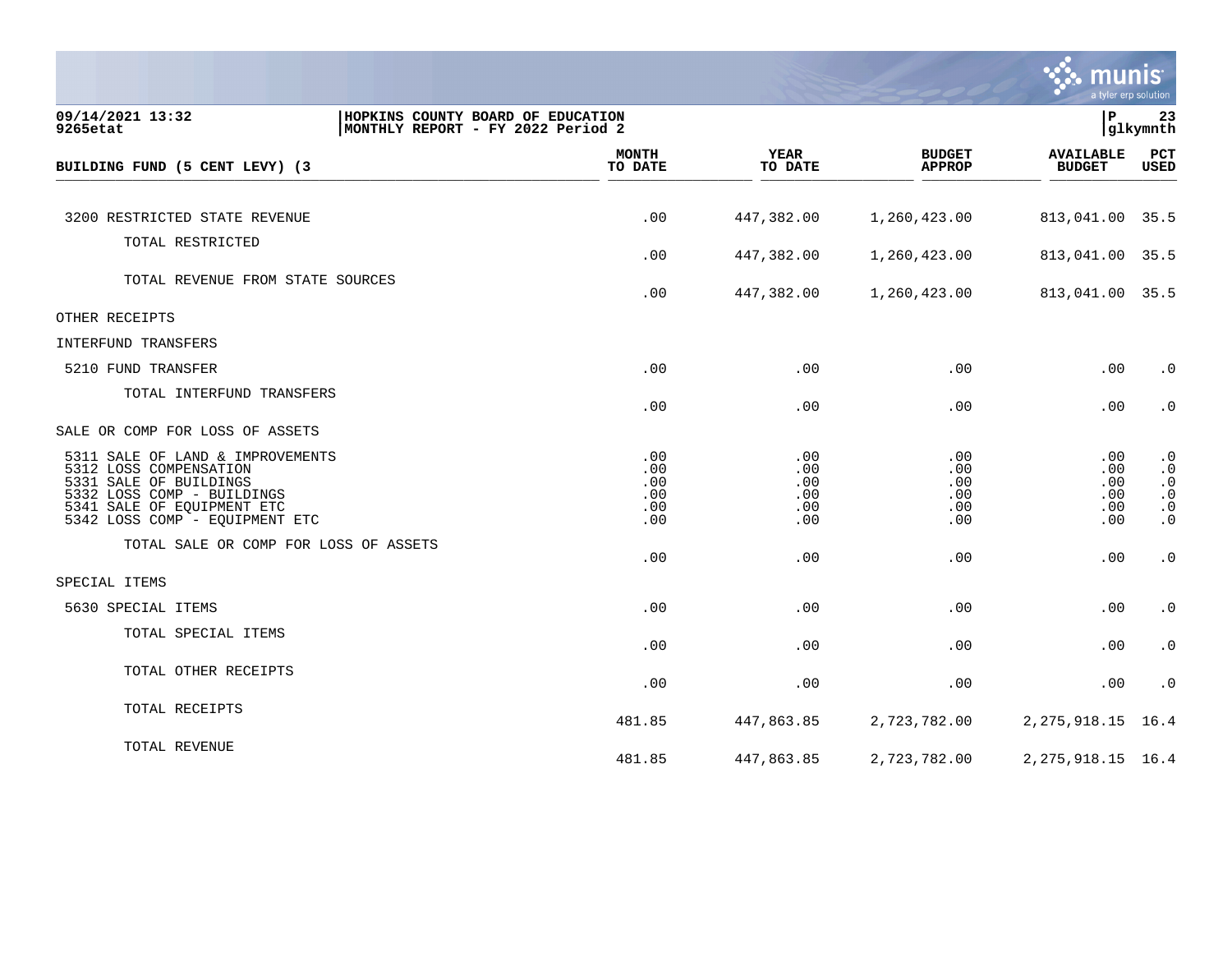|                                                                                                        |                         |                        |                                | munis<br>a tyler erp solution     |                                     |
|--------------------------------------------------------------------------------------------------------|-------------------------|------------------------|--------------------------------|-----------------------------------|-------------------------------------|
| 09/14/2021 13:32<br>HOPKINS COUNTY BOARD OF EDUCATION<br>9265etat<br>MONTHLY REPORT - FY 2022 Period 2 |                         |                        |                                | P                                 | 24<br> glkymnth                     |
| BUILDING FUND (5 CENT LEVY) (3                                                                         | <b>MONTH</b><br>TO DATE | <b>YEAR</b><br>TO DATE | <b>BUDGET</b><br><b>APPROP</b> | <b>AVAILABLE</b><br><b>BUDGET</b> | PCT<br>USED                         |
| <b>EXPENDITURES</b>                                                                                    |                         |                        |                                |                                   |                                     |
| 4300<br>ARCHITECTURAL/ENGIN                                                                            |                         |                        |                                |                                   |                                     |
| 0400<br>PURCHASED PROPERTY SERVICES                                                                    | .00                     | .00                    | .00                            | .00                               | $\cdot$ 0                           |
| TOTAL 4300<br>ARCHITECTURAL/ENGIN                                                                      | .00                     | .00                    | .00                            | .00                               | $\cdot$ 0                           |
| DEBT SERVICE<br>5100                                                                                   |                         |                        |                                |                                   |                                     |
| 0800<br>DEBT SERVICE AND MISCELLANEOUS<br>0840<br>CONTINGENCY<br>0900<br>OTHER ITEMS                   | .00<br>.00<br>.00       | .00<br>.00<br>.00      | .00<br>.00<br>.00              | .00<br>.00<br>.00                 | $\cdot$ 0<br>$\cdot$ 0<br>$\cdot$ 0 |
| TOTAL 5100<br>DEBT SERVICE                                                                             | .00                     | .00                    | .00                            | .00                               | $\cdot$ 0                           |
| <b>FUND TRANSFERS</b><br>5200                                                                          |                         |                        |                                |                                   |                                     |
| 0900<br>OTHER ITEMS                                                                                    | .00                     | .00                    | 2,723,782.00                   | 2,723,782.00                      | $\cdot$ 0                           |
| TOTAL 5200<br><b>FUND TRANSFERS</b>                                                                    | .00                     | .00                    | 2,723,782.00                   | 2,723,782.00                      | $\cdot$ 0                           |
| TOTAL EXPENDITURES                                                                                     | .00                     | .00                    | 2,723,782.00                   | 2,723,782.00                      | $\cdot$ 0                           |
| TOTAL FOR BUILDING FUND (5 CENT LEVY) (320)                                                            | 481.85                  | 447,863.85             | .00                            | $-447,863.85$                     | $\cdot$ 0                           |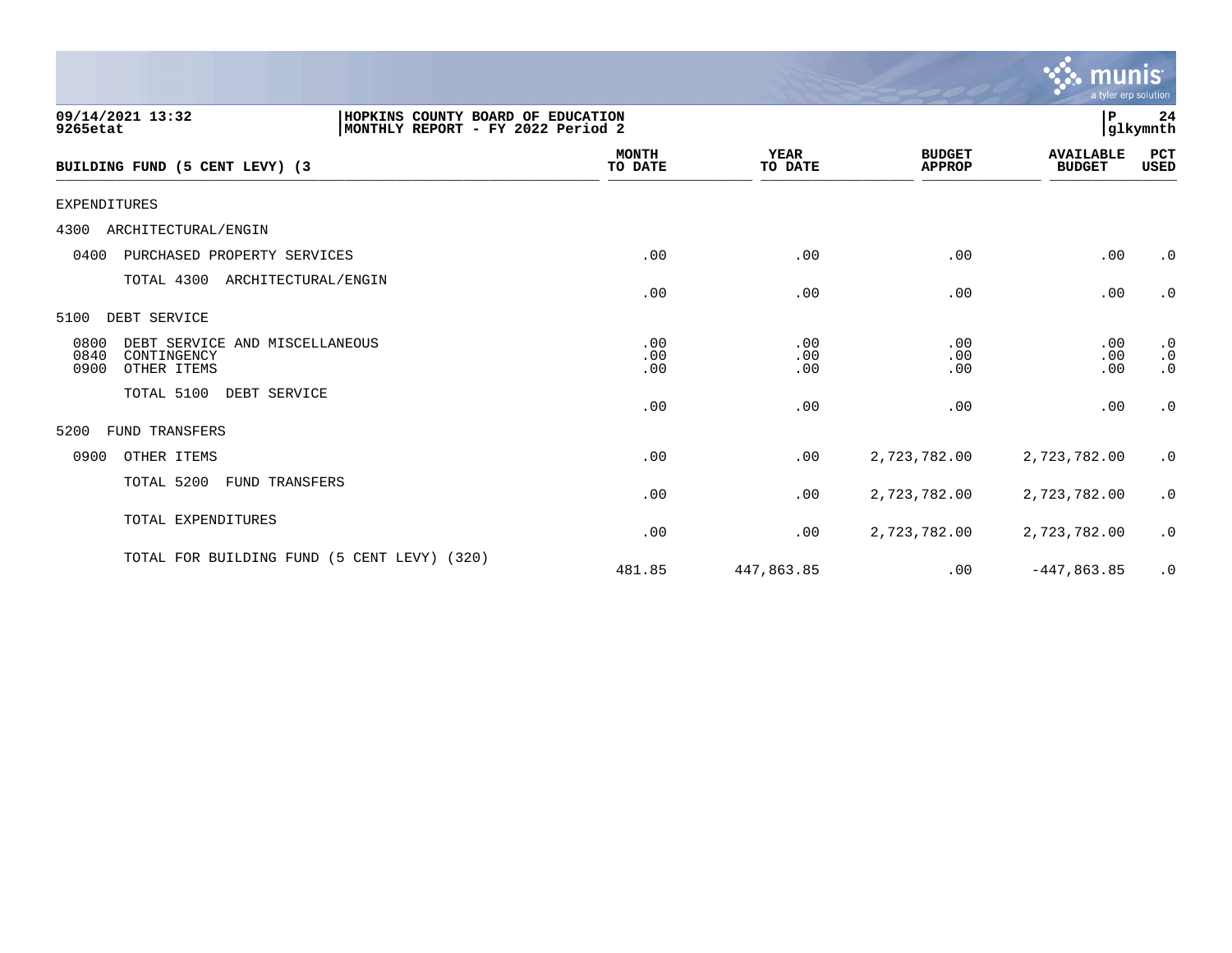|                                                   |                                                                        |                         |                 |                                | <u>ः munis</u>                    | a tyler erp solution        |
|---------------------------------------------------|------------------------------------------------------------------------|-------------------------|-----------------|--------------------------------|-----------------------------------|-----------------------------|
| 09/14/2021 13:32<br>9265etat                      | HOPKINS COUNTY BOARD OF EDUCATION<br>MONTHLY REPORT - FY 2022 Period 2 |                         |                 |                                | l P                               | 25<br> glkymnth             |
| CONSTRUCTION FUND (360)                           |                                                                        | <b>MONTH</b><br>TO DATE | YEAR<br>TO DATE | <b>BUDGET</b><br><b>APPROP</b> | <b>AVAILABLE</b><br><b>BUDGET</b> | $_{\rm PCT}$<br><b>USED</b> |
| <b>REVENUES</b>                                   |                                                                        |                         |                 |                                |                                   |                             |
| 0999 BEGINNING BALANCE                            |                                                                        |                         |                 |                                |                                   |                             |
| TOTAL 0999 BEGINNING BALANCE                      |                                                                        | .00                     | .00             | .00                            | .00                               | $\cdot$ 0                   |
| <b>RECEIPTS</b>                                   |                                                                        |                         |                 |                                |                                   |                             |
| REVENUE FROM LOCAL SOURCES                        |                                                                        |                         |                 |                                |                                   |                             |
| EARNINGS ON INVESTMENTS                           |                                                                        |                         |                 |                                |                                   |                             |
| 1510 INTEREST ON INVESTMENTS                      |                                                                        | 1,802.49                | 3,492.19        | .00                            | $-3,492.19$                       | $\cdot$ 0                   |
| TOTAL EARNINGS ON INVESTMENTS                     |                                                                        | 1,802.49                | 3,492.19        | .00                            | $-3,492.19$                       | $\cdot$ 0                   |
| OTHER REVENUE FROM LOCAL SOURCES                  |                                                                        |                         |                 |                                |                                   |                             |
| 1920 CONTRIBUTIONS DONATIONS                      |                                                                        | .00                     | .00             | .00                            | .00                               | $\cdot$ 0                   |
| TOTAL OTHER REVENUE FROM LOCAL SOURCES            |                                                                        | .00                     | .00             | .00                            | .00                               | $\cdot$ 0                   |
| TOTAL REVENUE FROM LOCAL SOURCES                  |                                                                        | 1,802.49                | 3,492.19        | .00                            | $-3,492.19$                       | $\cdot$ 0                   |
| REVENUE FROM STATE SOURCES                        |                                                                        |                         |                 |                                |                                   |                             |
| EXPENDITURE REIMBURSEMENTS                        |                                                                        |                         |                 |                                |                                   |                             |
| 3131 STATE MISC REIMBURSEMENTS                    |                                                                        | .00                     | .00             | .00                            | $.00 \,$                          | $\cdot$ 0                   |
| TOTAL EXPENDITURE REIMBURSEMENTS                  |                                                                        | .00                     | .00             | .00                            | .00                               | $\cdot$ 0                   |
| TOTAL REVENUE FROM STATE SOURCES                  |                                                                        | .00                     | .00             | .00                            | .00                               | $\cdot$ 0                   |
| OTHER RECEIPTS                                    |                                                                        |                         |                 |                                |                                   |                             |
| <b>BOND ISSUANCE</b>                              |                                                                        |                         |                 |                                |                                   |                             |
| 5110 BOND PRINCIPAL PROCEEDS<br>5120 BOND PREMIUM |                                                                        | .00<br>.00              | .00<br>.00      | .00<br>.00                     | .00<br>.00                        | $\cdot$ 0<br>$\cdot$ 0      |
| TOTAL BOND ISSUANCE                               |                                                                        | .00                     | .00             | .00                            | .00                               | $\cdot$ 0                   |
| INTERFUND TRANSFERS                               |                                                                        |                         |                 |                                |                                   |                             |

 $\mathcal{L}$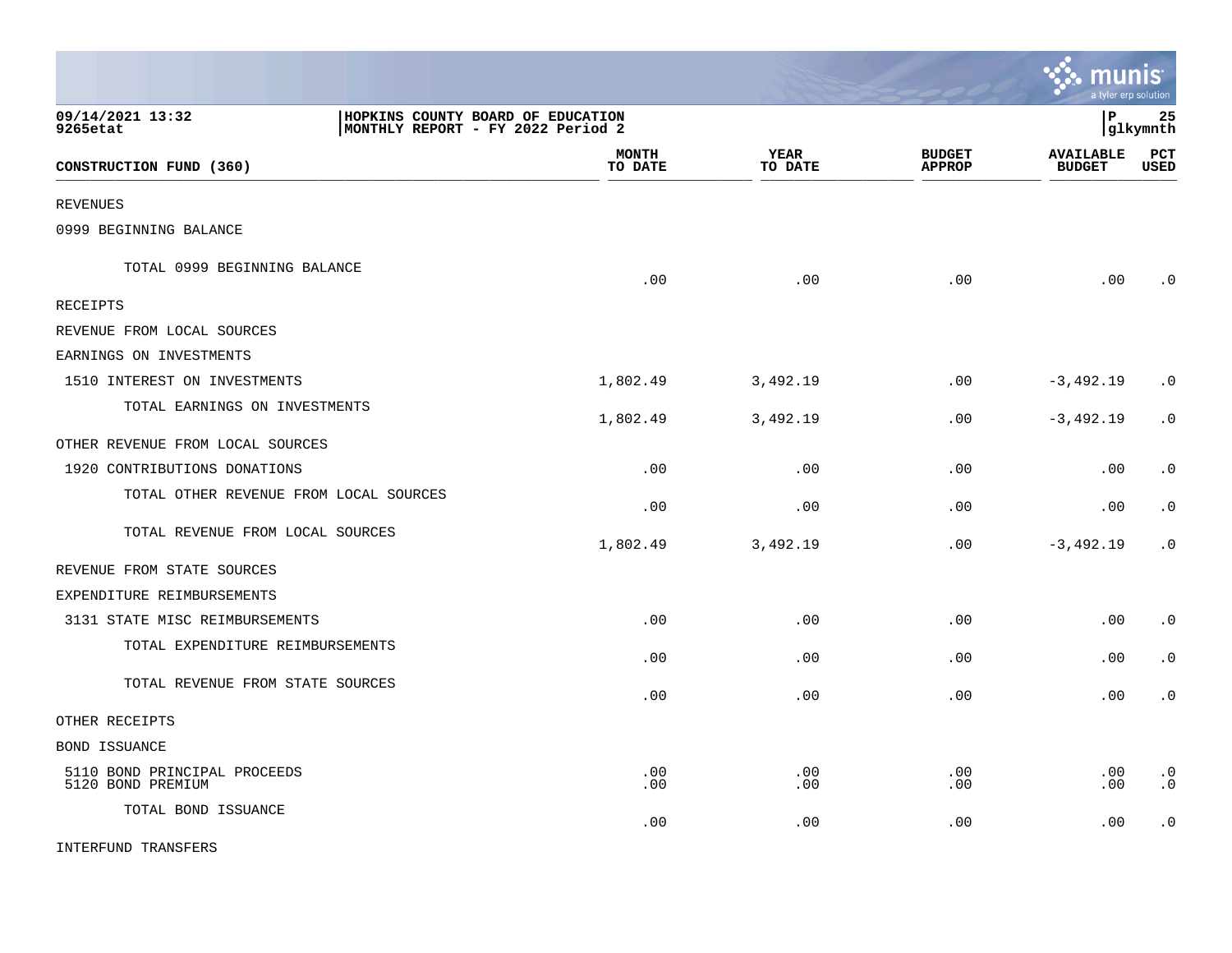

| 09/14/2021 13:32<br>9265etat          | HOPKINS COUNTY BOARD OF EDUCATION<br>MONTHLY REPORT - FY 2022 Period 2 | l P<br>glkymnth         |                        |                                |                                   |             |  |
|---------------------------------------|------------------------------------------------------------------------|-------------------------|------------------------|--------------------------------|-----------------------------------|-------------|--|
| CONSTRUCTION FUND (360)               |                                                                        | <b>MONTH</b><br>TO DATE | <b>YEAR</b><br>TO DATE | <b>BUDGET</b><br><b>APPROP</b> | <b>AVAILABLE</b><br><b>BUDGET</b> | PCT<br>USED |  |
| 5210 FUND TRANSFER                    |                                                                        | .00                     | .00                    | .00                            | .00                               | .0          |  |
| TOTAL INTERFUND TRANSFERS             |                                                                        | .00                     | .00                    | .00                            | .00                               | .0          |  |
| SALE OR COMP FOR LOSS OF ASSETS       |                                                                        |                         |                        |                                |                                   |             |  |
| 5332 LOSS COMP - BUILDINGS            |                                                                        | .00                     | .00                    | .00                            | .00                               | .0          |  |
| TOTAL SALE OR COMP FOR LOSS OF ASSETS |                                                                        | .00                     | .00                    | .00                            | .00                               | $\cdot$ 0   |  |
| TOTAL OTHER RECEIPTS                  |                                                                        | .00                     | .00                    | .00                            | .00                               | $\cdot$ 0   |  |
| TOTAL RECEIPTS                        |                                                                        | 1,802.49                | 3,492.19               | .00                            | $-3,492.19$                       | $\cdot$ 0   |  |
| TOTAL REVENUE                         |                                                                        | 1,802.49                | 3,492.19               | .00                            | $-3,492.19$                       | .0          |  |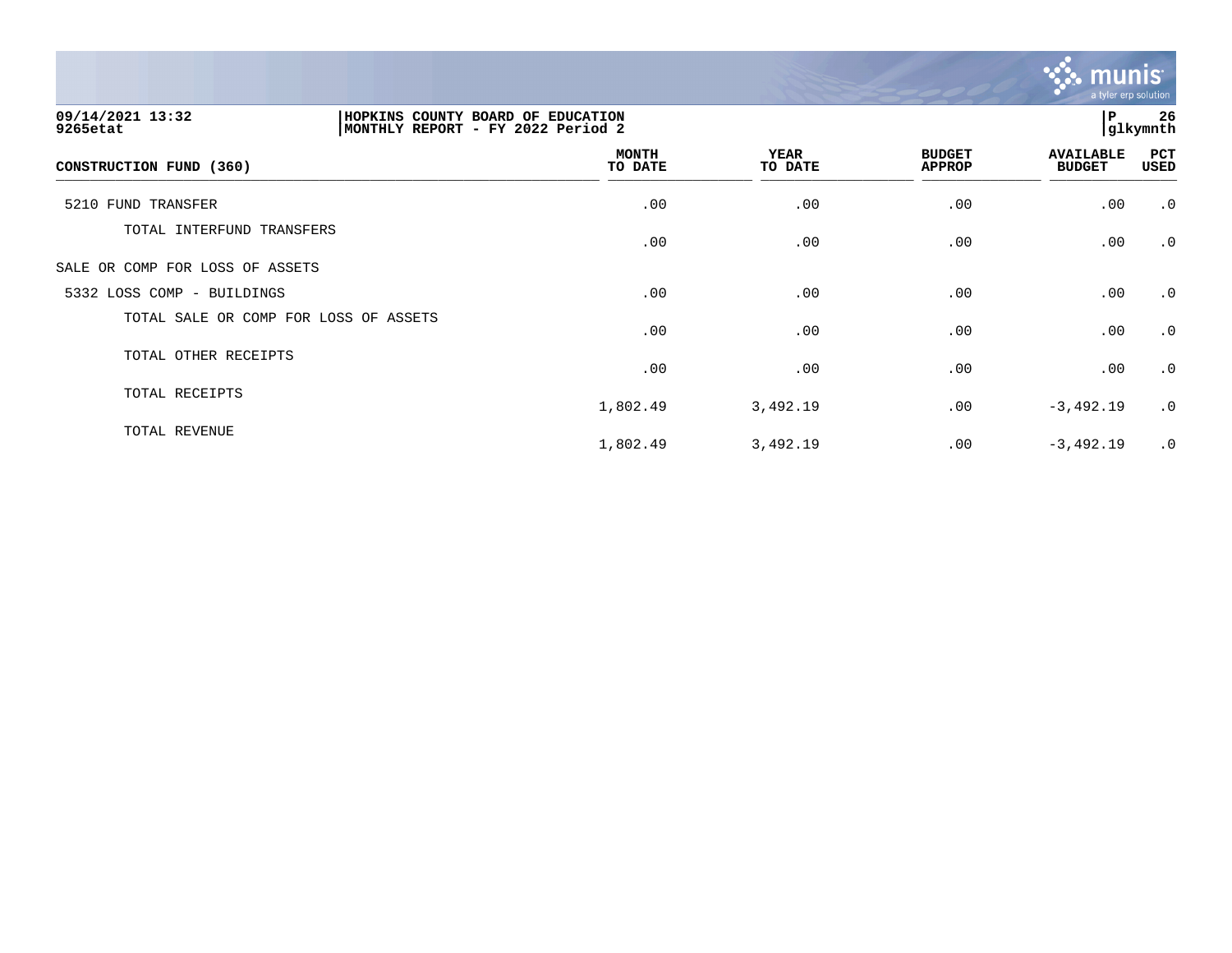

| 09/14/2021 13:32<br>HOPKINS COUNTY BOARD OF EDUCATION<br>MONTHLY REPORT - FY 2022 Period 2<br>9265etat                                                                                                                                                                                                              |                                                                    |                                                                    |                                                                    | ΙP                                                                       | 27<br> glkymnth                                                                                                                                                                                     |  |
|---------------------------------------------------------------------------------------------------------------------------------------------------------------------------------------------------------------------------------------------------------------------------------------------------------------------|--------------------------------------------------------------------|--------------------------------------------------------------------|--------------------------------------------------------------------|--------------------------------------------------------------------------|-----------------------------------------------------------------------------------------------------------------------------------------------------------------------------------------------------|--|
| CONSTRUCTION FUND (360)                                                                                                                                                                                                                                                                                             | <b>MONTH</b><br>TO DATE                                            | <b>YEAR</b><br>TO DATE                                             | <b>BUDGET</b><br><b>APPROP</b>                                     | <b>AVAILABLE</b><br><b>BUDGET</b>                                        | PCT<br><b>USED</b>                                                                                                                                                                                  |  |
| <b>EXPENDITURES</b>                                                                                                                                                                                                                                                                                                 |                                                                    |                                                                    |                                                                    |                                                                          |                                                                                                                                                                                                     |  |
| 4100 LAND/SITE ACQUISITIONS                                                                                                                                                                                                                                                                                         |                                                                    |                                                                    |                                                                    |                                                                          |                                                                                                                                                                                                     |  |
| 0300<br>PURCHASED PROF AND TECH SERV<br>0400<br>PURCHASED PROPERTY SERVICES<br>0500<br>OTHER PURCHASED SERVICES<br>0600<br>SUPPLIES<br>0700<br>PROPERTY                                                                                                                                                             | .00<br>.00<br>.00<br>.00<br>.00                                    | .00<br>.00<br>.00<br>.00<br>.00                                    | .00<br>.00<br>.00<br>.00<br>.00                                    | $.00 \,$<br>.00<br>$.00 \,$<br>.00<br>.00                                | $\cdot$ 0<br>$\cdot$ 0<br>$\cdot$ 0<br>$\begin{smallmatrix} 0.1 \\ 0.1 \end{smallmatrix}$                                                                                                           |  |
| TOTAL 4100<br>LAND/SITE ACQUISITIONS                                                                                                                                                                                                                                                                                | .00                                                                | .00                                                                | .00                                                                | .00                                                                      | $\cdot$ 0                                                                                                                                                                                           |  |
| 4500 BUILDING ACQUISTIONS & CONSTRUCTION                                                                                                                                                                                                                                                                            |                                                                    |                                                                    |                                                                    |                                                                          |                                                                                                                                                                                                     |  |
| PURCHASED PROF AND TECH SERV<br>0300<br>0400<br>PURCHASED PROPERTY SERVICES<br>0500<br>OTHER PURCHASED SERVICES<br>0600<br>SUPPLIES<br>0700<br>PROPERTY<br>0800<br>DEBT SERVICE AND MISCELLANEOUS<br>0840<br>CONTINGENCY<br>0900<br>OTHER ITEMS                                                                     | 10,808.13<br>417,255.76<br>.00<br>.00<br>.00<br>.00<br>.00<br>.00  | 25,926.43<br>417, 255.76<br>.00<br>.00<br>.00<br>.00<br>.00<br>.00 | .00<br>.00<br>.00<br>.00<br>.00<br>.00<br>.00<br>.00               | $-25,926.43$<br>$-417, 255.76$<br>.00<br>.00<br>.00<br>.00<br>.00<br>.00 | $\cdot$ 0<br>$\cdot$ 0<br>$\frac{0}{0}$<br>$\begin{smallmatrix} 0.1 \\ 0.1 \end{smallmatrix}$<br>$\boldsymbol{\cdot}$ 0<br>$\cdot$ 0                                                                |  |
| TOTAL 4500 BUILDING ACQUISTIONS & CONSTRUCTION                                                                                                                                                                                                                                                                      | 428,063.89                                                         | 443, 182. 19                                                       | .00                                                                | $-443, 182.19$                                                           | $\cdot$ 0                                                                                                                                                                                           |  |
| 4600<br>SITE IMPROVEMENT                                                                                                                                                                                                                                                                                            |                                                                    |                                                                    |                                                                    |                                                                          |                                                                                                                                                                                                     |  |
| 0700<br>PROPERTY                                                                                                                                                                                                                                                                                                    | .00                                                                | .00                                                                | .00                                                                | .00                                                                      | $\cdot$ 0                                                                                                                                                                                           |  |
| TOTAL 4600<br>SITE IMPROVEMENT                                                                                                                                                                                                                                                                                      | .00                                                                | .00                                                                | .00                                                                | .00                                                                      | $\cdot$ 0                                                                                                                                                                                           |  |
| 4700<br>BUILDING IMPROVEMENTS                                                                                                                                                                                                                                                                                       |                                                                    |                                                                    |                                                                    |                                                                          |                                                                                                                                                                                                     |  |
| 0100<br>SALARIES PERSONNEL SERVICES<br>0200<br>EMPLOYEE BENEFITS<br>0300<br>PURCHASED PROF AND TECH SERV<br>0400<br>PURCHASED PROPERTY SERVICES<br>0500<br>OTHER PURCHASED SERVICES<br>0600<br>SUPPLIES<br>0700<br>PROPERTY<br>0800<br>DEBT SERVICE AND MISCELLANEOUS<br>0840<br>CONTINGENCY<br>0900<br>OTHER ITEMS | .00<br>.00<br>.00<br>.00<br>.00<br>.00<br>.00<br>.00<br>.00<br>.00 | .00<br>.00<br>.00<br>.00<br>.00<br>.00<br>.00<br>.00<br>.00<br>.00 | .00<br>.00<br>.00<br>.00<br>.00<br>.00<br>.00<br>.00<br>.00<br>.00 | .00<br>.00<br>.00<br>.00<br>.00<br>.00<br>.00<br>.00<br>.00<br>.00       | $\cdot$ 0<br>$\begin{matrix} . & 0 \\ . & 0 \end{matrix}$<br>$\begin{smallmatrix} 0.1 \\ 0.1 \end{smallmatrix}$<br>$\begin{array}{c} 0.0 \\ 0.0 \end{array}$<br>$\cdot$ 0<br>$\cdot$ 0<br>$\cdot$ 0 |  |
| TOTAL 4700<br>BUILDING IMPROVEMENTS                                                                                                                                                                                                                                                                                 | .00                                                                | .00                                                                | .00                                                                | .00                                                                      | $\cdot$ 0                                                                                                                                                                                           |  |
| 4900<br>OTHER - FACILITIES                                                                                                                                                                                                                                                                                          |                                                                    |                                                                    |                                                                    |                                                                          |                                                                                                                                                                                                     |  |
| 0400<br>PURCHASED PROPERTY SERVICES                                                                                                                                                                                                                                                                                 | .00                                                                | .00                                                                | .00                                                                | .00                                                                      | $\cdot$ 0                                                                                                                                                                                           |  |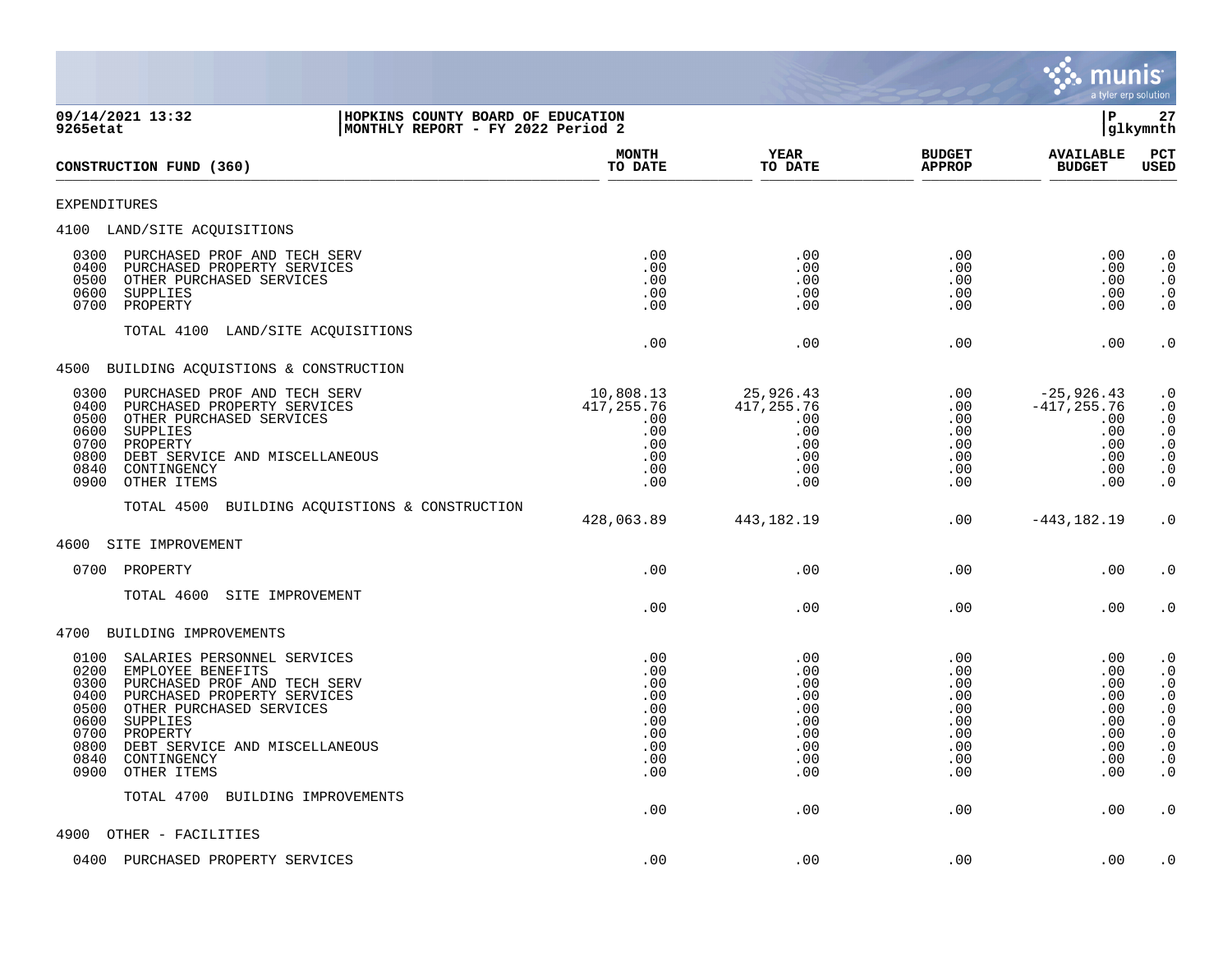

| 09/14/2021 13:32<br>9265etat                |                                   | HOPKINS COUNTY BOARD OF EDUCATION<br>MONTHLY REPORT - FY 2022 Period 2 |                        |                                |                                   |                        |
|---------------------------------------------|-----------------------------------|------------------------------------------------------------------------|------------------------|--------------------------------|-----------------------------------|------------------------|
| CONSTRUCTION FUND (360)                     |                                   | <b>MONTH</b><br>TO DATE                                                | <b>YEAR</b><br>TO DATE | <b>BUDGET</b><br><b>APPROP</b> | <b>AVAILABLE</b><br><b>BUDGET</b> | PCT<br>USED            |
| 0600<br><b>SUPPLIES</b><br>0700<br>PROPERTY |                                   | .00<br>.00                                                             | .00<br>.00             | .00<br>.00                     | .00<br>.00                        | .0<br>$\cdot$ 0        |
| TOTAL 4900                                  | OTHER - FACILITIES                | .00                                                                    | .00                    | .00                            | .00                               | $\cdot$ 0              |
| 5100<br>DEBT SERVICE                        |                                   |                                                                        |                        |                                |                                   |                        |
| 0800<br>DEBT SERVICE<br>0900<br>OTHER ITEMS | AND MISCELLANEOUS                 | .00<br>.00                                                             | .00<br>.00             | .00<br>.00                     | .00<br>.00                        | $\cdot$ 0<br>$\cdot$ 0 |
| TOTAL 5100                                  | DEBT SERVICE                      | .00                                                                    | .00                    | .00                            | .00                               | $\cdot$ 0              |
| 5200<br><b>FUND TRANSFERS</b>               |                                   |                                                                        |                        |                                |                                   |                        |
| 0900<br>OTHER ITEMS                         |                                   | .00                                                                    | .00                    | .00                            | .00                               | $\cdot$ 0              |
| TOTAL 5200                                  | FUND TRANSFERS                    | .00                                                                    | .00                    | .00                            | .00                               | $\cdot$ 0              |
| TOTAL EXPENDITURES                          |                                   | 428,063.89                                                             | 443,182.19             | .00                            | $-443, 182.19$                    | .0                     |
|                                             | TOTAL FOR CONSTRUCTION FUND (360) | $-426, 261.40$                                                         | $-439,690.00$          | .00                            | 439,690.00                        | $\cdot$ 0              |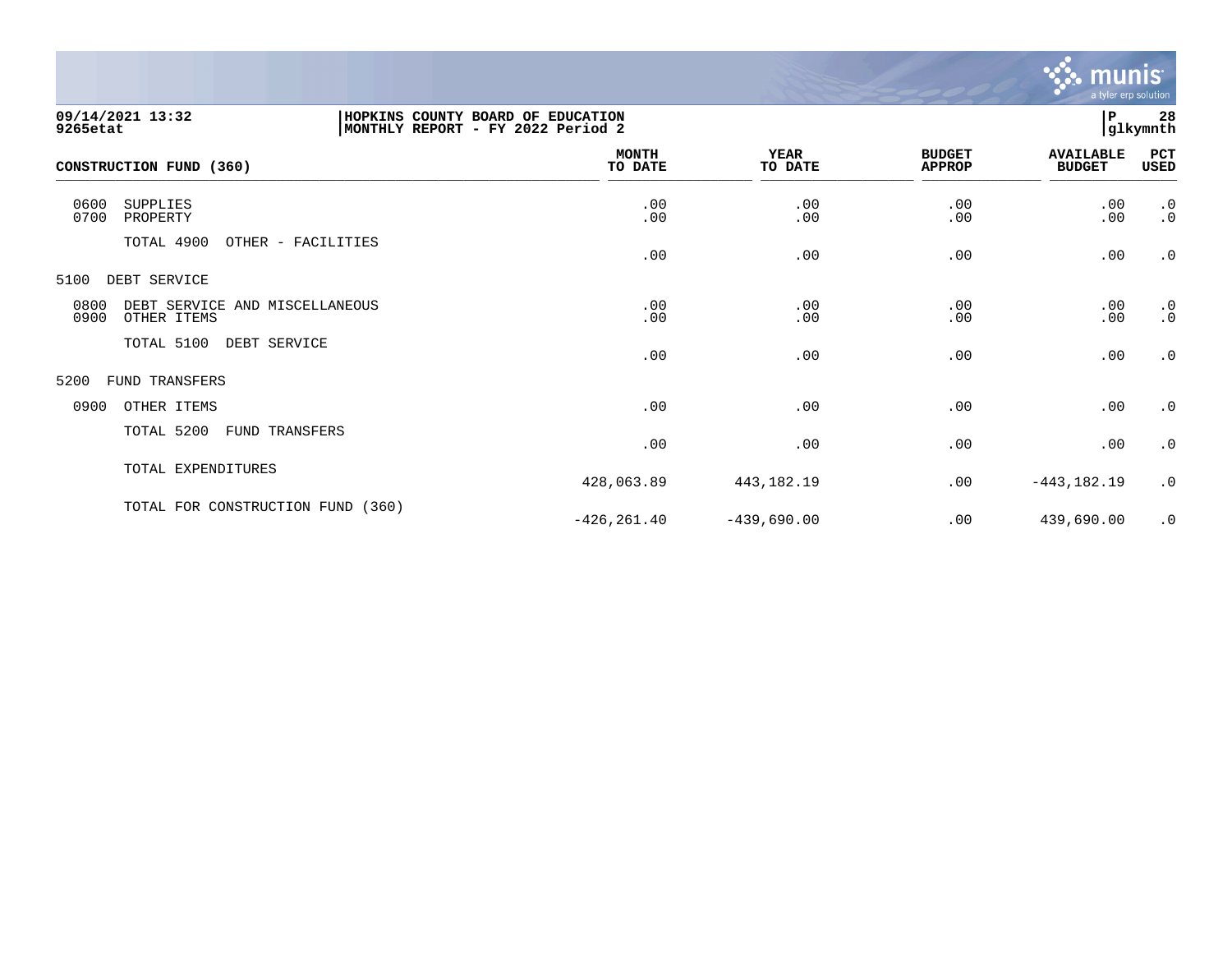|                                                                                                        |                         |                        |                                | munis                             | a tyler erp solution                |
|--------------------------------------------------------------------------------------------------------|-------------------------|------------------------|--------------------------------|-----------------------------------|-------------------------------------|
| 09/14/2021 13:32<br>HOPKINS COUNTY BOARD OF EDUCATION<br>MONTHLY REPORT - FY 2022 Period 2<br>9265etat |                         |                        |                                | l P                               | 29<br> glkymnth                     |
| DEBT SERVICE FUND (400)                                                                                | <b>MONTH</b><br>TO DATE | <b>YEAR</b><br>TO DATE | <b>BUDGET</b><br><b>APPROP</b> | <b>AVAILABLE</b><br><b>BUDGET</b> | PCT<br><b>USED</b>                  |
| <b>REVENUES</b>                                                                                        |                         |                        |                                |                                   |                                     |
| 0999 BEGINNING BALANCE                                                                                 |                         |                        |                                |                                   |                                     |
| TOTAL 0999 BEGINNING BALANCE                                                                           | .00                     | 20,500.00              | .00                            | $-20,500.00$                      | $\cdot$ 0                           |
| <b>RECEIPTS</b>                                                                                        |                         |                        |                                |                                   |                                     |
| REVENUE FROM LOCAL SOURCES                                                                             |                         |                        |                                |                                   |                                     |
| EARNINGS ON INVESTMENTS                                                                                |                         |                        |                                |                                   |                                     |
| 1510 INTEREST ON INVESTMENTS                                                                           | .00                     | .00                    | .00                            | .00                               | $\cdot$ 0                           |
| TOTAL EARNINGS ON INVESTMENTS                                                                          | .00                     | .00                    | .00                            | .00                               | $\cdot$ 0                           |
| TOTAL REVENUE FROM LOCAL SOURCES                                                                       | .00                     | .00                    | .00                            | .00                               | $\cdot$ 0                           |
| REVENUE FROM STATE SOURCES                                                                             |                         |                        |                                |                                   |                                     |
| RESTRICTED                                                                                             |                         |                        |                                |                                   |                                     |
| 3200 RESTRICTED STATE REVENUE                                                                          | .00                     | .00                    | .00                            | .00                               | $\cdot$ 0                           |
| TOTAL RESTRICTED                                                                                       | .00                     | .00                    | .00                            | .00                               | $\cdot$ 0                           |
| REVENUE ON BEHALF PAYMENTS                                                                             |                         |                        |                                |                                   |                                     |
| 3900 ON BEHALF                                                                                         | .00                     | .00                    | 1,206,580.56                   | 1,206,580.56                      | $\cdot$ 0                           |
| TOTAL REVENUE ON BEHALF PAYMENTS                                                                       | .00                     | .00                    | 1,206,580.56                   | 1,206,580.56                      | $\cdot$ 0                           |
| TOTAL REVENUE FROM STATE SOURCES                                                                       | .00                     | .00                    | 1,206,580.56                   | 1,206,580.56                      | $\cdot$ 0                           |
| OTHER RECEIPTS                                                                                         |                         |                        |                                |                                   |                                     |
| <b>BOND ISSUANCE</b>                                                                                   |                         |                        |                                |                                   |                                     |
| 5110 BOND PRINCIPAL PROCEEDS<br>5120 BOND PREMIUM<br>5130 ACCRUED BOND INTEREST                        | .00<br>.00<br>.00       | .00<br>.00<br>.00      | .00<br>.00<br>.00              | .00<br>.00<br>.00                 | $\cdot$ 0<br>$\cdot$ 0<br>$\cdot$ 0 |
| TOTAL BOND ISSUANCE                                                                                    | .00                     | .00                    | .00                            | .00                               | $\cdot$ 0                           |

 $\mathcal{L}$ 

INTERFUND TRANSFERS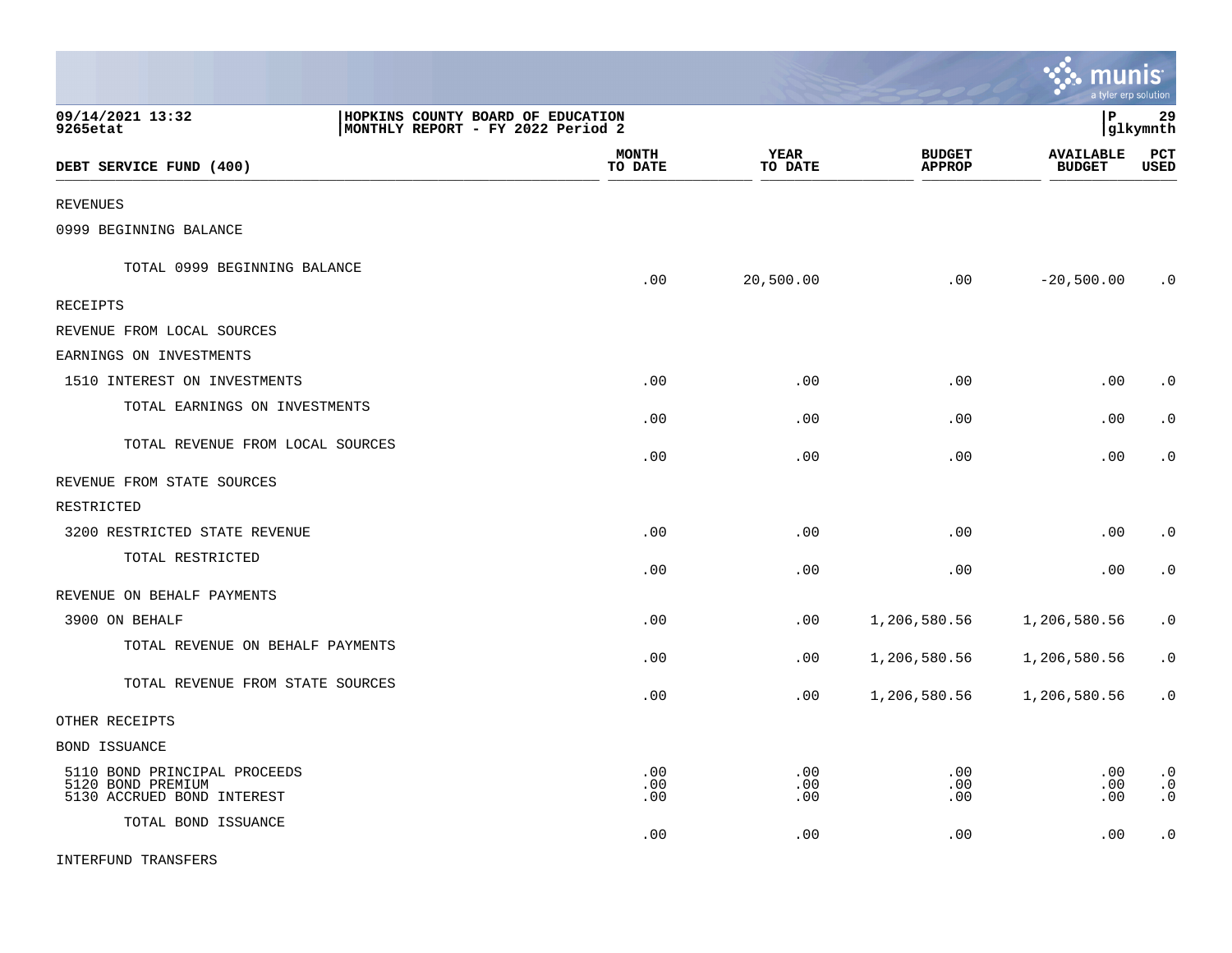

| 09/14/2021 13:32<br>9265etat | HOPKINS COUNTY BOARD OF EDUCATION<br>MONTHLY REPORT - FY 2022 Period 2 |                         |                 |                                | P                                 | 30<br> glkymnth |
|------------------------------|------------------------------------------------------------------------|-------------------------|-----------------|--------------------------------|-----------------------------------|-----------------|
| DEBT SERVICE FUND (400)      |                                                                        | <b>MONTH</b><br>TO DATE | YEAR<br>TO DATE | <b>BUDGET</b><br><b>APPROP</b> | <b>AVAILABLE</b><br><b>BUDGET</b> | PCT<br>USED     |
| 5210 FUND TRANSFER           |                                                                        | .00                     | .00             | 3,318,494.00                   | 3,318,494.00                      | $\cdot$ 0       |
| TOTAL INTERFUND<br>TRANSFERS |                                                                        | .00                     | .00             | 3,318,494.00                   | 3,318,494.00                      | $\cdot$ 0       |
| TOTAL OTHER RECEIPTS         |                                                                        | .00                     | .00             | 3,318,494.00                   | 3,318,494.00                      | $\cdot$ 0       |
| TOTAL RECEIPTS               |                                                                        | .00                     | .00             | 4,525,074.56                   | 4,525,074.56                      | $\cdot$ 0       |
| TOTAL REVENUE                |                                                                        | .00                     | 20,500.00       | 4,525,074.56                   | 4,504,574.56                      | . 5             |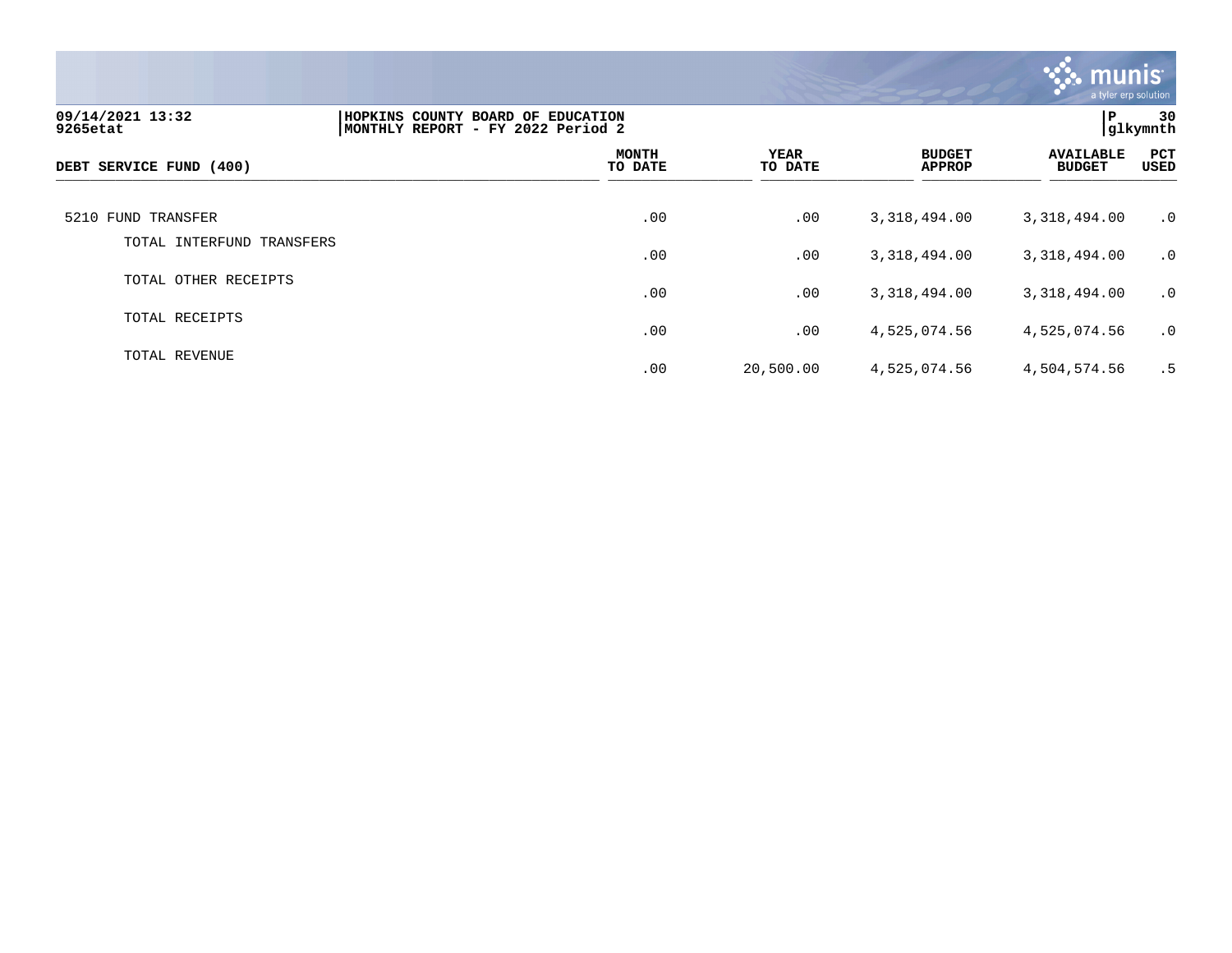|                                                                                                        |                         |                        |                                | n<br>a tyler erp solution         |                  |
|--------------------------------------------------------------------------------------------------------|-------------------------|------------------------|--------------------------------|-----------------------------------|------------------|
| 09/14/2021 13:32<br>HOPKINS COUNTY BOARD OF EDUCATION<br>MONTHLY REPORT - FY 2022 Period 2<br>9265etat |                         |                        |                                | P.                                | 31<br> glkymnth  |
| DEBT SERVICE FUND (400)                                                                                | <b>MONTH</b><br>TO DATE | <b>YEAR</b><br>TO DATE | <b>BUDGET</b><br><b>APPROP</b> | <b>AVAILABLE</b><br><b>BUDGET</b> | PCT<br>USED      |
| <b>EXPENDITURES</b>                                                                                    |                         |                        |                                |                                   |                  |
| 0000<br>RESTRICT TO REV & BAL SHT ONLY                                                                 |                         |                        |                                |                                   |                  |
| DEBT SERVICE AND MISCELLANEOUS<br>0800                                                                 | .00                     | .00                    | .00                            | .00                               | $\cdot$ 0        |
| TOTAL 0000<br>RESTRICT TO REV & BAL SHT ONLY                                                           | .00                     | .00                    | .00                            | .00                               | $\cdot$ 0        |
| DEBT SERVICE<br>5100                                                                                   |                         |                        |                                |                                   |                  |
| 0800<br>DEBT SERVICE AND MISCELLANEOUS<br>0900<br>OTHER ITEMS                                          | .00<br>.00              | 248, 311.02<br>.00     | 4,525,074.56<br>.00            | 4, 276, 763.54<br>.00             | 5.5<br>$\cdot$ 0 |
| TOTAL 5100<br>DEBT SERVICE                                                                             | .00                     | 248, 311.02            | 4,525,074.56                   | 4, 276, 763.54                    | 5.5              |
| FUND TRANSFERS<br>5200                                                                                 |                         |                        |                                |                                   |                  |
| 0900<br>OTHER ITEMS                                                                                    | .00                     | .00                    | .00                            | .00                               | $\cdot$ 0        |
| TOTAL 5200<br><b>FUND TRANSFERS</b>                                                                    | .00                     | .00                    | .00                            | .00                               | $\cdot$ 0        |
| TOTAL EXPENDITURES                                                                                     | .00                     | 248, 311.02            | 4,525,074.56                   | 4,276,763.54                      | 5.5              |
| TOTAL FOR DEBT SERVICE FUND (400)                                                                      | .00                     | $-227,811.02$          | .00                            | 227,811.02                        | $\cdot$ 0        |

 $\sqrt{2}$  munis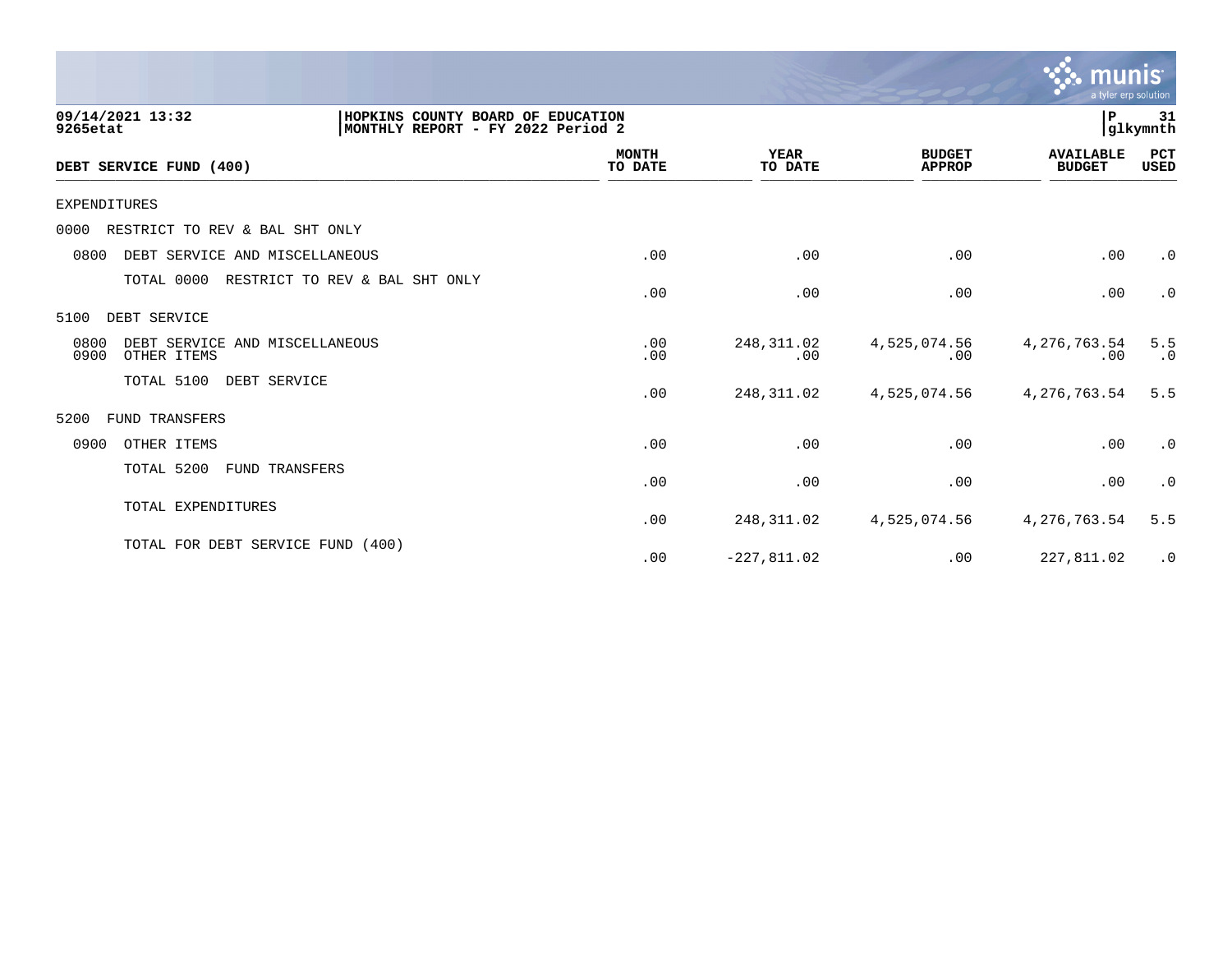|                                                                                                                                                                                                                                                                 |                                                                        |                                                    |                                                    |                                                            | munis                                                      | a tyler erp solution                                                              |
|-----------------------------------------------------------------------------------------------------------------------------------------------------------------------------------------------------------------------------------------------------------------|------------------------------------------------------------------------|----------------------------------------------------|----------------------------------------------------|------------------------------------------------------------|------------------------------------------------------------|-----------------------------------------------------------------------------------|
| 09/14/2021 13:32<br>9265etat                                                                                                                                                                                                                                    | HOPKINS COUNTY BOARD OF EDUCATION<br>MONTHLY REPORT - FY 2022 Period 2 |                                                    |                                                    |                                                            | l P                                                        | 32<br> glkymnth                                                                   |
| FOOD SERVICE FUND (51)                                                                                                                                                                                                                                          |                                                                        | <b>MONTH</b><br>TO DATE                            | <b>YEAR</b><br>TO DATE                             | <b>BUDGET</b><br><b>APPROP</b>                             | <b>AVAILABLE</b><br><b>BUDGET</b>                          | $_{\rm PCT}$<br><b>USED</b>                                                       |
| <b>REVENUES</b>                                                                                                                                                                                                                                                 |                                                                        |                                                    |                                                    |                                                            |                                                            |                                                                                   |
| 0999 BEGINNING BALANCE                                                                                                                                                                                                                                          |                                                                        |                                                    |                                                    |                                                            |                                                            |                                                                                   |
| TOTAL 0999 BEGINNING BALANCE                                                                                                                                                                                                                                    |                                                                        | .00                                                | 1,288,036.15                                       |                                                            | 989, 276. 27 - 298, 759. 88 130. 2                         |                                                                                   |
| RECEIPTS                                                                                                                                                                                                                                                        |                                                                        |                                                    |                                                    |                                                            |                                                            |                                                                                   |
| REVENUE FROM LOCAL SOURCES                                                                                                                                                                                                                                      |                                                                        |                                                    |                                                    |                                                            |                                                            |                                                                                   |
| EARNINGS ON INVESTMENTS                                                                                                                                                                                                                                         |                                                                        |                                                    |                                                    |                                                            |                                                            |                                                                                   |
| 1510 INTEREST ON INVESTMENTS                                                                                                                                                                                                                                    |                                                                        | 382.56                                             | 818.75                                             | 4,161.00                                                   | 3, 342. 25 19. 7                                           |                                                                                   |
| TOTAL EARNINGS ON INVESTMENTS                                                                                                                                                                                                                                   |                                                                        | 382.56                                             | 818.75                                             | 4,161.00                                                   | 3, 342. 25 19. 7                                           |                                                                                   |
| FOOD SERVICE                                                                                                                                                                                                                                                    |                                                                        |                                                    |                                                    |                                                            |                                                            |                                                                                   |
| 1611 REIMBURSABLE SCHOOL LUNCH PROG<br>1612 REIMBURSABLE SCH BREAKFAST PRG<br>1621 NON-REIMBURSABLE LUNCH PROG<br>1622 NON-REIMBURSABLE BREAKFAST PRG<br>1624 NON-REIMBURSBLE A LA CARTE PRG<br>1629 NON-REIMBURSBLE OTHER FOOD PRG<br>1650 SUMMER FOOD PROGRAM |                                                                        | 5,580.42<br>.00<br>.00<br>.00<br>.00<br>.00<br>.00 | 5,580.42<br>.00<br>.00<br>.00<br>.00<br>.00<br>.00 | 554,105.47<br>.00<br>.00<br>.00<br>.00<br>12,000.00<br>.00 | 548,525.05<br>.00<br>.00<br>.00<br>.00<br>12,000.00<br>.00 | 1.0<br>$\cdot$ 0<br>$\cdot$ 0<br>$\cdot$ 0<br>$\cdot$ 0<br>$\cdot$ 0<br>$\cdot$ 0 |
| TOTAL FOOD SERVICE                                                                                                                                                                                                                                              |                                                                        | 5,580.42                                           | 5,580.42                                           | 566,105.47                                                 | 560,525.05                                                 | 1.0                                                                               |
| OTHER REVENUE FROM LOCAL SOURCES                                                                                                                                                                                                                                |                                                                        |                                                    |                                                    |                                                            |                                                            |                                                                                   |
| 1920 CONTRIBUTIONS DONATIONS<br>1990 MISCELLANEOUS REVENUE                                                                                                                                                                                                      |                                                                        | .00<br>.00                                         | .00<br>.00                                         | 3,800.00<br>40,382.95                                      | 3,800.00<br>40,382.95                                      | $\cdot$ 0<br>$\cdot$ 0                                                            |
| TOTAL OTHER REVENUE FROM LOCAL SOURCES                                                                                                                                                                                                                          |                                                                        | .00                                                | .00                                                | 44,182.95                                                  | 44,182.95                                                  | $\cdot$ 0                                                                         |
| TOTAL REVENUE FROM LOCAL SOURCES                                                                                                                                                                                                                                |                                                                        | 5,962.98                                           | 6,399.17                                           | 614,449.42                                                 | 608,050.25                                                 | 1.0                                                                               |
| REVENUE FROM STATE SOURCES                                                                                                                                                                                                                                      |                                                                        |                                                    |                                                    |                                                            |                                                            |                                                                                   |
| RESTRICTED                                                                                                                                                                                                                                                      |                                                                        |                                                    |                                                    |                                                            |                                                            |                                                                                   |
| 3200 RESTRICTED STATE REVENUE                                                                                                                                                                                                                                   |                                                                        | .00                                                | .00                                                | 43,539.00                                                  | 43,539.00                                                  | $\cdot$ 0                                                                         |
| TOTAL RESTRICTED                                                                                                                                                                                                                                                |                                                                        | .00                                                | .00                                                | 43,539.00                                                  | 43,539.00                                                  | $\cdot$ 0                                                                         |
| REVENUE ON BEHALF PAYMENTS                                                                                                                                                                                                                                      |                                                                        |                                                    |                                                    |                                                            |                                                            |                                                                                   |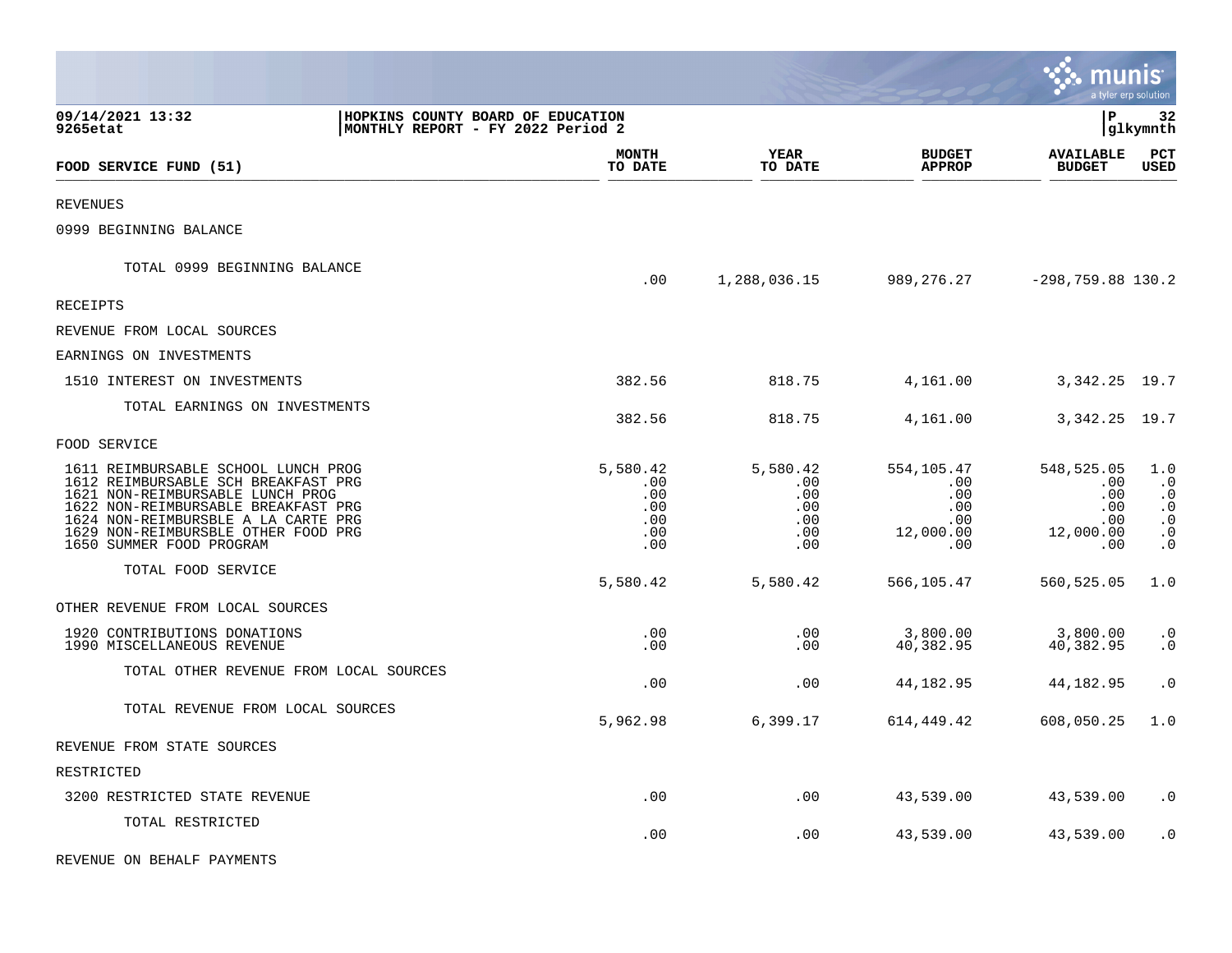

| HOPKINS COUNTY BOARD OF EDUCATION<br>09/14/2021 13:32<br>9265etat<br>MONTHLY REPORT - FY 2022 Period 2 |                         |                        |                                | ∣P                                | 33<br>glkymnth     |
|--------------------------------------------------------------------------------------------------------|-------------------------|------------------------|--------------------------------|-----------------------------------|--------------------|
| FOOD SERVICE FUND (51)                                                                                 | <b>MONTH</b><br>TO DATE | <b>YEAR</b><br>TO DATE | <b>BUDGET</b><br><b>APPROP</b> | <b>AVAILABLE</b><br><b>BUDGET</b> | <b>PCT</b><br>USED |
|                                                                                                        |                         |                        |                                |                                   |                    |
| 3900 ON BEHALF                                                                                         | .00                     | .00                    | 476,962.24                     | 476,962.24                        | $\cdot$ 0          |
| TOTAL REVENUE ON BEHALF PAYMENTS                                                                       | .00                     | .00                    | 476,962.24                     | 476,962.24                        | $\cdot$ 0          |
| TOTAL REVENUE FROM STATE SOURCES                                                                       | .00                     | .00                    | 520,501.24                     | 520,501.24                        | $\cdot$ 0          |
| REVENUE FROM FEDERAL SOURCES                                                                           |                         |                        |                                |                                   |                    |
| RESTRICTED THROUGH THE STATE                                                                           |                         |                        |                                |                                   |                    |
| 4500 RESTRICTED FED THRU STATE                                                                         | 26,475.90               | 26,475.90              | 3,051,681.20                   | 3,025,205.30                      | .9                 |
| TOTAL RESTRICTED THROUGH THE STATE                                                                     | 26,475.90               | 26,475.90              | 3,051,681.20                   | 3,025,205.30                      | .9                 |
| CHILD NUTRITION PROGRAM DONATED COMMODIT                                                               |                         |                        |                                |                                   |                    |
| 4950 CHILD NUTR PRG DONATED COMMOD                                                                     | .00                     | .00                    | .00                            | .00                               | $\cdot$ 0          |
| TOTAL CHILD NUTRITION PROGRAM DONATED COMMODIT                                                         | .00                     | .00                    | .00                            | .00                               | $\cdot$ 0          |
| TOTAL REVENUE FROM FEDERAL SOURCES                                                                     | 26,475.90               | 26,475.90              | 3,051,681.20                   | 3,025,205.30                      | .9                 |
| OTHER RECEIPTS                                                                                         |                         |                        |                                |                                   |                    |
| INTERFUND TRANSFERS                                                                                    |                         |                        |                                |                                   |                    |
| 5210 FUND TRANSFER                                                                                     | .00                     | .00                    | .00                            | .00                               | $\cdot$ 0          |
| TOTAL INTERFUND TRANSFERS                                                                              | .00                     | .00                    | .00                            | .00                               | $\cdot$ 0          |
| TOTAL OTHER RECEIPTS                                                                                   | .00                     | .00                    | .00                            | .00                               | $\cdot$ 0          |
| TOTAL RECEIPTS                                                                                         | 32,438.88               | 32,875.07              | 4,186,631.86                   | 4, 153, 756. 79                   | .8                 |
| TOTAL REVENUE                                                                                          | 32,438.88               | 1,320,911.22           | 5, 175, 908. 13                | 3,854,996.91                      | 25.5               |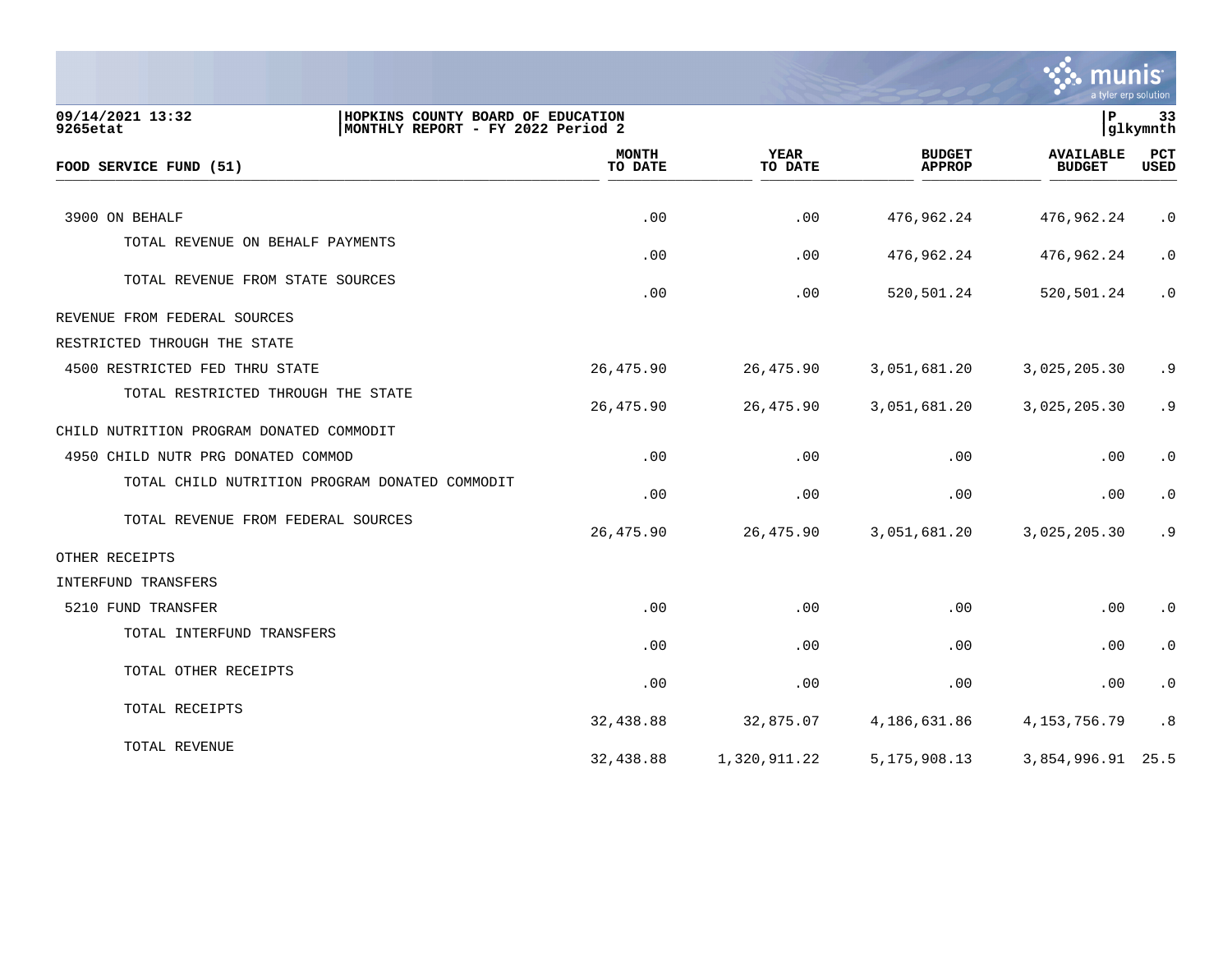

**09/14/2021 13:32 |HOPKINS COUNTY BOARD OF EDUCATION |P 34 MONTHLY REPORT - FY 2022 Period 2 MONTH YEAR BUDGET AVAILABLE PCT**<br>TO DATE TO DATE APPROP BUDGET USED FOOD SERVICE FUND (51)  $\overline{10 \text{ MHz}}$   $\overline{10 \text{ MHz}}$   $\overline{10 \text{ MHz}}$   $\overline{10 \text{ MHz}}$   $\overline{10 \text{ MHz}}$   $\overline{10 \text{ MHz}}$   $\overline{10 \text{ MHz}}$   $\overline{10 \text{ MHz}}$   $\overline{10 \text{ MHz}}$   $\overline{10 \text{ MHz}}$   $\overline{10 \text{ MHz}}$   $\overline{10 \text{ MHz}}$   $\overline{10 \text{ MHz}}$   $\overline{10 \text{ MHz}}$   $\overline{10 \text{ MHz}}$   $\overline{10 \text{ MHz$ EXPENDITURES 3100 FOOD SERVICE OPERATION 0100 SALARIES PERSONNEL SERVICES 64,463.80 74,923.96 1,294,296.95 1,219,372.99 5.8 0200 EMPLOYEE BENEFITS CONFERENCE EN EXERCISE AND RESERVENT SUBSERVENTIS CONFERENCE ENTERTY OF THE SUBSERVENTI<br>0. 0. 476,962.24 476,962.24 20,00 476,962.24 476,962.24 9 میں بال بن اللہ کا میں بن اللہ کی اللہ کی اللہ کی ال<br> 0280 ON-BEHALF .00 .00 476,962.24 476,962.24 .0 0300 PURCHASED PROF AND TECH SERV 3 3,775.35 35 3,775.35 3,775.35 3,775.35 3,775.35 3,375.35 3,375.35 3,375.35 3,375.35 3,375.35 3,375.35 3,375.35 3,375.35 3,376.65 55.9 0400 PURCHASED PROPERTY SERVICES (2,587.86 3,895.51 117,000.00 113,104.49 3.3<br>05.00 1117,000.00 11,956.00 2.00 41,990.00 41,900.00 41,056.00 2.0 0500 OTHER PURCHASED SERVICES (422.00 6844.00 41,900.00 41,056.00 2.00 41,056.00 41,056.00 41,056.00 41,056.00<br>2.8 4.2 4.1,900.00 5UPPLIES (4.85,711.38 8.2 0600 SUPPLIES 148,435.15 168,931.57 2,064,642.95 1,895,711.38 8.2 07 ـ 0700 PROPERTY .00 ـ 0700 PROPERTY .00 ـ 0700 PROPERTY .00 ـ 0700 PROPERTY 0800 DEBT SERVICE AND MISCELLANEOUS .00 .00 .00 .00 .0 0840 CONTINGENCY TOTAL 3100 FOOD SERVICE OPERATION 240,564.65 274,900.08 5,175,908.13 4,901,008.05 5.3 TOTAL EXPENDITURES 240,564.65 274,900.08 5,175,908.13 4,901,008.05 5.3 TOTAL FOR FOOD SERVICE FUND (51)  $-208,125.77$  1,046,011.14 .00  $-1,046,011.14$  .0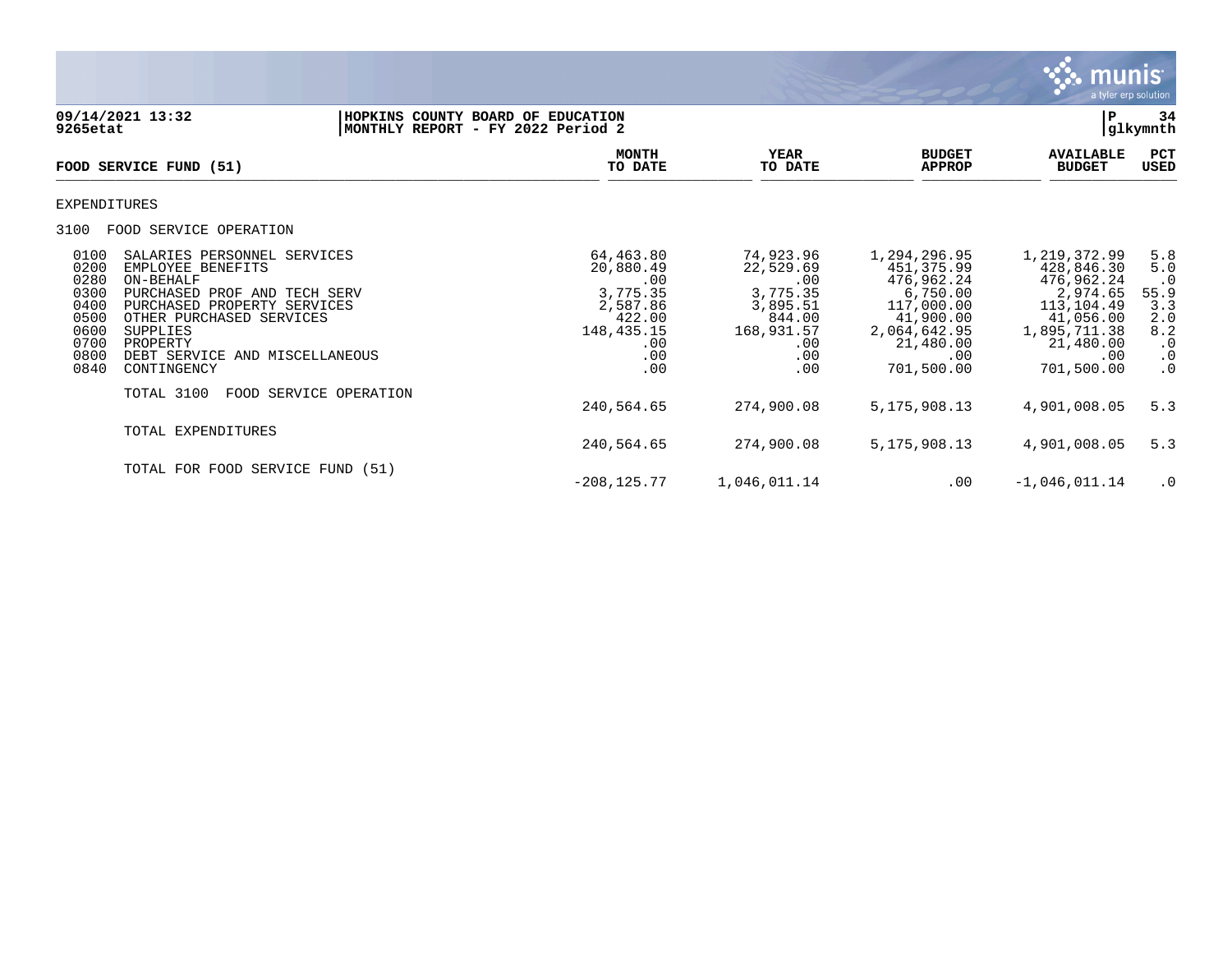|                                                                                                        |                         |                        |                                | mu<br>a tyler erp solution        |                        |
|--------------------------------------------------------------------------------------------------------|-------------------------|------------------------|--------------------------------|-----------------------------------|------------------------|
| 09/14/2021 13:32<br>HOPKINS COUNTY BOARD OF EDUCATION<br>MONTHLY REPORT - FY 2022 Period 2<br>9265etat |                         |                        |                                | P                                 | 35<br> glkymnth        |
| CHILD CARE CENTER (52)                                                                                 | <b>MONTH</b><br>TO DATE | <b>YEAR</b><br>TO DATE | <b>BUDGET</b><br><b>APPROP</b> | <b>AVAILABLE</b><br><b>BUDGET</b> | PCT<br>USED            |
| <b>REVENUES</b>                                                                                        |                         |                        |                                |                                   |                        |
| 0999 BEGINNING BALANCE                                                                                 |                         |                        |                                |                                   |                        |
| TOTAL 0999 BEGINNING BALANCE                                                                           | .00                     | 55,748.14              | .00                            | $-55,748.14$                      | $\cdot$ 0              |
| RECEIPTS                                                                                               |                         |                        |                                |                                   |                        |
| REVENUE FROM LOCAL SOURCES                                                                             |                         |                        |                                |                                   |                        |
| EARNINGS ON INVESTMENTS                                                                                |                         |                        |                                |                                   |                        |
| 1510 INTEREST ON INVESTMENTS<br>1510 INTEREST ON INVESTMENTS                                           | 15.40<br>.00            | 29.76<br>.00           | 190.00<br>.00                  | 160.24 15.7<br>$.00 \,$           | $\ldots$ 0             |
| TOTAL EARNINGS ON INVESTMENTS                                                                          | 15.40                   | 29.76                  | 190.00                         | 160.24 15.7                       |                        |
| COMMUNITY SERVICE ACTIVITIES                                                                           |                         |                        |                                |                                   |                        |
| 1810 COMMUNITY SERVICE ACTIVITIES<br>1810 COMMUNITY SERVICE ACTIVITIES                                 | 3,022.00<br>.00         | 3,022.00<br>.00        | 91,024.87<br>.00               | 88,002.87<br>.00                  | 3.3<br>$\cdot$ 0       |
| TOTAL COMMUNITY SERVICE ACTIVITIES                                                                     | 3,022.00                | 3,022.00               | 91,024.87                      | 88,002.87                         | 3.3                    |
| TOTAL REVENUE FROM LOCAL SOURCES                                                                       | 3,037.40                | 3,051.76               | 91,214.87                      | 88,163.11                         | 3.4                    |
| REVENUE FROM STATE SOURCES                                                                             |                         |                        |                                |                                   |                        |
| RESTRICTED                                                                                             |                         |                        |                                |                                   |                        |
| 3200 RESTRICTED STATE REVENUE<br>3200 RESTRICTED STATE REVENUE                                         | $.00 \,$<br>.00.        | 3,215.00<br>.00        | 13,520.32<br>$.00 \,$          | 10,305.32 23.8<br>.00             | $\cdot$ 0              |
| TOTAL RESTRICTED                                                                                       | .00                     | 3,215.00               | 13,520.32                      | 10,305.32 23.8                    |                        |
| REVENUE ON BEHALF PAYMENTS                                                                             |                         |                        |                                |                                   |                        |
| 3900 ON BEHALF                                                                                         | .00                     | .00                    | 27,361.02                      | 27, 361.02 .0                     |                        |
| TOTAL REVENUE ON BEHALF PAYMENTS                                                                       | .00                     | .00                    | 27,361.02                      | 27,361.02                         | $\boldsymbol{\cdot}$ 0 |
| TOTAL REVENUE FROM STATE SOURCES                                                                       | .00                     | 3,215.00               | 40,881.34                      | 37,666.34                         | 7.9                    |
| TOTAL RECEIPTS                                                                                         | 3,037.40                | 6,266.76               | 132,096.21                     | 125,829.45                        | 4.7                    |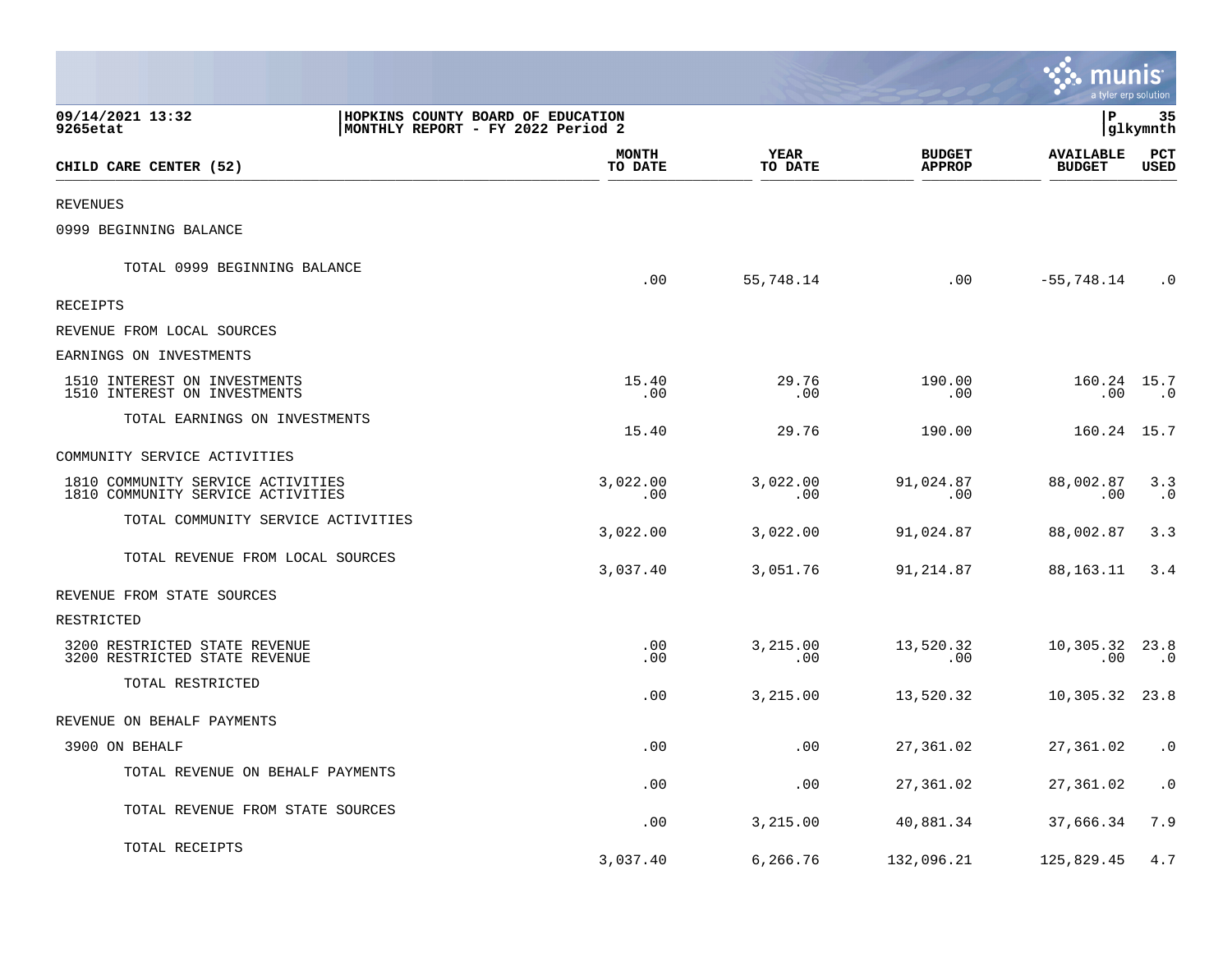|                                                                                                        |  |                         |                        |                         | munis<br>a tyler erp solution     |                 |
|--------------------------------------------------------------------------------------------------------|--|-------------------------|------------------------|-------------------------|-----------------------------------|-----------------|
| 09/14/2021 13:32<br>HOPKINS COUNTY BOARD OF EDUCATION<br>9265etat<br>MONTHLY REPORT - FY 2022 Period 2 |  |                         |                        |                         |                                   | 36<br> glkymnth |
| CHILD CARE CENTER (52)                                                                                 |  | <b>MONTH</b><br>TO DATE | <b>YEAR</b><br>TO DATE | <b>BUDGET</b><br>APPROP | <b>AVAILABLE</b><br><b>BUDGET</b> | PCT<br>USED     |
| TOTAL REVENUE                                                                                          |  | 3,037.40                | 62,014.90              | 132,096.21              | 70,081.31 47.0                    |                 |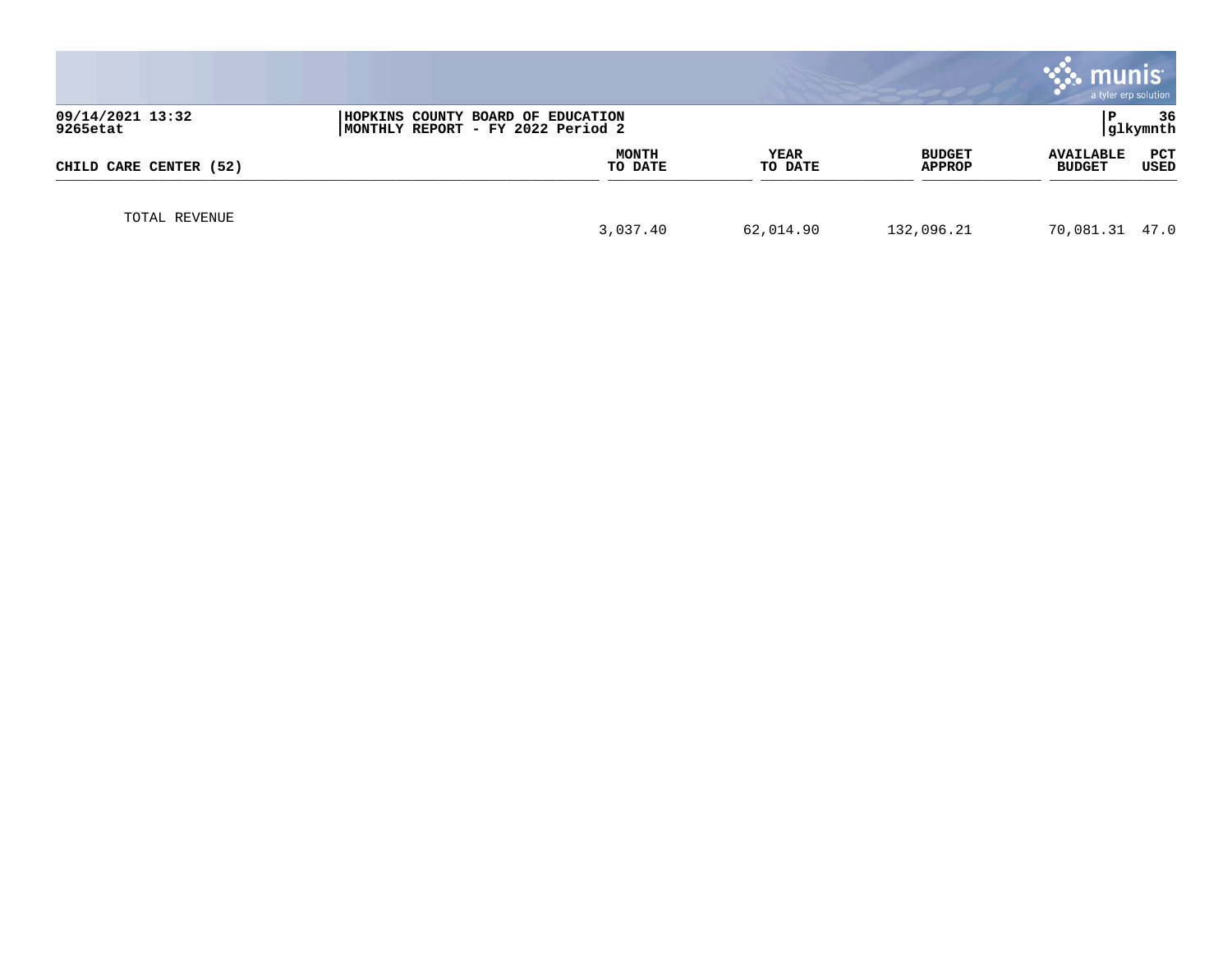|                                                                                                                                                                                                                                                                                                                   |                                                                             |                                                                               |                                                                                                   | <b>munis</b><br>a tyler erp solution                                                              |                                                                                                                                  |
|-------------------------------------------------------------------------------------------------------------------------------------------------------------------------------------------------------------------------------------------------------------------------------------------------------------------|-----------------------------------------------------------------------------|-------------------------------------------------------------------------------|---------------------------------------------------------------------------------------------------|---------------------------------------------------------------------------------------------------|----------------------------------------------------------------------------------------------------------------------------------|
| 09/14/2021 13:32<br>HOPKINS COUNTY BOARD OF EDUCATION<br>MONTHLY REPORT - FY 2022 Period 2<br>9265etat                                                                                                                                                                                                            |                                                                             |                                                                               |                                                                                                   | ${\bf P}$                                                                                         | 37<br>glkymnth                                                                                                                   |
| CHILD CARE CENTER (52)                                                                                                                                                                                                                                                                                            | <b>MONTH</b><br>TO DATE                                                     | <b>YEAR</b><br>TO DATE                                                        | <b>BUDGET</b><br><b>APPROP</b>                                                                    | <b>AVAILABLE</b><br><b>BUDGET</b>                                                                 | PCT<br>USED                                                                                                                      |
| <b>EXPENDITURES</b>                                                                                                                                                                                                                                                                                               |                                                                             |                                                                               |                                                                                                   |                                                                                                   |                                                                                                                                  |
| RESTRICT TO REV & BAL SHT ONLY<br>0000                                                                                                                                                                                                                                                                            |                                                                             |                                                                               |                                                                                                   |                                                                                                   |                                                                                                                                  |
| UNDEFINED EXP OBJ                                                                                                                                                                                                                                                                                                 | .00                                                                         | .00                                                                           | .00                                                                                               | .00                                                                                               | $\cdot$ 0                                                                                                                        |
| TOTAL 0000<br>RESTRICT TO REV & BAL SHT ONLY                                                                                                                                                                                                                                                                      | .00                                                                         | .00                                                                           | .00                                                                                               | .00                                                                                               | $\cdot$ 0                                                                                                                        |
| DAY CARE OPERATIONS<br>3200                                                                                                                                                                                                                                                                                       |                                                                             |                                                                               |                                                                                                   |                                                                                                   |                                                                                                                                  |
| 0100<br>SALARIES PERSONNEL SERVICES<br>0200<br>EMPLOYEE BENEFITS<br>0280<br>ON-BEHALF<br>0300<br>PURCHASED PROF AND TECH SERV<br>0400<br>PURCHASED PROPERTY SERVICES<br>0500<br>OTHER PURCHASED SERVICES<br>0600<br>SUPPLIES<br>0700<br>PROPERTY<br>0800<br>DEBT SERVICE AND MISCELLANEOUS<br>0900<br>OTHER ITEMS | 253.93<br>89.04<br>.00<br>.00<br>.00<br>84.78<br>96.84<br>.00<br>.00<br>.00 | 253.93<br>89.04<br>.00<br>.00<br>.00<br>133.14<br>302.00<br>.00<br>.00<br>.00 | 74,345.11<br>18,878.40<br>27,361.02<br>800.00<br>.00<br>3,200.00<br>7,511.68<br>.00<br>.00<br>.00 | 74,091.18<br>18,789.36<br>27,361.02<br>800.00<br>.00<br>3,066.86<br>7,209.68<br>.00<br>.00<br>.00 | $\begin{array}{r} .3 \\ .5 \\ .0 \\ .0 \\ .2 \\ .2 \\ .3 \end{array}$<br>4.0<br>$\cdot$ 0<br>$\cdot$ 0<br>$\boldsymbol{\cdot}$ 0 |
| TOTAL 3200<br>DAY CARE OPERATIONS                                                                                                                                                                                                                                                                                 | 524.59                                                                      | 778.11                                                                        | 132,096.21                                                                                        | 131,318.10                                                                                        | .6                                                                                                                               |
| FUND TRANSFERS<br>5200                                                                                                                                                                                                                                                                                            |                                                                             |                                                                               |                                                                                                   |                                                                                                   |                                                                                                                                  |
| 0900<br>OTHER ITEMS                                                                                                                                                                                                                                                                                               | .00                                                                         | .00                                                                           | .00                                                                                               | .00                                                                                               | $\cdot$ 0                                                                                                                        |
| TOTAL 5200<br><b>FUND TRANSFERS</b>                                                                                                                                                                                                                                                                               | .00                                                                         | .00                                                                           | .00                                                                                               | .00                                                                                               | $\cdot$ 0                                                                                                                        |
| TOTAL EXPENDITURES                                                                                                                                                                                                                                                                                                | 524.59                                                                      | 778.11                                                                        | 132,096.21                                                                                        | 131,318.10                                                                                        | .6                                                                                                                               |
| TOTAL FOR CHILD CARE CENTER (52)                                                                                                                                                                                                                                                                                  | 2,512.81                                                                    | 61,236.79                                                                     | .00                                                                                               | $-61, 236.79$                                                                                     | $\cdot$ 0                                                                                                                        |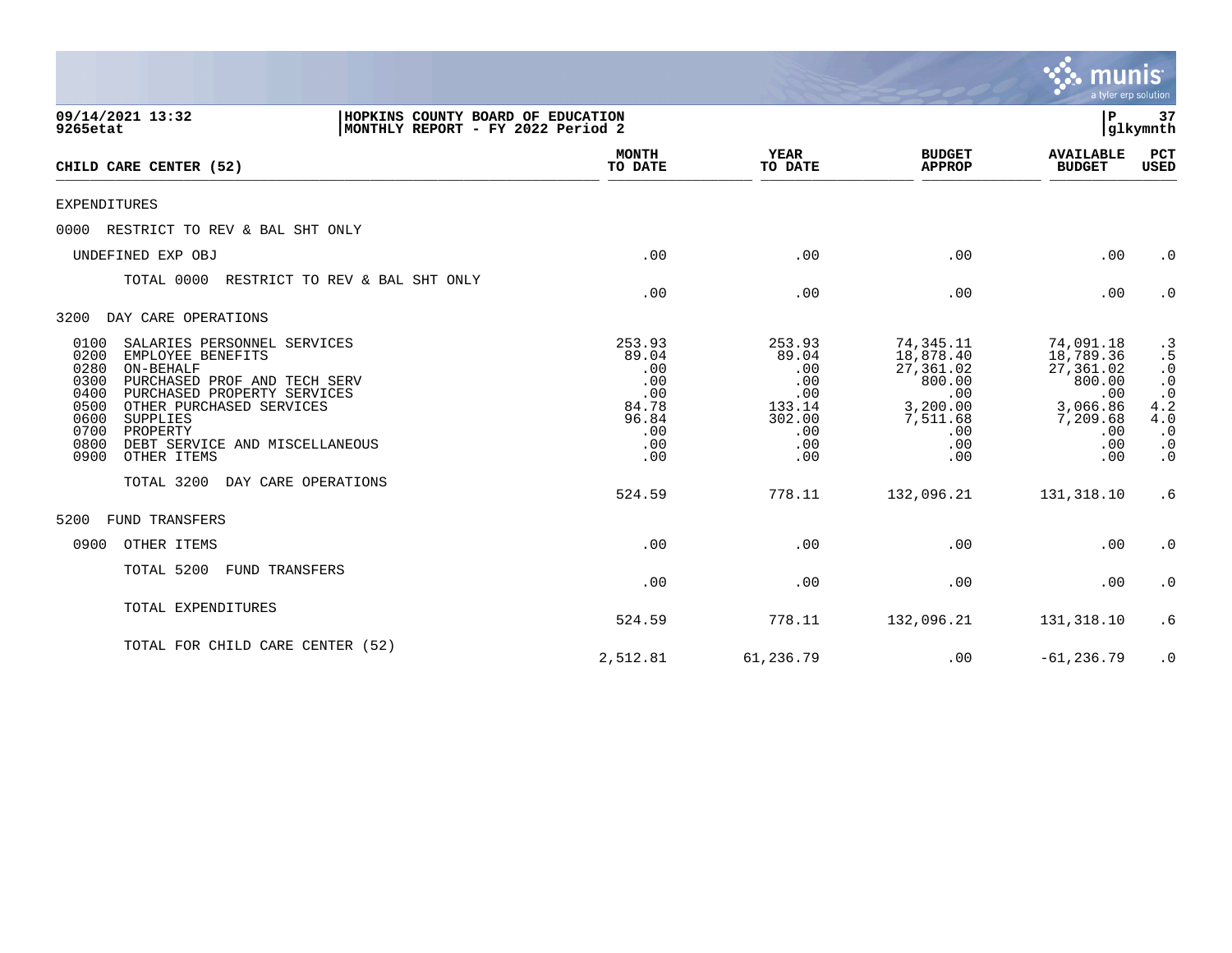

| 09/14/2021 13:32<br>9265etat               | HOPKINS COUNTY BOARD OF EDUCATION<br>MONTHLY REPORT - FY 2022 Period 2 |                         |                        |                                | ≀ P                               | 38<br> glkymnth    |
|--------------------------------------------|------------------------------------------------------------------------|-------------------------|------------------------|--------------------------------|-----------------------------------|--------------------|
| FIDUCIARY FUND AGENCY FUNDS (6             |                                                                        | <b>MONTH</b><br>TO DATE | <b>YEAR</b><br>TO DATE | <b>BUDGET</b><br><b>APPROP</b> | <b>AVAILABLE</b><br><b>BUDGET</b> | PCT<br><b>USED</b> |
| EXPENDITURES                               |                                                                        |                         |                        |                                |                                   |                    |
| 3300<br>COMMUNITY SERVICES                 |                                                                        |                         |                        |                                |                                   |                    |
| 0600<br>SUPPLIES                           |                                                                        | .00                     | .00                    | .00                            | .00                               | .0                 |
| TOTAL 3300<br>COMMUNITY SERVICES           |                                                                        | .00                     | .00                    | .00                            | .00                               | $\cdot$ 0          |
| TOTAL EXPENDITURES                         |                                                                        | .00                     | .00                    | .00                            | .00                               | $\cdot$ 0          |
| TOTAL FOR FIDUCIARY FUND AGENCY FUNDS (61) |                                                                        | .00                     | .00                    | .00                            | .00                               | $\cdot$ 0          |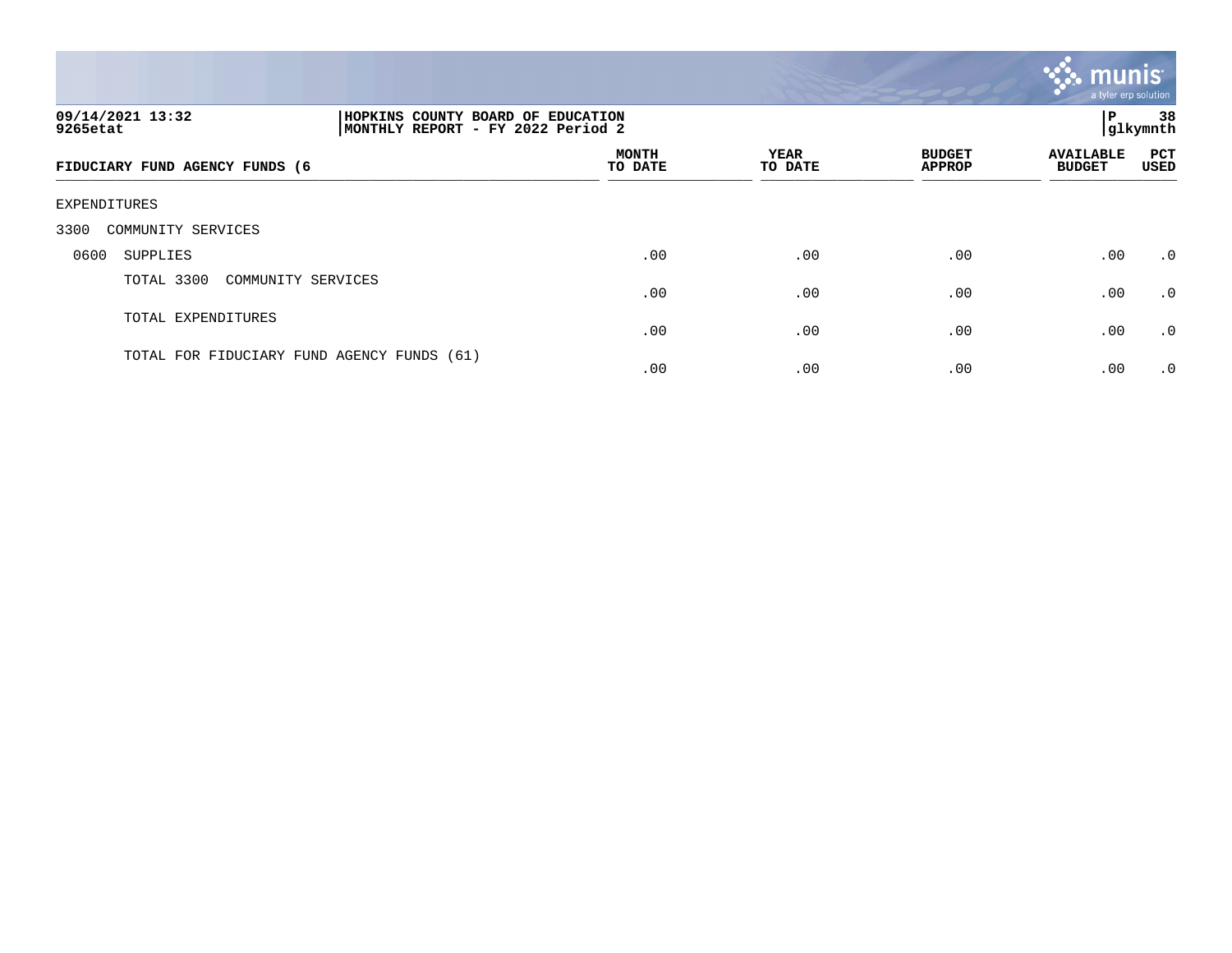|                                                                                                        |                         |                        |                                | munis<br>a tyler erp solution     |                        |
|--------------------------------------------------------------------------------------------------------|-------------------------|------------------------|--------------------------------|-----------------------------------|------------------------|
| 09/14/2021 13:32<br>HOPKINS COUNTY BOARD OF EDUCATION<br>9265etat<br>MONTHLY REPORT - FY 2022 Period 2 |                         |                        |                                | l P                               | 39<br> glkymnth        |
| FIDUCIARY PPP TRUST FUND (7000                                                                         | <b>MONTH</b><br>TO DATE | <b>YEAR</b><br>TO DATE | <b>BUDGET</b><br><b>APPROP</b> | <b>AVAILABLE</b><br><b>BUDGET</b> | PCT<br><b>USED</b>     |
| <b>REVENUES</b>                                                                                        |                         |                        |                                |                                   |                        |
| 0999 BEGINNING BALANCE                                                                                 |                         |                        |                                |                                   |                        |
| TOTAL 0999 BEGINNING BALANCE                                                                           | .00                     | 97,620.70              | .00                            | $-97,620.70$                      | $\cdot$ 0              |
| <b>RECEIPTS</b>                                                                                        |                         |                        |                                |                                   |                        |
| REVENUE FROM LOCAL SOURCES                                                                             |                         |                        |                                |                                   |                        |
| EARNINGS ON INVESTMENTS                                                                                |                         |                        |                                |                                   |                        |
| 1510 INTEREST ON INVESTMENTS                                                                           | 24.43                   | 54.10                  | .00                            | $-54.10$                          | $\cdot$ 0              |
| TOTAL EARNINGS ON INVESTMENTS                                                                          | 24.43                   | 54.10                  | .00                            | $-54.10$                          | $\cdot$ 0              |
| OTHER REVENUE FROM LOCAL SOURCES                                                                       |                         |                        |                                |                                   |                        |
| 1920 CONTRIBUTIONS DONATIONS                                                                           | .00                     | .00                    | .00                            | .00                               | $\boldsymbol{\cdot}$ 0 |
| TOTAL OTHER REVENUE FROM LOCAL SOURCES                                                                 | .00                     | .00                    | .00                            | .00                               | $\cdot$ 0              |
| TOTAL REVENUE FROM LOCAL SOURCES                                                                       | 24.43                   | 54.10                  | .00                            | $-54.10$                          | $\cdot$ 0              |
| OTHER RECEIPTS                                                                                         |                         |                        |                                |                                   |                        |
| INTERFUND TRANSFERS                                                                                    |                         |                        |                                |                                   |                        |
| 5210 FUND TRANSFER                                                                                     | .00                     | .00                    | .00                            | .00                               | $\cdot$ 0              |
| TOTAL INTERFUND TRANSFERS                                                                              | .00                     | .00                    | .00                            | .00                               | $\cdot$ 0              |
| TOTAL OTHER RECEIPTS                                                                                   | .00                     | .00                    | .00                            | .00                               | $\cdot$ 0              |
| TOTAL RECEIPTS                                                                                         | 24.43                   | 54.10                  | .00                            | $-54.10$                          | $\boldsymbol{\cdot}$ 0 |
| TOTAL REVENUE                                                                                          | 24.43                   | 97,674.80              | .00                            | $-97,674.80$                      | $\cdot$ 0              |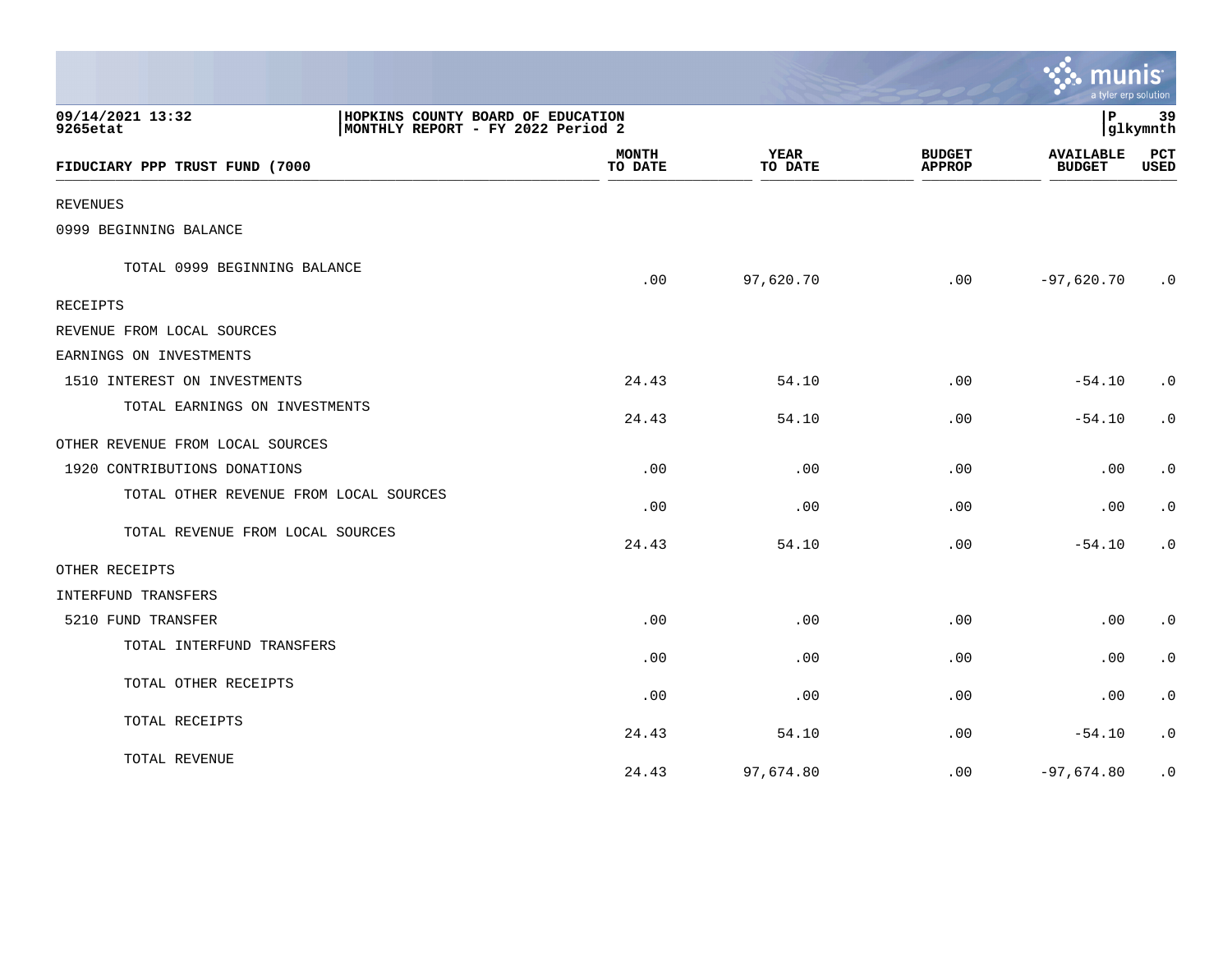

| 09/14/2021 13:32<br>9265etat              |                    | 40<br>HOPKINS COUNTY BOARD OF EDUCATION<br>ΙP<br>MONTHLY REPORT - FY 2022 Period 2<br> glkymnth |                 |                                |                                   |                    |  |
|-------------------------------------------|--------------------|-------------------------------------------------------------------------------------------------|-----------------|--------------------------------|-----------------------------------|--------------------|--|
| FIDUCIARY PPP TRUST FUND (7000            |                    | <b>MONTH</b><br>TO DATE                                                                         | YEAR<br>TO DATE | <b>BUDGET</b><br><b>APPROP</b> | <b>AVAILABLE</b><br><b>BUDGET</b> | <b>PCT</b><br>USED |  |
| EXPENDITURES                              |                    |                                                                                                 |                 |                                |                                   |                    |  |
| 3300<br>COMMUNITY SERVICES                |                    |                                                                                                 |                 |                                |                                   |                    |  |
| 0600<br>SUPPLIES                          |                    | .00                                                                                             | .00             | .00                            | .00                               | .0                 |  |
| TOTAL 3300                                | COMMUNITY SERVICES | .00                                                                                             | .00             | .00                            | .00                               | .0                 |  |
| TOTAL EXPENDITURES                        |                    | .00                                                                                             | .00             | .00                            | .00                               | .0                 |  |
| TOTAL FOR FIDUCIARY PPP TRUST FUND (7000) |                    | 24.43                                                                                           | 97,674.80       | $.00 \,$                       | $-97,674.80$                      | $\cdot$ 0          |  |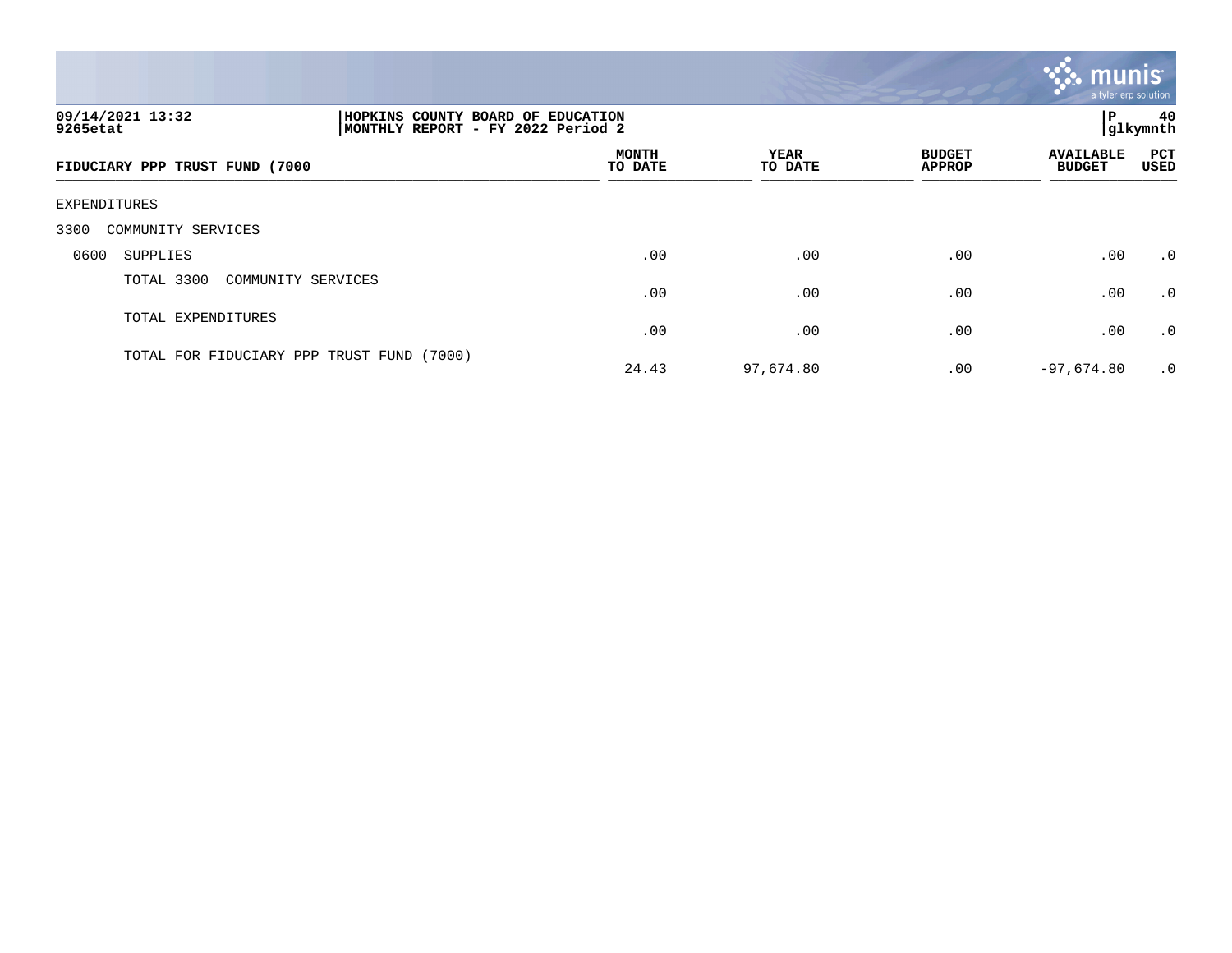|                                                                                          |                                                                        |                   |                                | <b>R. MUNIS</b><br>a tyler erp solution |                                     |
|------------------------------------------------------------------------------------------|------------------------------------------------------------------------|-------------------|--------------------------------|-----------------------------------------|-------------------------------------|
| 09/14/2021 13:32<br>9265etat                                                             | HOPKINS COUNTY BOARD OF EDUCATION<br>MONTHLY REPORT - FY 2022 Period 2 |                   |                                | Р<br>41<br>glkymnth                     |                                     |
| GOVERNMENTAL ASSETS (8)                                                                  | <b>MONTH</b><br>TO DATE                                                | YEAR<br>TO DATE   | <b>BUDGET</b><br><b>APPROP</b> | <b>AVAILABLE</b><br><b>BUDGET</b>       | PCT<br>USED                         |
| <b>REVENUES</b>                                                                          |                                                                        |                   |                                |                                         |                                     |
| RECEIPTS                                                                                 |                                                                        |                   |                                |                                         |                                     |
| OTHER RECEIPTS                                                                           |                                                                        |                   |                                |                                         |                                     |
| SALE OR COMP FOR LOSS OF ASSETS                                                          |                                                                        |                   |                                |                                         |                                     |
| 5311 SALE OF LAND & IMPROVEMENTS<br>5331 SALE OF BUILDINGS<br>5341 SALE OF EQUIPMENT ETC | .00<br>.00<br>.00                                                      | .00<br>.00<br>.00 | .00<br>.00<br>.00              | .00<br>.00<br>.00                       | $\cdot$ 0<br>$\cdot$ 0<br>$\cdot$ 0 |
| TOTAL SALE OR COMP FOR LOSS OF ASSETS                                                    | .00                                                                    | .00               | .00                            | .00                                     | $\cdot$ 0                           |
| TOTAL OTHER RECEIPTS                                                                     | .00                                                                    | .00               | .00                            | .00                                     | $\cdot$ 0                           |
| TOTAL RECEIPTS                                                                           | .00                                                                    | .00               | .00                            | .00                                     | $\cdot$ 0                           |
| TOTAL REVENUE                                                                            | .00                                                                    | .00               | .00                            | .00                                     | $\cdot$ 0                           |

and the contract of the contract of the contract of the contract of the contract of the contract of the contract of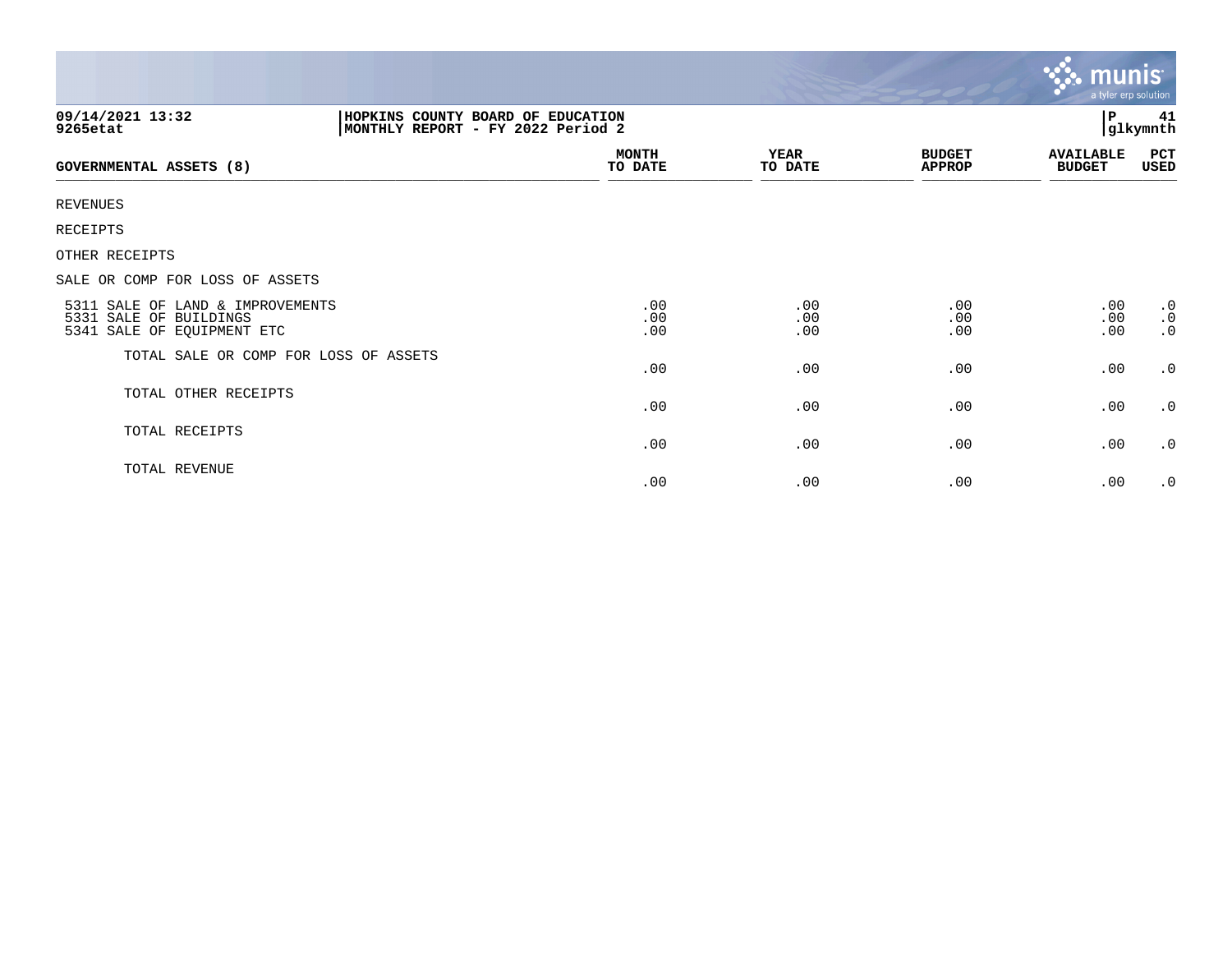|                                             |                                                                        |                         |                 |                                | a tyler erp solution              |                    |
|---------------------------------------------|------------------------------------------------------------------------|-------------------------|-----------------|--------------------------------|-----------------------------------|--------------------|
| 09/14/2021 13:32<br>9265etat                | HOPKINS COUNTY BOARD OF EDUCATION<br>MONTHLY REPORT - FY 2022 Period 2 |                         |                 |                                | l P                               | 42<br> glkymnth    |
| <b>GOVERNMENTAL ASSETS (8)</b>              |                                                                        | <b>MONTH</b><br>TO DATE | YEAR<br>TO DATE | <b>BUDGET</b><br><b>APPROP</b> | <b>AVAILABLE</b><br><b>BUDGET</b> | PCT<br><b>USED</b> |
| <b>EXPENDITURES</b>                         |                                                                        |                         |                 |                                |                                   |                    |
| STUDENT SUPPORT SERVICES<br>2100            |                                                                        |                         |                 |                                |                                   |                    |
| 0700 PROPERTY                               |                                                                        | .00                     | .00             | .00                            | .00                               | $\cdot$ 0          |
| TOTAL 2100<br>STUDENT SUPPORT SERVICES      |                                                                        | .00                     | .00             | .00                            | .00                               | $\cdot$ 0          |
| 2200 INSTRUCTIONAL STAFF SUPP SERV          |                                                                        |                         |                 |                                |                                   |                    |
| 0700 PROPERTY                               |                                                                        | .00                     | .00             | .00                            | .00                               | $\cdot$ 0          |
| TOTAL 2200                                  | INSTRUCTIONAL STAFF SUPP SERV                                          | .00                     | .00             | .00                            | .00                               | $\cdot$ 0          |
| DISTRICT ADMIN SUPPORT<br>2300              |                                                                        |                         |                 |                                |                                   |                    |
| 0700 PROPERTY                               |                                                                        | .00                     | .00             | .00                            | .00                               | $\cdot$ 0          |
| TOTAL 2300<br>DISTRICT ADMIN SUPPORT        |                                                                        | .00                     | .00             | .00                            | .00                               | $\cdot$ 0          |
| 2400<br>SCHOOL ADMIN SUPPORT                |                                                                        |                         |                 |                                |                                   |                    |
| 0700 PROPERTY                               |                                                                        | .00                     | .00             | .00                            | .00                               | $\cdot$ 0          |
| TOTAL 2400<br>SCHOOL ADMIN SUPPORT          |                                                                        | .00                     | .00             | .00                            | .00                               | $\cdot$ 0          |
| 2500<br>BUSINESS SUPPORT SERVICES           |                                                                        |                         |                 |                                |                                   |                    |
| 0700 PROPERTY                               |                                                                        | .00                     | .00             | .00                            | .00                               | $\cdot$ 0          |
| TOTAL 2500                                  | BUSINESS SUPPORT SERVICES                                              | .00                     | .00             | .00                            | .00                               | $\cdot$ 0          |
| 2600<br>PLANT OPERATIONS AND MAINTENANCE    |                                                                        |                         |                 |                                |                                   |                    |
| 0700 PROPERTY                               |                                                                        | .00                     | .00             | .00                            | .00                               | $\cdot$ 0          |
| TOTAL 2600 PLANT OPERATIONS AND MAINTENANCE |                                                                        | .00                     | .00             | .00                            | .00                               | $\cdot$ 0          |
| STUDENT TRANSPORTATION<br>2700              |                                                                        |                         |                 |                                |                                   |                    |
| 0700 PROPERTY                               |                                                                        | .00                     | .00             | .00                            | .00                               | $\cdot$ 0          |
| TOTAL 2700<br>STUDENT TRANSPORTATION        |                                                                        | .00                     | .00             | .00                            | .00                               | $\cdot$ 0          |

3300 COMMUNITY SERVICES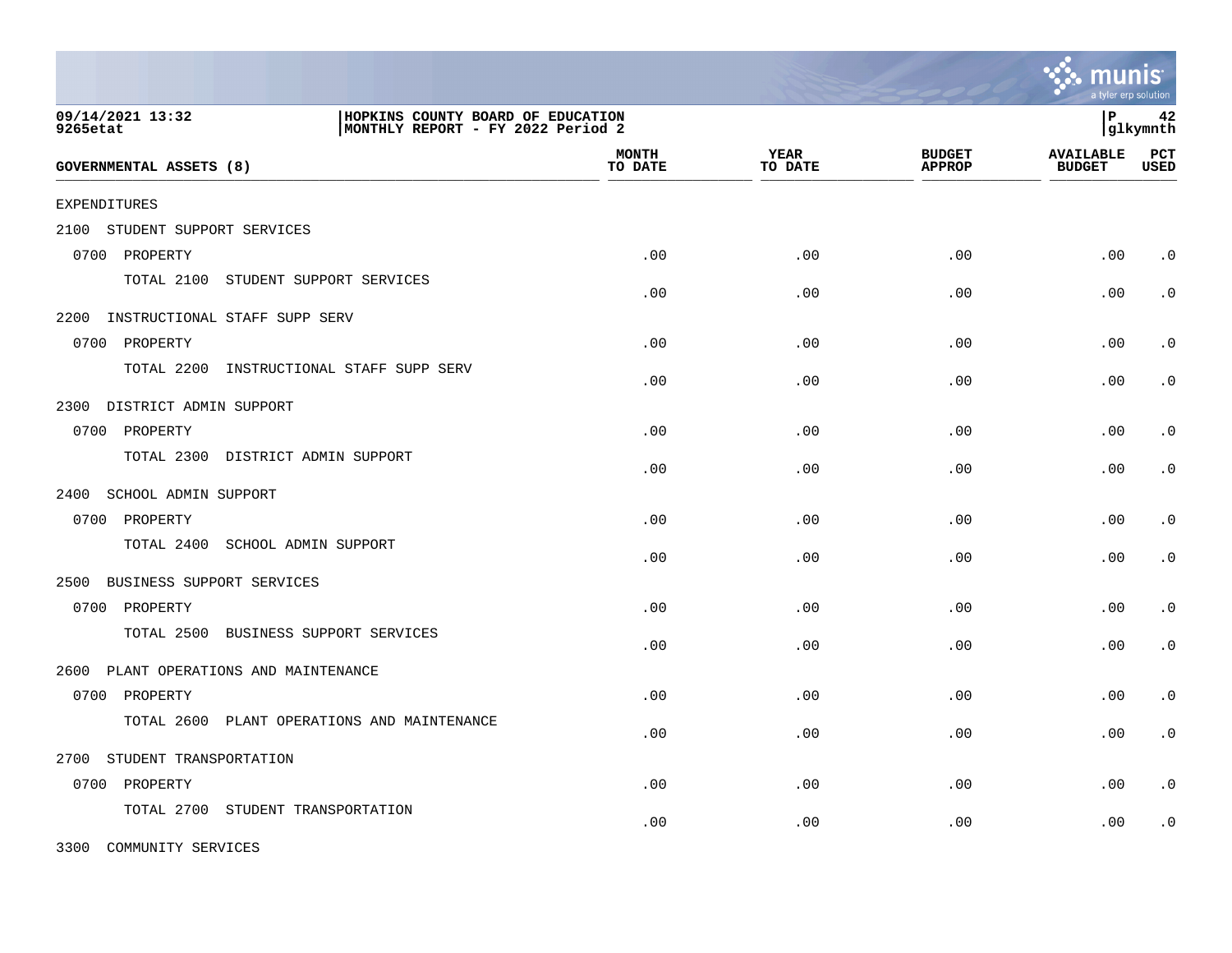

| 09/14/2021 13:32<br>9265etat      | HOPKINS COUNTY BOARD OF EDUCATION<br>MONTHLY REPORT - FY 2022 Period 2 |                        |                                | l P                               | 43<br>glkymnth     |
|-----------------------------------|------------------------------------------------------------------------|------------------------|--------------------------------|-----------------------------------|--------------------|
| <b>GOVERNMENTAL ASSETS (8)</b>    | <b>MONTH</b><br>TO DATE                                                | <b>YEAR</b><br>TO DATE | <b>BUDGET</b><br><b>APPROP</b> | <b>AVAILABLE</b><br><b>BUDGET</b> | PCT<br><b>USED</b> |
| 0700<br>PROPERTY                  | .00                                                                    | .00                    | .00                            | .00                               | $\cdot$ 0          |
| TOTAL 3300<br>COMMUNITY SERVICES  | .00                                                                    | .00                    | .00                            | .00                               | $\cdot$ 0          |
| 4200<br>LAND IMPROVEMENTS         |                                                                        |                        |                                |                                   |                    |
| 0700<br>PROPERTY                  | .00                                                                    | .00                    | .00                            | .00                               | $\cdot$ 0          |
| TOTAL 4200<br>LAND IMPROVEMENTS   | .00                                                                    | .00                    | .00                            | .00                               | $\cdot$ 0          |
| TOTAL EXPENDITURES                | .00                                                                    | .00                    | .00                            | .00                               | $\cdot$ 0          |
| TOTAL FOR GOVERNMENTAL ASSETS (8) | .00                                                                    | .00                    | .00                            | .00                               | $\cdot$ 0          |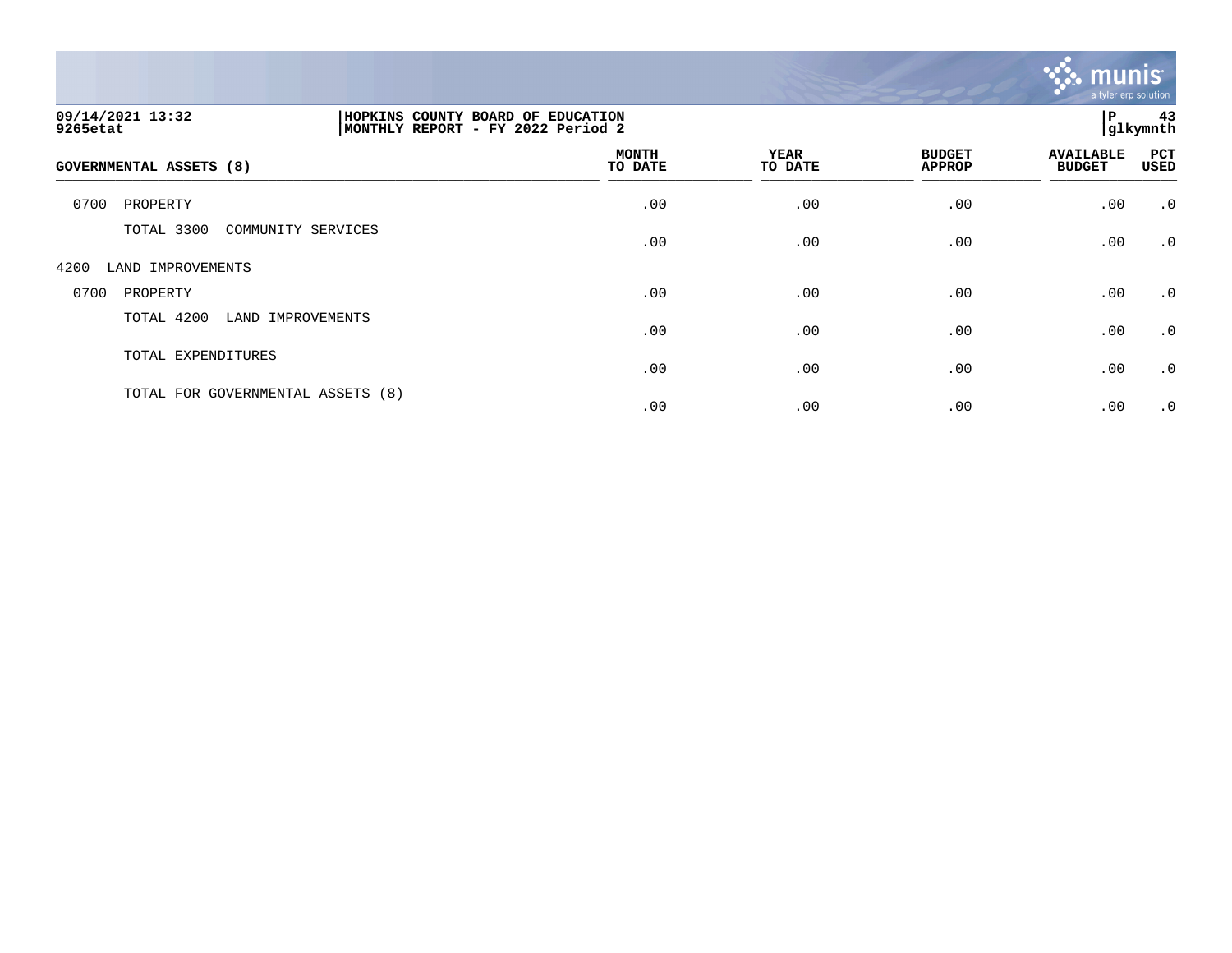|                                        |                                                                        |                        |                                | munis                             | a tyler erp solution |
|----------------------------------------|------------------------------------------------------------------------|------------------------|--------------------------------|-----------------------------------|----------------------|
| 09/14/2021 13:32<br>9265etat           | HOPKINS COUNTY BOARD OF EDUCATION<br>MONTHLY REPORT - FY 2022 Period 2 |                        |                                | $\mathbf{P}$                      | 44<br>glkymnth       |
| FOOD SERVICE ASSETS (81)               | <b>MONTH</b><br>TO DATE                                                | <b>YEAR</b><br>TO DATE | <b>BUDGET</b><br><b>APPROP</b> | <b>AVAILABLE</b><br><b>BUDGET</b> | PCT<br>USED          |
| <b>REVENUES</b>                        |                                                                        |                        |                                |                                   |                      |
| RECEIPTS                               |                                                                        |                        |                                |                                   |                      |
| REVENUE FROM LOCAL SOURCES             |                                                                        |                        |                                |                                   |                      |
| OTHER REVENUE FROM LOCAL SOURCES       |                                                                        |                        |                                |                                   |                      |
| 1930 GAIN ORLOSS SALE CAPITAL ASSET    | .00                                                                    | .00                    | .00                            | .00                               | $\cdot$ 0            |
| TOTAL OTHER REVENUE FROM LOCAL SOURCES | .00                                                                    | .00                    | .00                            | .00                               | $\cdot$ 0            |
| TOTAL REVENUE FROM LOCAL SOURCES       | .00                                                                    | .00                    | .00                            | .00                               | $\cdot$ 0            |
| TOTAL RECEIPTS                         | .00                                                                    | .00                    | .00                            | .00                               | $\cdot$ 0            |
| TOTAL REVENUE                          | .00                                                                    | .00                    | .00                            | .00                               | $\cdot$ 0            |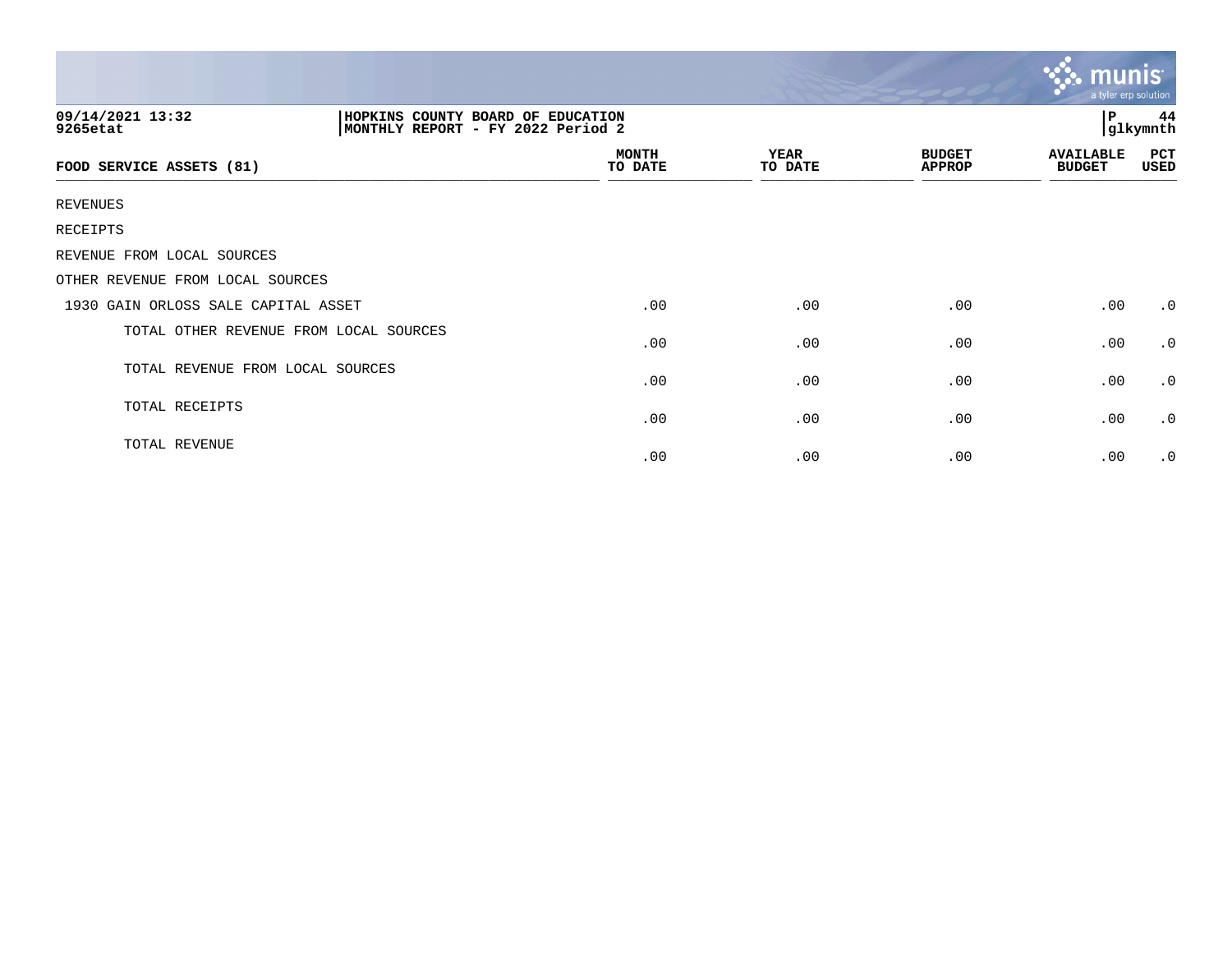

| 09/14/2021 13:32<br>9265etat       |                        | HOPKINS COUNTY BOARD OF EDUCATION<br> MONTHLY REPORT - FY 2022 Period 2 |                 |                                |                                   |                    |
|------------------------------------|------------------------|-------------------------------------------------------------------------|-----------------|--------------------------------|-----------------------------------|--------------------|
| FOOD SERVICE ASSETS (81)           |                        | <b>MONTH</b><br>TO DATE                                                 | YEAR<br>TO DATE | <b>BUDGET</b><br><b>APPROP</b> | <b>AVAILABLE</b><br><b>BUDGET</b> | PCT<br><b>USED</b> |
| EXPENDITURES                       |                        |                                                                         |                 |                                |                                   |                    |
| FOOD SERVICE OPERATION<br>3100     |                        |                                                                         |                 |                                |                                   |                    |
| 0700<br>PROPERTY                   |                        | .00                                                                     | .00             | .00                            | .00                               | $\cdot$ 0          |
| TOTAL 3100                         | FOOD SERVICE OPERATION | .00                                                                     | .00             | .00                            | .00                               | .0                 |
| TOTAL EXPENDITURES                 |                        | .00                                                                     | .00             | .00                            | .00                               | $\cdot$ 0          |
| TOTAL FOR FOOD SERVICE ASSETS (81) |                        | .00                                                                     | .00             | .00                            | .00                               | $\cdot$ 0          |